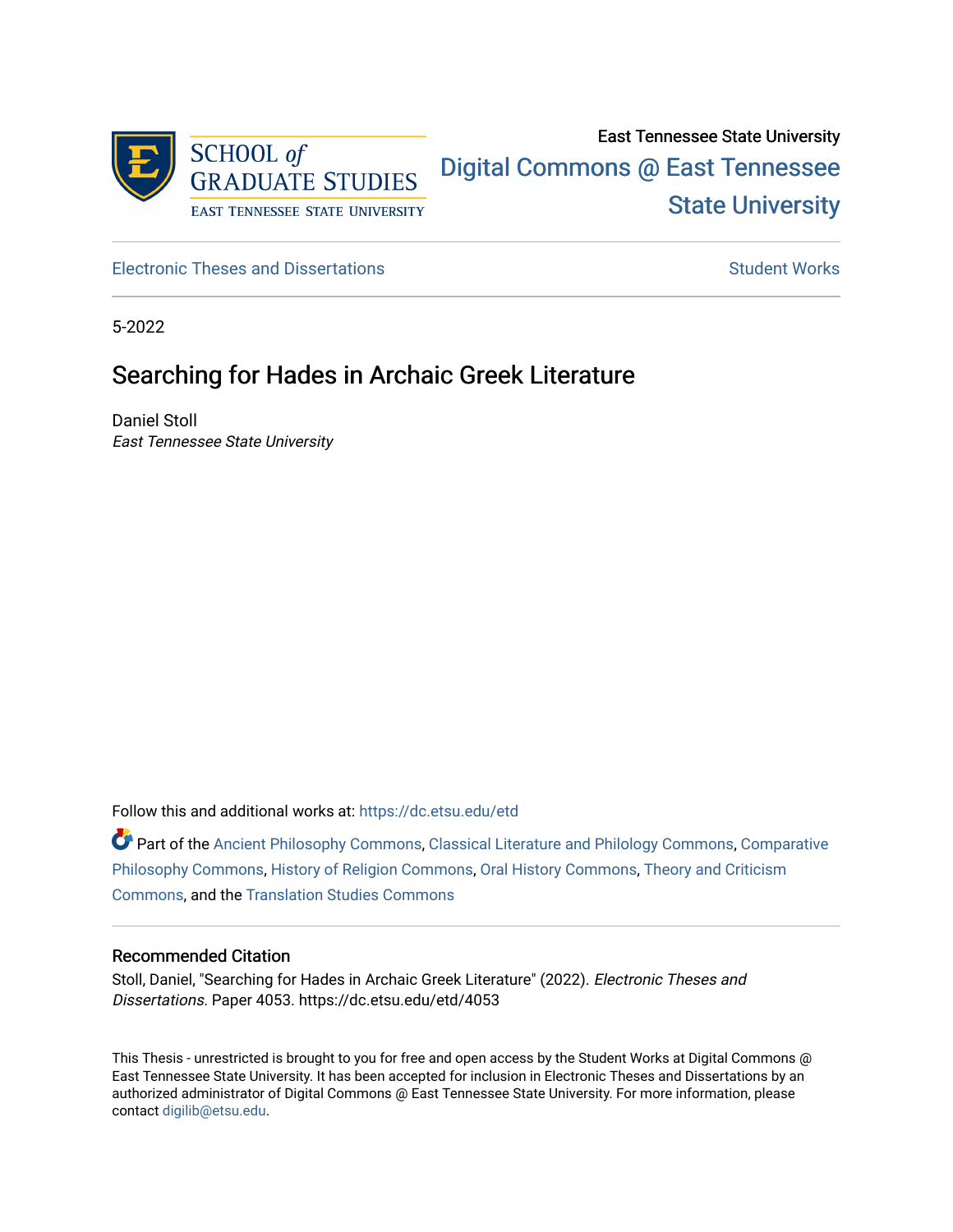Searching for Hades in Archaic Greek Literature

A thesis

\_\_\_\_\_\_\_\_\_\_\_\_\_\_\_\_\_\_\_\_\_\_\_\_

presented to

the faculty of the Department of Literature and Language

East Tennessee State University

In partial fulfillment

of the requirements for the degree

Master of Arts in English

\_\_\_\_\_\_\_\_\_\_\_\_\_\_\_\_\_\_\_\_\_\_

by

Daniel Stoll

May 2022

Dr. Thomas Crofts, Chair

\_\_\_\_\_\_\_\_\_\_\_\_\_\_\_\_\_\_\_\_\_

Dr. Matthew Fehskens

Dr. Joshua Reid

Keywords: Hades, Hermes, mythology, trickster, underworld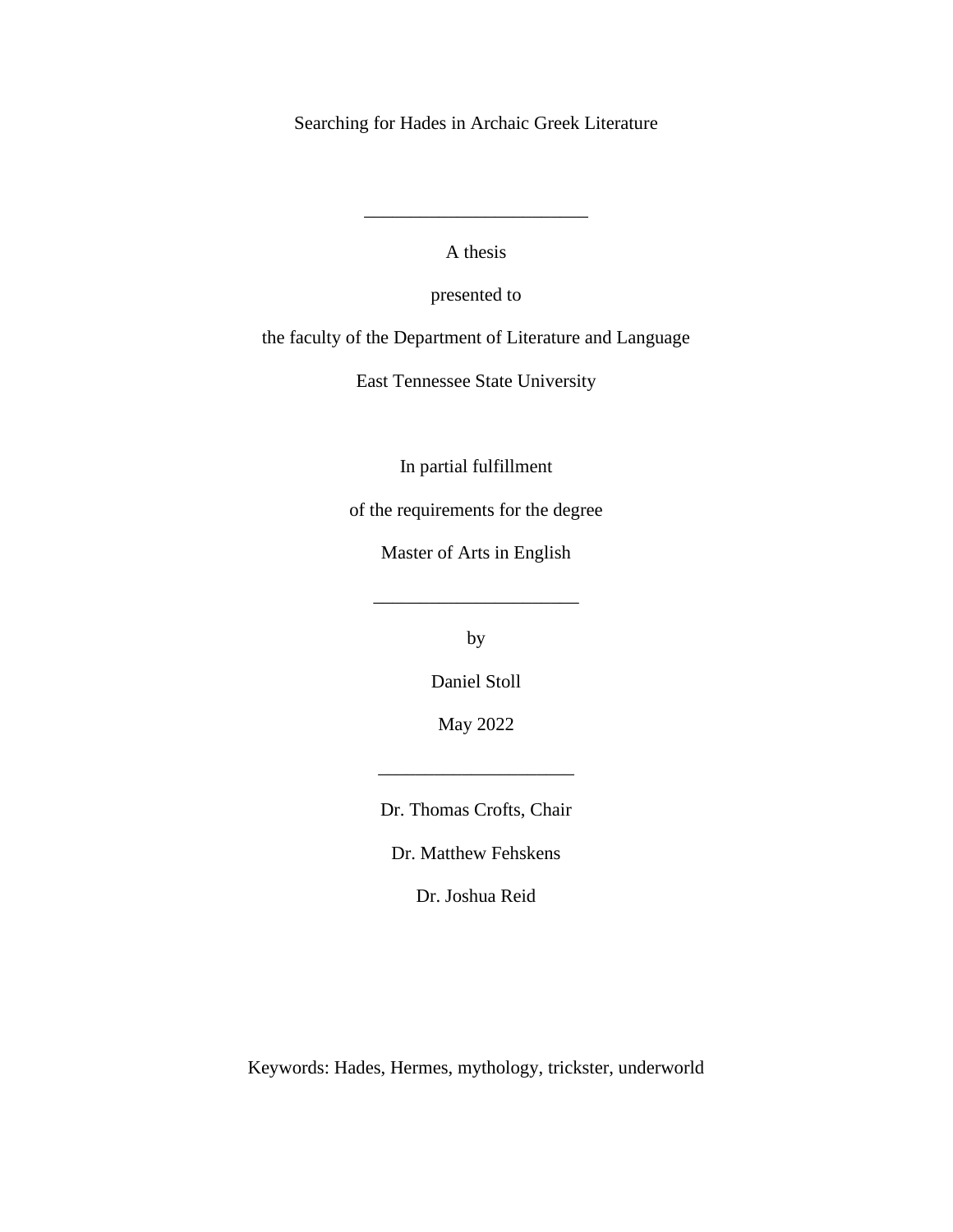#### ABSTRACT

#### <span id="page-2-0"></span>Searching for Hades in Archaic Greek Literature

by

#### Daniel Stoll

<span id="page-2-1"></span>No single volume of mythological or philological research exists for Hades. In the one moment Hades appears in archaic Greek literature, speaking for only ten lines, Hermes stands nearby. Thus, to understand and journey to Hades is to reckon with Hermes' close presence. As I synthesize research by writers from several different disciplines, may some light be brought into the depths. May we analyze Hades' brief appearance in archaic Greek literature, examining how what I define as the "Hermetic" emits from his breath in the one moment he physically appears and speaks.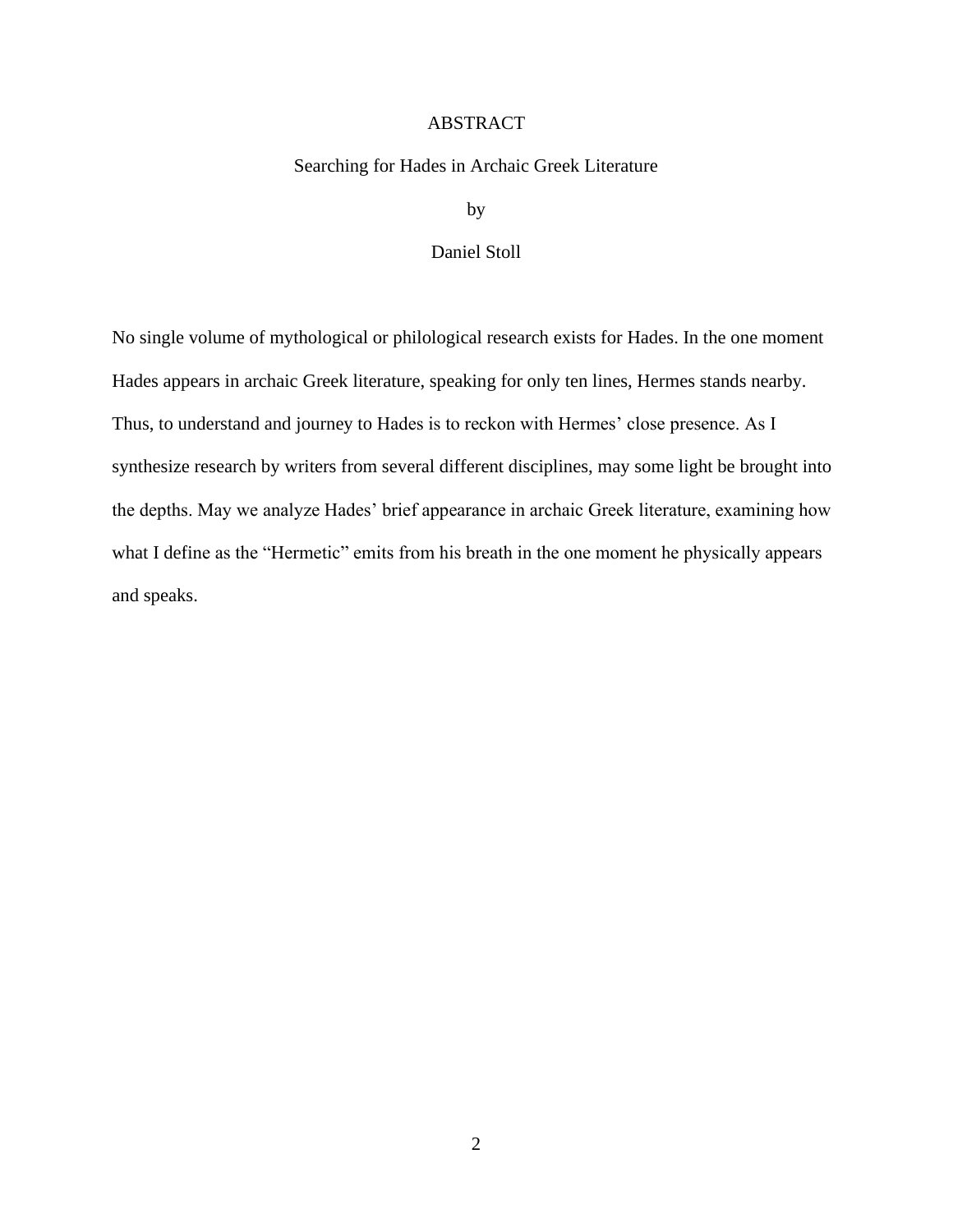#### ACKNOWLEDGEMENTS

I would like to acknowledge my classmates and professors at East Tennessee State University for your patience, passion, and motivation. I have a particular debt to my committee on this thesis who affirmed me throughout the entire process, helping and guiding me from this project's genesis. Dr. Thomas Crofts, none of this would have been possible without your bardic wisdom. I had the privilege of taking eleven of your classes at ETSU, and I would take one hundred more. Dr. Mark Holland, I had the privilege of taking your Mythology class before your retirement. And I will never be able to stop talking about Carl Jung and Joseph Campbell because of you. May we never stop talking about shamans together as long as the time is granted to us. To my wife, who built me up when I needed it the most, who understood my ramblings even when they descended into madness, who supported me and continues to support me on this crazy path, thank you.

To the absent and invisible ones.

To the ever-present.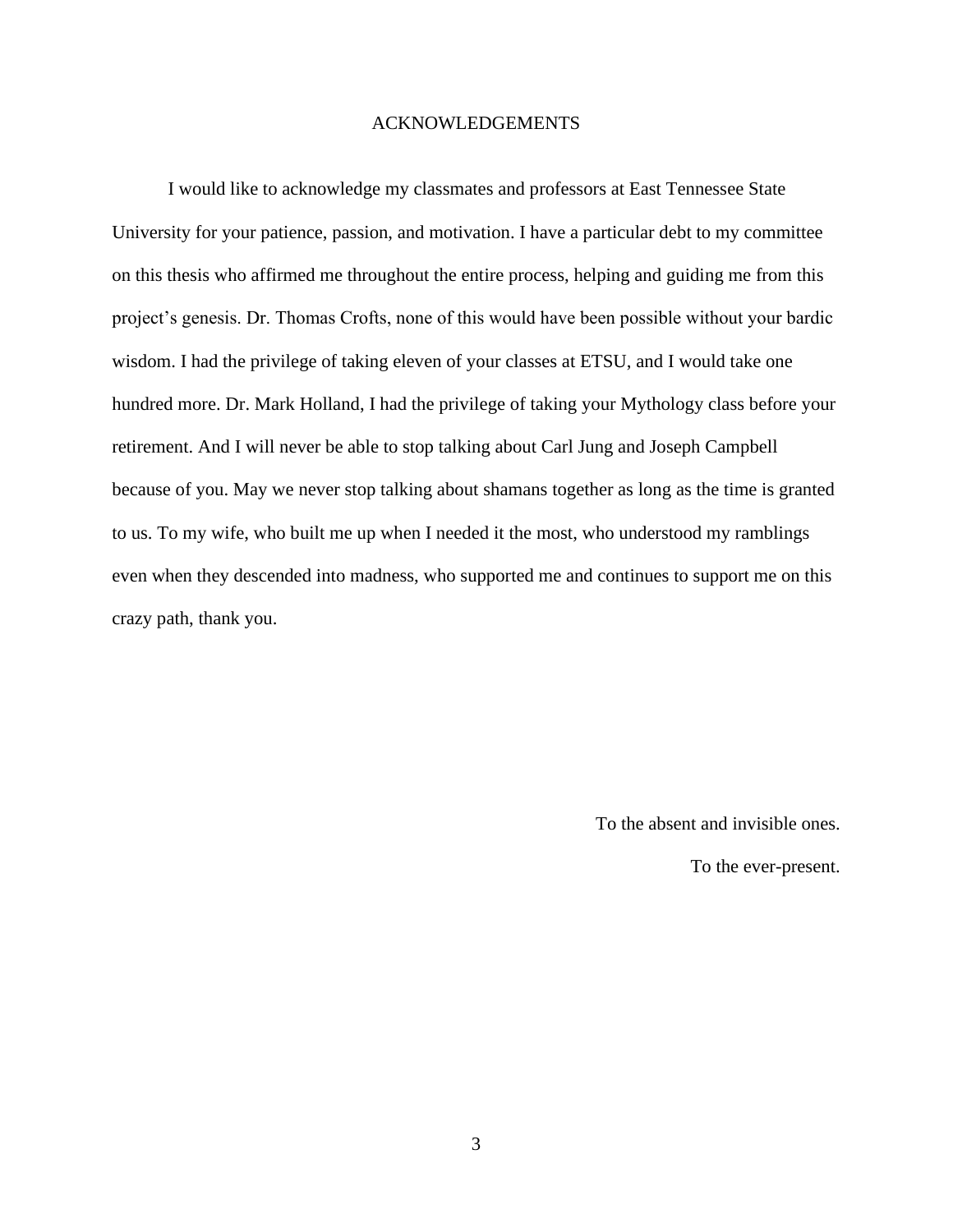### TABLE OF CONTENTS

| CHAPTER 2. A BEGINNING NOTE ON HADES: THE ABSENT AND INVISIBLE GOD 13  |  |
|------------------------------------------------------------------------|--|
| CHAPTER 3. HADES' INVISIBILITY IN BOOK XI OF THE ODYSSEY: SYNTHESIZING |  |
| AND REDEFINING MYTHOLOGICAL TERMS, UNDERLAND VS. UNDERWORLD 27         |  |
| CHAPTER 4. A BEGINNING NOTE ON HERMES: TRICKSTER, PSYCHOPOMPOS,        |  |
|                                                                        |  |
| CHAPTER 5. EXAMINING THE INTOXICATING HERMETIC INFLUENCE:  58          |  |
| HERMES, ODYSSEUS, HADES                                                |  |
|                                                                        |  |
|                                                                        |  |
|                                                                        |  |
|                                                                        |  |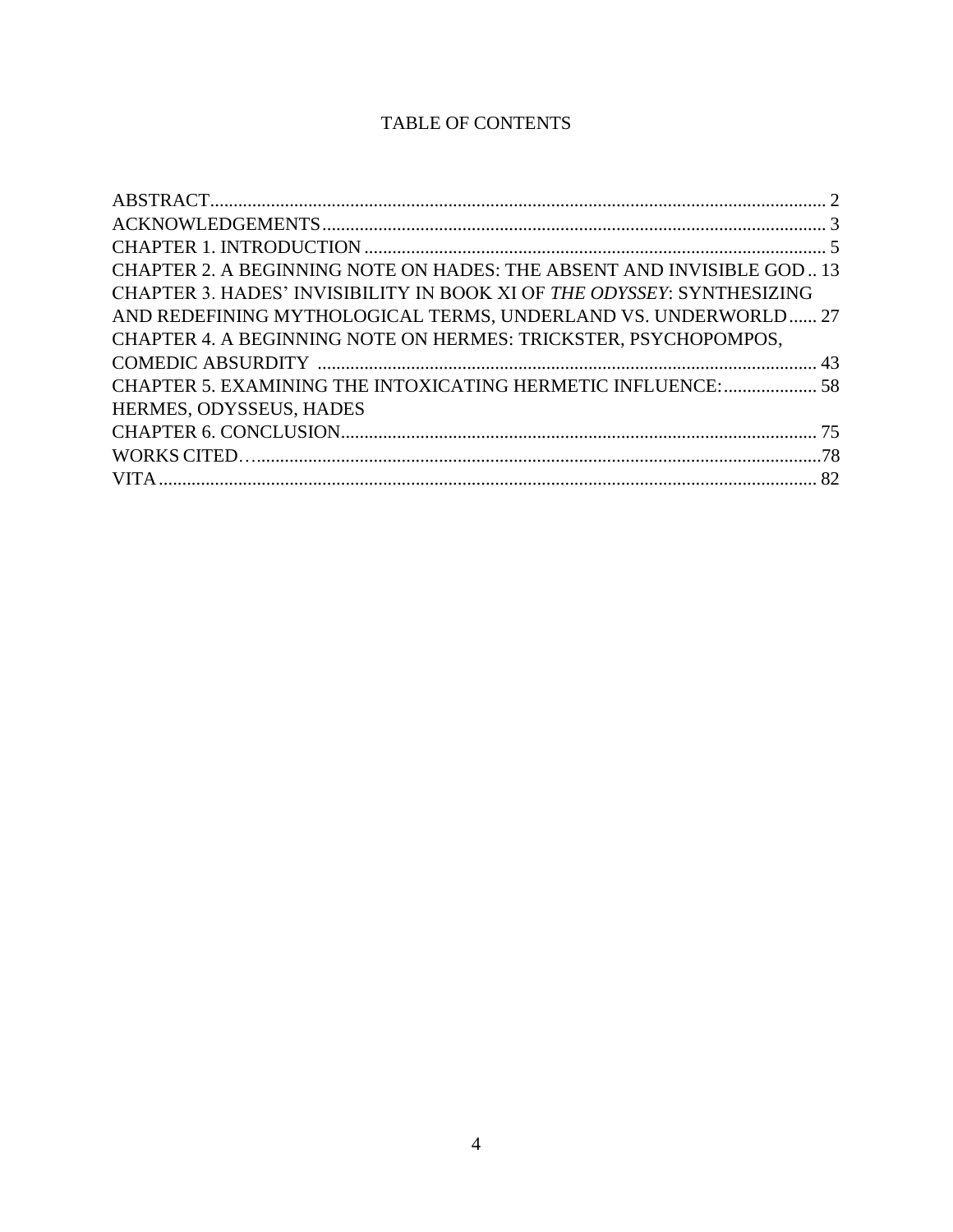#### CHAPTER 1. INTRODUCTION

<span id="page-5-0"></span>"I, the last disciple and initiate of the god Dionysus: and perhaps I might at last begin to give you, my friends, a little taste of this philosophy, in so far as I am permitted to." (Friedrich Nietzsche, *Beyond Good and Evil*, 200)

This paper addresses a glaring absence in the research on ancient Greek myth and religion. Simply stated, why has no philologist or mythologist written a single volume of research on Hades? Why do scholars continuously reject Hades, pushing him further into the abyss of Tartarus? Like Atlas holding the skies on his shoulders tirelessly, standing at the edge of earth and the world away from clear voices (*Theogony* 519-522), Hades has been assigned his lot. The god of the underworld holds a tremendous weight upon his shoulders, weight that obfuscates him resulting in critics focusing their discussion on other ancient Greek gods. In the words of Joseph Campbell in his magnum opus, *The Hero with a Thousand Faces* (1949):

How teach again, however, what has been taught correctly and incorrectly learned a thousand times, throughout the millennia of mankind's prudent folly? That is the hero's ultimate difficult task. . . . How translate into terms of 'yes' and 'no' revelations that shatter into meaninglessness every attempt to define the pairs of opposites? How communicate to people who insist on the exclusive evidence of their senses the message of the all-generating void? (188-189)

In this paper, I intend to communicate what Hades' invisibility—a "message of the all-generating void"— may ultimately teach us about death deities, the landscapes other gods force them to inhabit, and a deities' invisibility. While Hades' absence from scholarship is a sign of critical neglect, it also suggests that mythologists and philologists have provided justification for his absence. In the words of Mephistopheles in Johann Wolfgang von Goethe's *Faust* (1806), people have a "distaste for dealing with the dead." For them, "a corpse . . . is just no dice, / In this way I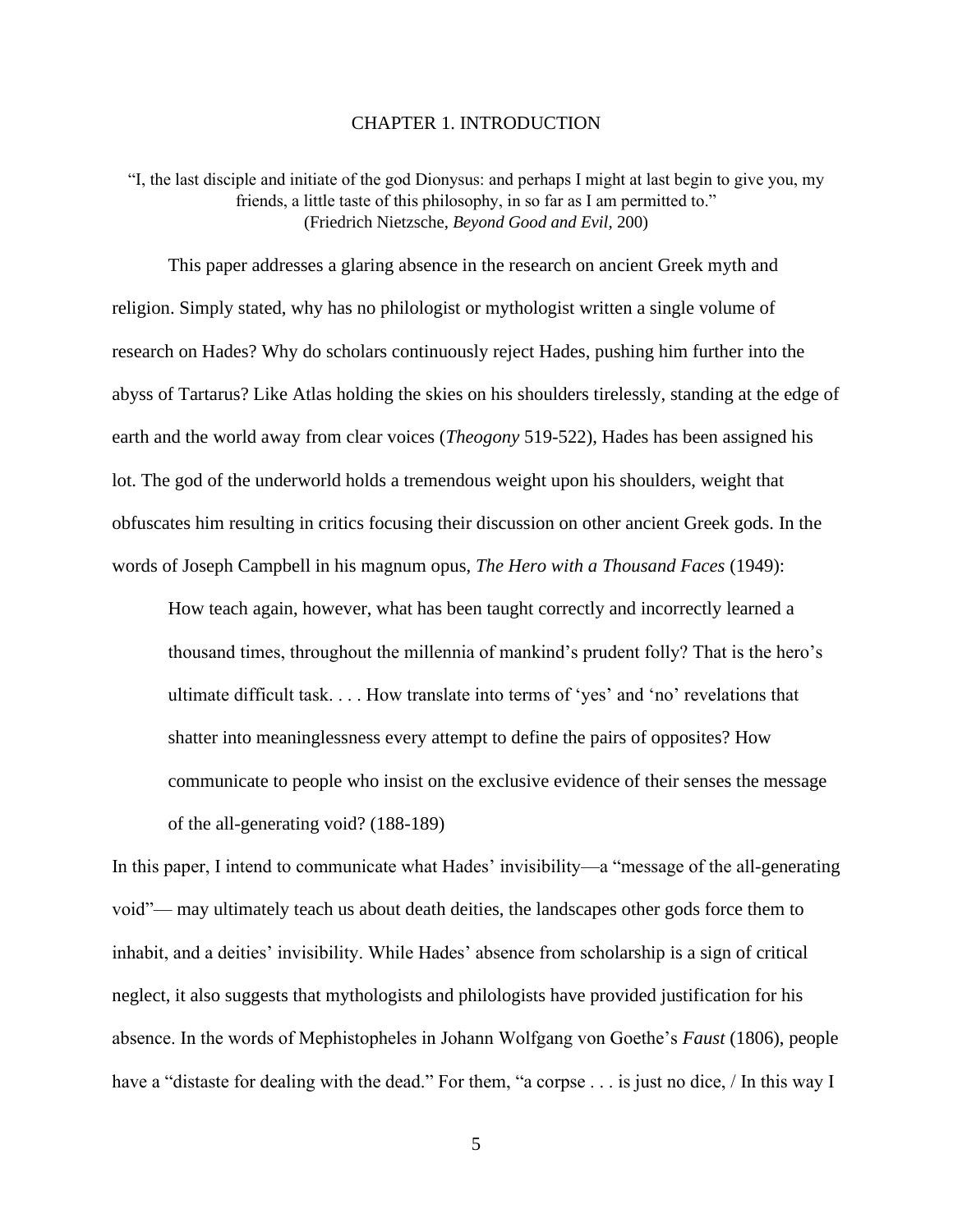am like a cat with mice" (319; 321-322). Critics play around with Hades, but they never devote explicit time to discuss his presence in archaic Greek literature. Hades continues to hold the underworld upon his shoulders while a plethora of volumes are published on other gods: Hermes (*Hermes: Guide of Souls*), Dionysus (*Dionysos: Archetypal Image of Indestructible Life*), Apollo (*Apollo: The Wind, the Spirit, and the God: Four Studies*), Athena (*Athene: Virgin and Mother in Greek Religion).* 

Critics choose to safely hide behind Hades' epithet as the invisible one as justification for his invisibility. They think it is quite natural that he should not appear physically in the narrative of archaic Greek literature. In fact, in the only moment Hades appears in archaic Greek literature, he stands in close proximity with another deity: Hermes. Thus, we must attempt to illuminate Hades while another is always present. At times, one may even feel his presence when he is not physically present in the narrative; such a case exists in Odysseus' conjuring of Hades' realm, a conjuring of shadowy, flickering souls to appear before him. Indeed, Hades' invisibility stands out in archaic Greek literature as does his absence from scholarship.<sup>1</sup> It is not entirely folly that critics have neglected him; "the powers of the abyss are not to be challenged lightly" (Campbell 175). Nevertheless, his presence has been "taught correctly and incorrectly learned a thousand times." As moderns, we should be made uncomfortable by Hades. What he represents, exemplifies, and how scholars have neglected him should give us pause. We should confront him with caution; we may only challenge him lightly; we may only ask for a whisper of his essence; we may only be a Hadean obstetrician for a moment when attempting to gaze at the abyss.

<sup>&</sup>lt;sup>1</sup> Here, I establish a distinction between "absence" and "invisibility." When talking about his neglect by classical mythologists and philologists, I will use the term "absence." When talking about the tendency of archaic Greek storytellers to reference him more than include his physical presence in their narratives, I will use the term "invisibility."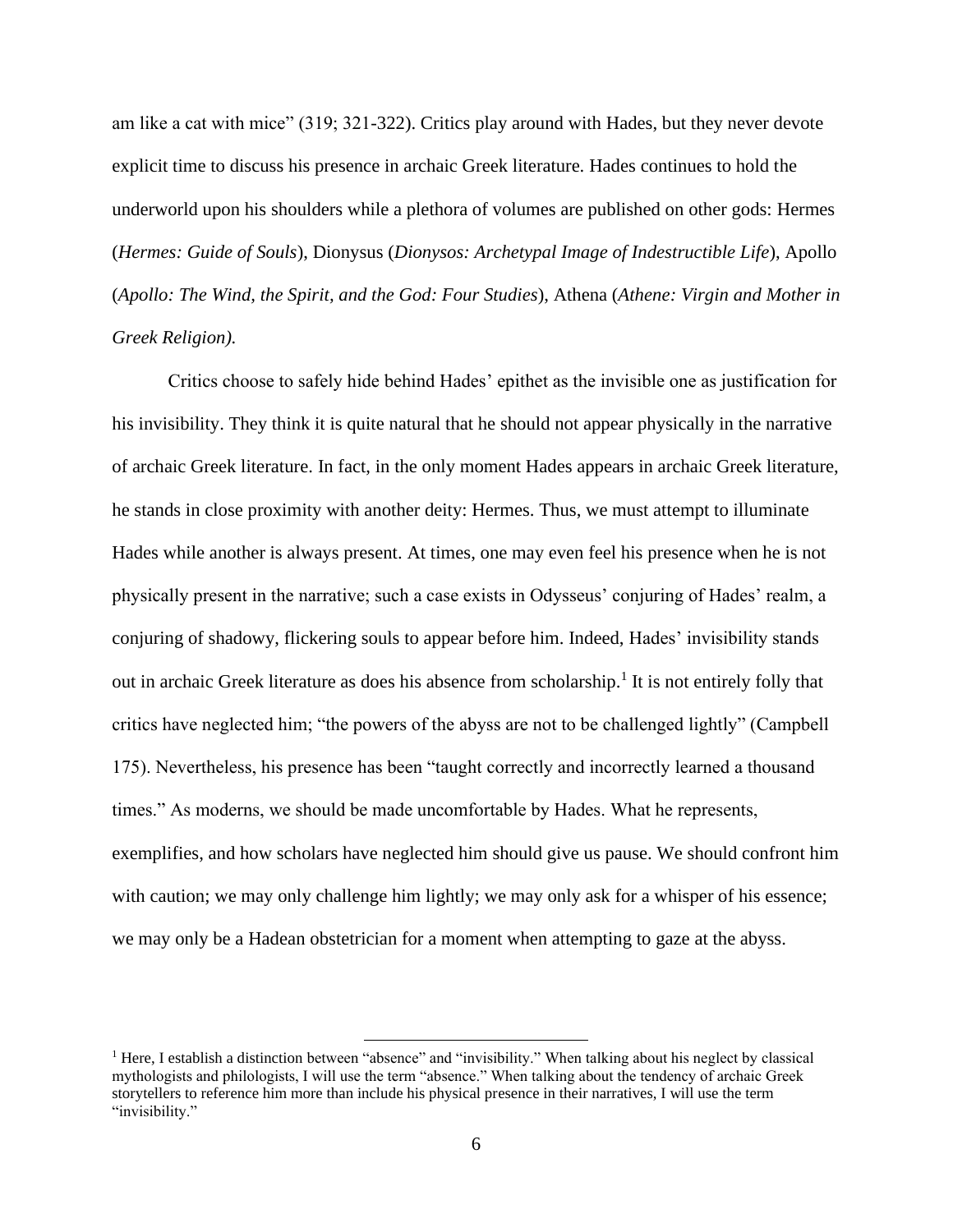As many classical philologists and mythologists suggest, Hades as both god and place occupies a state of in-betweenness, a space of formlessness. However, Hades still has a noticeable presence whenever he appears or is referenced in archaic Greek literature.<sup>2</sup> According to James Hillman, trained Jungian analyst and psychologist, "Hades is not an absence, but a hidden presence—even an invisible fullness" (28). To be invisibly full implies feeling as if Hades is always nearby without actually ever seeing or hearing him. Three titanic mythologists and philologists of the last two centuries, Walter Burkert, Karl Kerenyi, and Walter Otto, omit discussion of Hades in favor of other gods. Thus, they recognize him while not seeking him directly. In Walter Burkert's *Greek Religion* (1985), he includes Hades only within chapters on cults and worshippers of the dead. Hades never receives his own discussion. Burkert, like all other critics and archaic Greek literature, delegates the importance of discussing Hades as only being in close proximity with other deities. Similarly, Karl Kerenyi and Walter Otto confine discussion of Hades to his association with Hermes and Persephone. The critical choice by scholars to associate Hades with other deities is not necessarily bad, but it leads to the inevitability in classical scholarship of only understanding Hades in association with other deities or other aspects of religion and myth. Encapsulating Hades' invisible fullness, Karl Kerenyi writes in *The Gods of the Greeks* (1951):

An ancient vase painting shows the three brothers as three rulers of the world, with the emblems of their power: Zeus with his lightning, Poseidon with the trident, Hades with his head turned back to front. This last was he who might not be looked upon, the

<sup>&</sup>lt;sup>2</sup> One example of this—although I do not delve into it in the paper—is fragment 15 by Herakleitos. In the fragment, Herakleitos postulates that Hades and Dionysus are the same. While this paper does not take a stance on this opinion, it is another important instance of Hades being referenced alongside another deity and not physically appearing.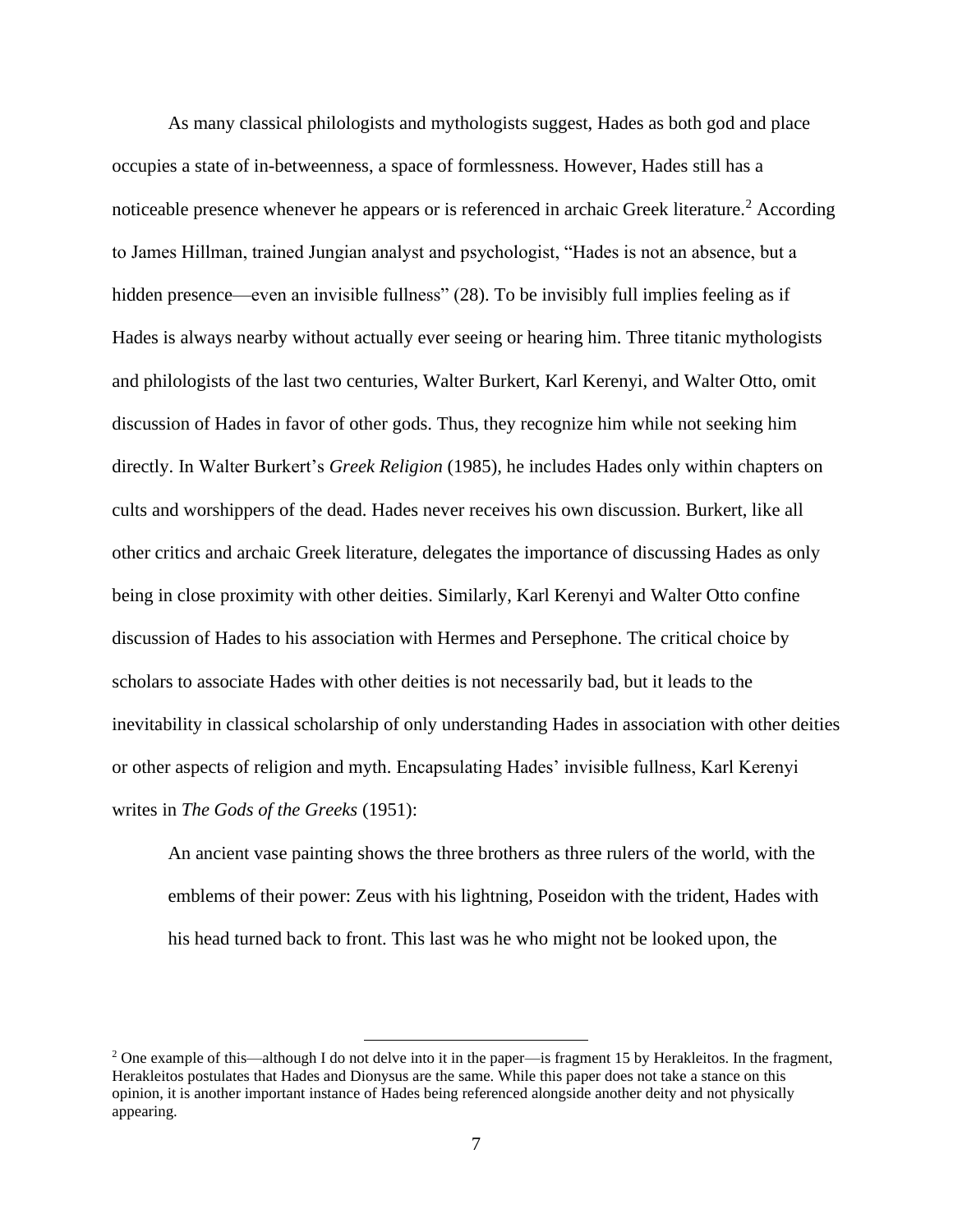dreadful god of death, who caused all living things to disappear, who made them invisible.  $(231)^3$ 

When approaching Hades today, we may only recognize him with his back turned to us; we may only recognize the god on the vase as Hades when we can rule out who the other deities are; we may ourselves then begin to illuminate his invisibility.

To avoid pushing Hades further into Tartarus, thus chaining the god of the dead to his throne of solitude, I must first clarify what primary sources I will use to conjure an image of Hades. Hades begins to appear more in Athenian drama, particularly Athenian and Theban tragedies; however, this paper only seeks to analyze archaic, as opposed to Attic, works: Hesiod's *Theogony*, the Homeric epics, and the *Homeric Hymns* to Hermes and Demeter. Because ancient Greece extends from the 8<sup>th</sup> century B.C. into the classical period, this project fixes itself on the literature of the earlier stage: archaic Greece,  $8<sup>th</sup>$  century B.C. until the second Persian invasion of Greece in 480 B.C. In a way, searching for Hades in archaic Greek literature positions itself like Nietzsche's preference for the archaic philosophers over the Athenian. While classical writers and philosophers did not taint perception of Hades, they included him more in the physical presence of their narratives. Furthermore, on my search for Hades in the Homeric epics, *The Odyssey* bears more fruit than *The Iliad*. It is a world where death is just as traumatic and violent as it is in *The Iliad*; however, Odysseus makes physical contact with the underworld, bridging the gap between waking life and that which lies below. In *The Iliad*, no hero can handle death; thus, there is no bridge established like that in *The Odyssey*. Through limiting this paper's

<sup>&</sup>lt;sup>3</sup> In *The Gods of the Greeks*, Kerenyi does not include a footnote or description of where this vase comes from. Additionally, I am not able to find the vase on any database housing ancient Greek vase art. Thus, all I may do here is take Kerenyi at his word.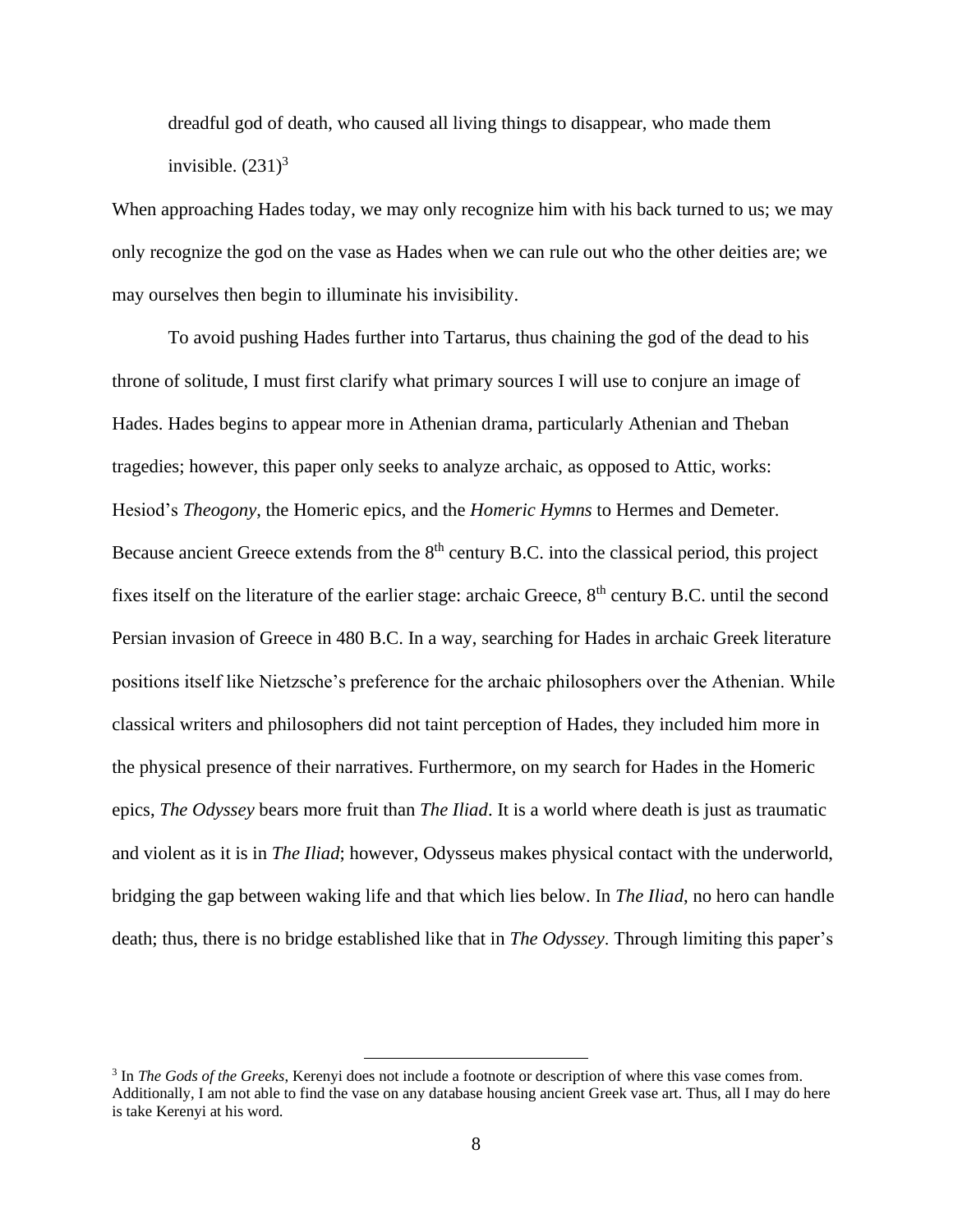primary sources, I will be delivering a portrait of Hades encompassed only within the oldest literature of ancient Greece.

Because archaic Greek storytellers often merely refer to Hades rather than include his physical presence in their narratives, and because of the trend scholarship has taken regarding Hades, we must rely on other gods, deities, and heroes in Greek mythology—especially Hermes—to lead us toward understanding Hades. Hermes—an exemplar of playfulness—may guide us to Hades because of his dualistic nature. He spends time in the underworld, traverses the earth, and frequently reenters Olympus, where his cosmic playfulness permeates into all spheres of existence. While I will have much more to say about Hermes as trickster later in this essay, Hermes' role as *psychopompos*—his ability to continuously travel between both worlds, his ability to funnel souls of the dead into the underworld—provides the necessary conditions for a conjuring of Hades, for him to appear in archaic Greek literature, although briefly. We may only hear Hades' voice in close proximity with Hermes' absurd laughter. Critics often focus on other deities neglecting to examine or define Hades. Nevertheless, referencing other deities does not need to result in a neglect of Hades. As I will argue in this paper, we may understand Hades' brief appearance in archaic Greek literature best by following Hermes.

Although the primary sources are limited in this paper, secondary sources will be wide and far-reaching. Using research and writing by several mythologists is my subject as well as philosophy, psychology, geology and anthropology, particularly works by Friedrich Nietzsche and Albert Camus, Carl Jung and James Hillman, Robert Macfarlane and Timothy Morton, and David-Lewis Williams' work on shamanism and cave art. Through analyzing and synthesizing how these authors in their own way approach and discuss the philosophical, psychological, and literal abyss, we may attribute greater weight to Hades' absence and invisibility and question his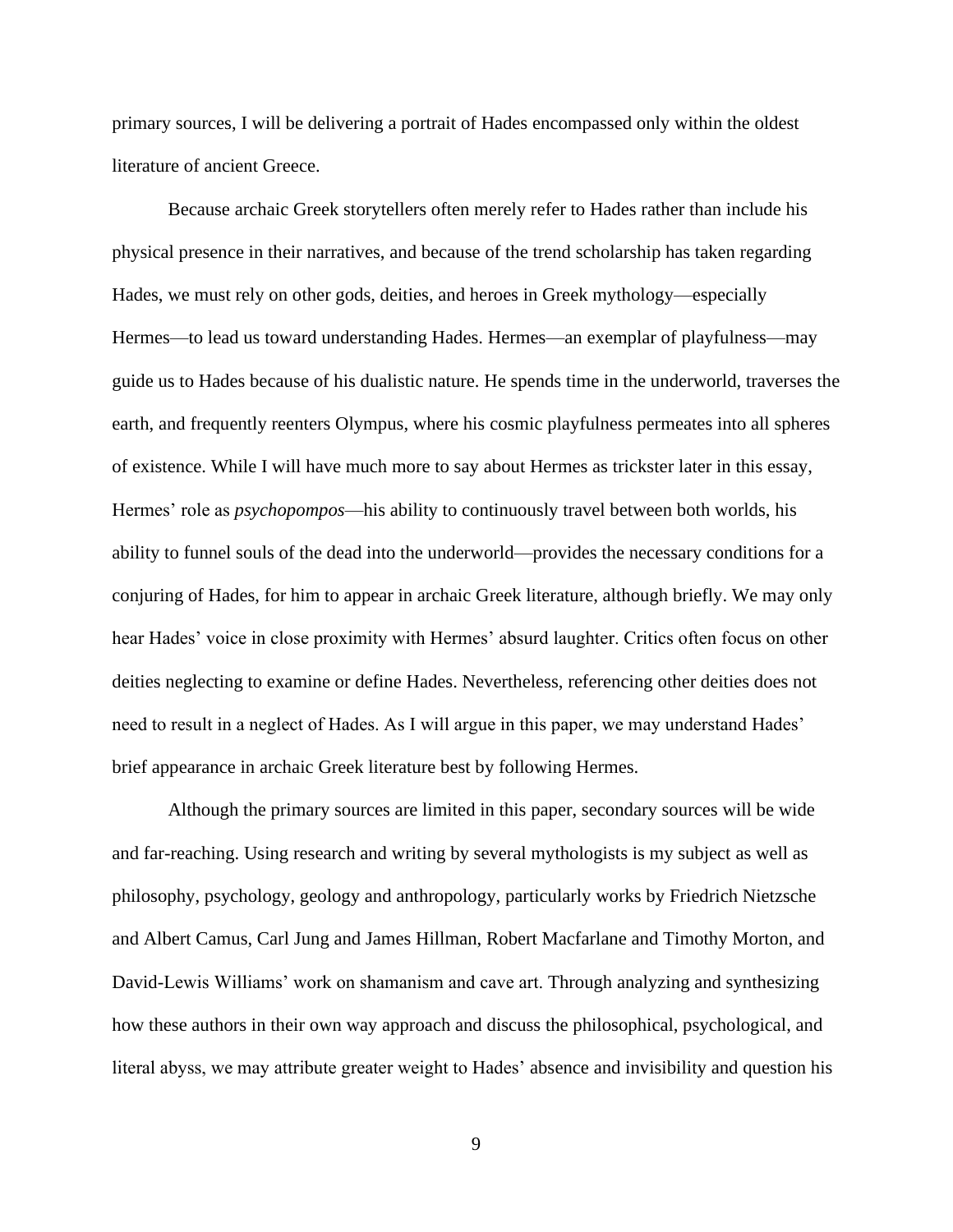neglect by philologists and mythologists during the past two hundred years. Thus, I aim for a synthetic, multifaceted approach. According to Sigmund Freud, "The riddles of the universe reveal themselves only slowly to our investigation; there are many questions to which science today can give no answer" (40). While science or myth when studied singularly cannot provide answers, building a bridge between the humanities and the sciences may offer new answers.

Because this paper proposes approaching archaic Greek literature as a multifaceted synthesis of wide-ranging scholarship, several translators and editions of archaic Greek literature could suit my thesis well. However, I must make a note of why I use Emily Wilson's translation of *The Odyssey* in this project. Emily Wilson, more than any other translator of archaic Greek literature, takes time to discuss the intimate relation between not only Athena and Odysseus, but Hermes and Odysseus in her introduction. She writes, "Hermes has a certain elusive quality, appearing and disappearing at will; he is, like Odysseus himself, a trickster. In the (post-Odyssean) 'Homeric Hymn to Hermes,' this clever, deceitful thief acquires an epithet often used of Odysseus himself—polytropos, 'much-turning'" (34). Athena is certainly the most important deity in the work, constantly guiding Odysseus' entire family through the difficulty and hardship they face. Nevertheless, if Athena holds Odysseus' hand at all moments in the narrative, Hermes also always glides closely behind. When Odysseus reassures Alcinous that his daughter, Nausicaa, did not betray custom, *ξενία* (rules of hospitality), by not guiding Odysseus to the king herself, Wilson translates a piece of Odysseus' reassurance as "We humans on this earth / are apt to be suspicious" (*VII* 306-307). Here, and elsewhere, Wilson approaches her translation of *The Odyssey* understanding the close connection between Hermes and Odysseus. Frequently reminding readers of Odysseus' connection with tact and trickery throughout the translation, she shows that Hermes is just as much of a guide to Odysseus as Athena.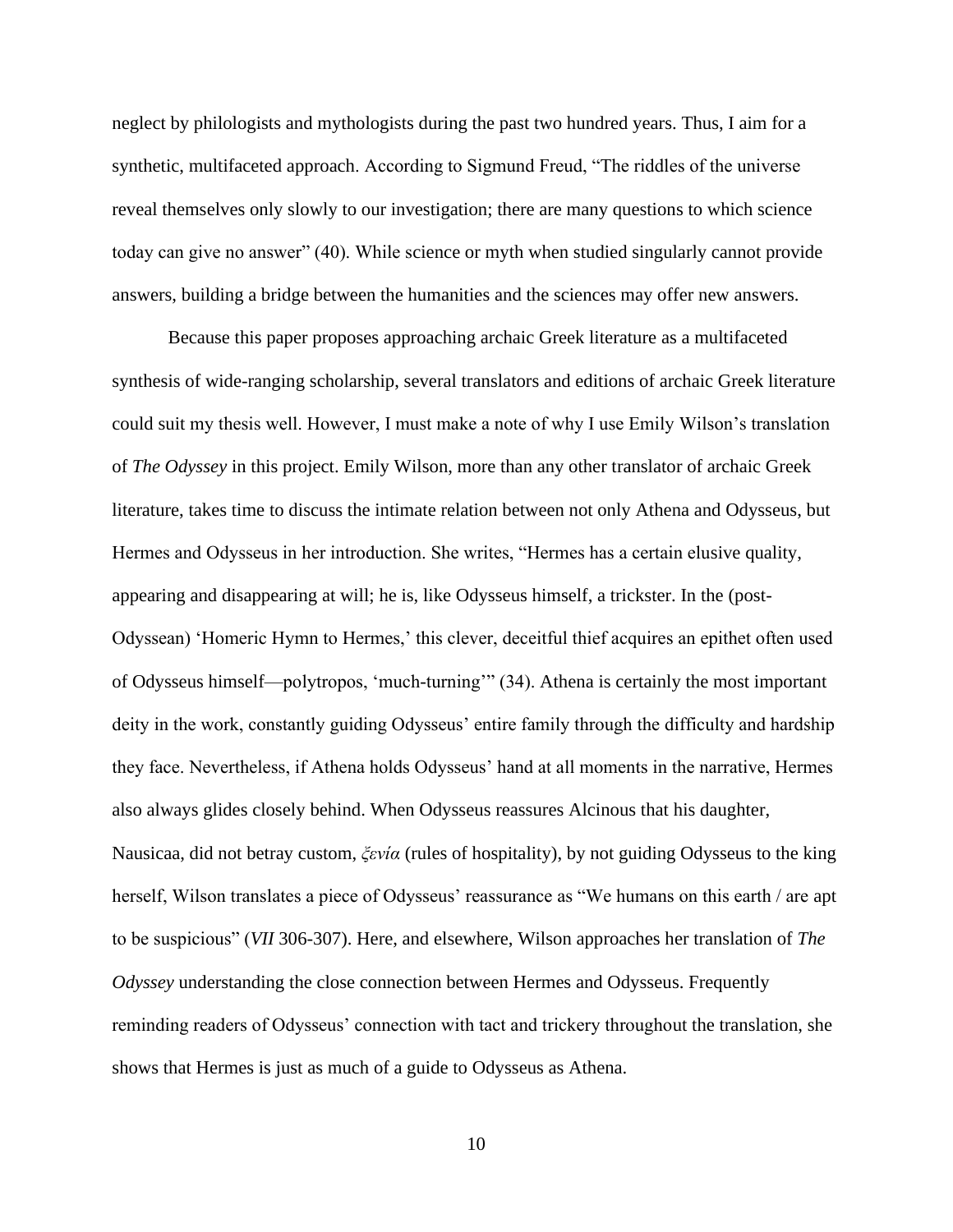Moreover, in *The Dream and the Underworld* (1979), Hillman argues that while his discussion often involves abstract concepts such as consciousness, his discussion centers itself "always as a precise image" (134). Conjuring Hillman's maxim for this paper, abstract solutions will be found in "precise images" rather than purely rational arguments and research. As Friedrich Nietzsche suggests in *Beyond Good and Evil* (1886) (as presented in the epigraph to this section), I, in turn, seek to peruse the dark and cryptic underworld, hoping to finally hear Hades' voice, to become an initiate and disciple looking for a taste of Hades' words and philosophy. In a way, this paper fashions itself as an underworld conjuring—a *νέκυια*—where unlike Odysseus in *The Odyssey* I hope to not only reveal Tiresias or Chiron as Circe instructs, but Hades himself. One must gaze into the abyss to gaze at Hades, and one must, according to Carl Jung, meaningfully descend to restore "the whole man." Robert Macfarlane discovers in his experiences journeying through the "underland" and reflecting upon the hero's descent in epic poetry across the world that "[D]arkness might be a medium of vision, and descent may be a movement towards revelation rather than deprivation" (17). Macfarlane's journey, like Odysseus and other heroes in mythology, is conceived and undertaken at a literal level. Thus, Macfarlane sees himself like Odysseus; he sees his journey travelling into the abyss as just as literal as mythological.

While Hades cannot be brought into the light, into the world that contains the other gods and deities in Greek mythology, we may finally, in so far as we are permitted, enter into his darkness in order to feel his presence. We must bring the light with us into the depths. "For that I must descend into the depths: just as you do in the evening when you go down behind the sea and still bring light to the underworld, you overrich star" (Nietzsche 9). And for a short ten lines in archaic Greek literature, composed by an anonymous storyteller who grasped the ritualistic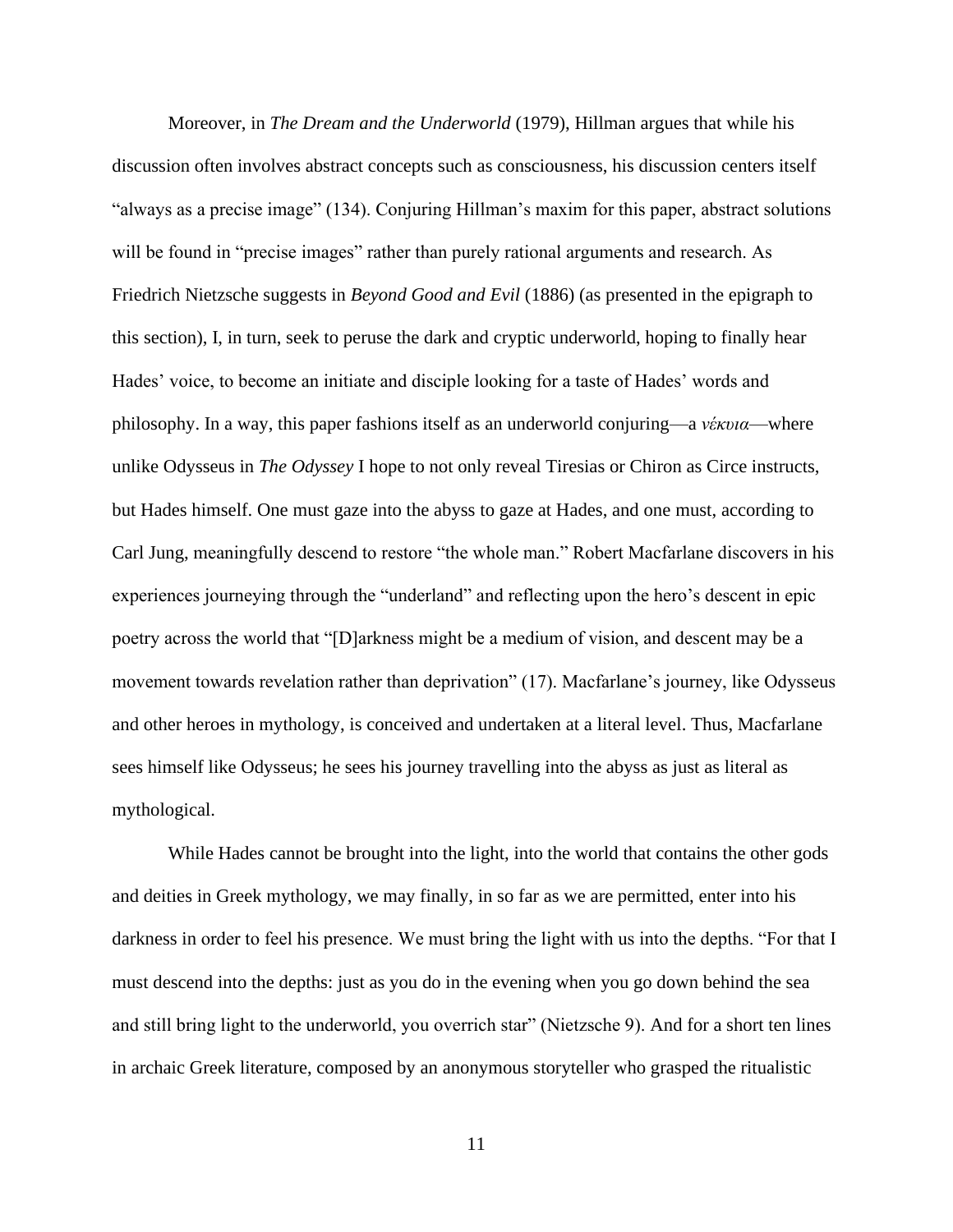importance in ancient storytelling of the hero's descent, we finally hear his voice, a voice not as sinister as we may previously expect. Thus I begin going-under.<sup>4</sup>

<sup>4</sup> See Zarathustra's refrain in Friedrich Nietzsche's *Thus Spoke Zarathustra*.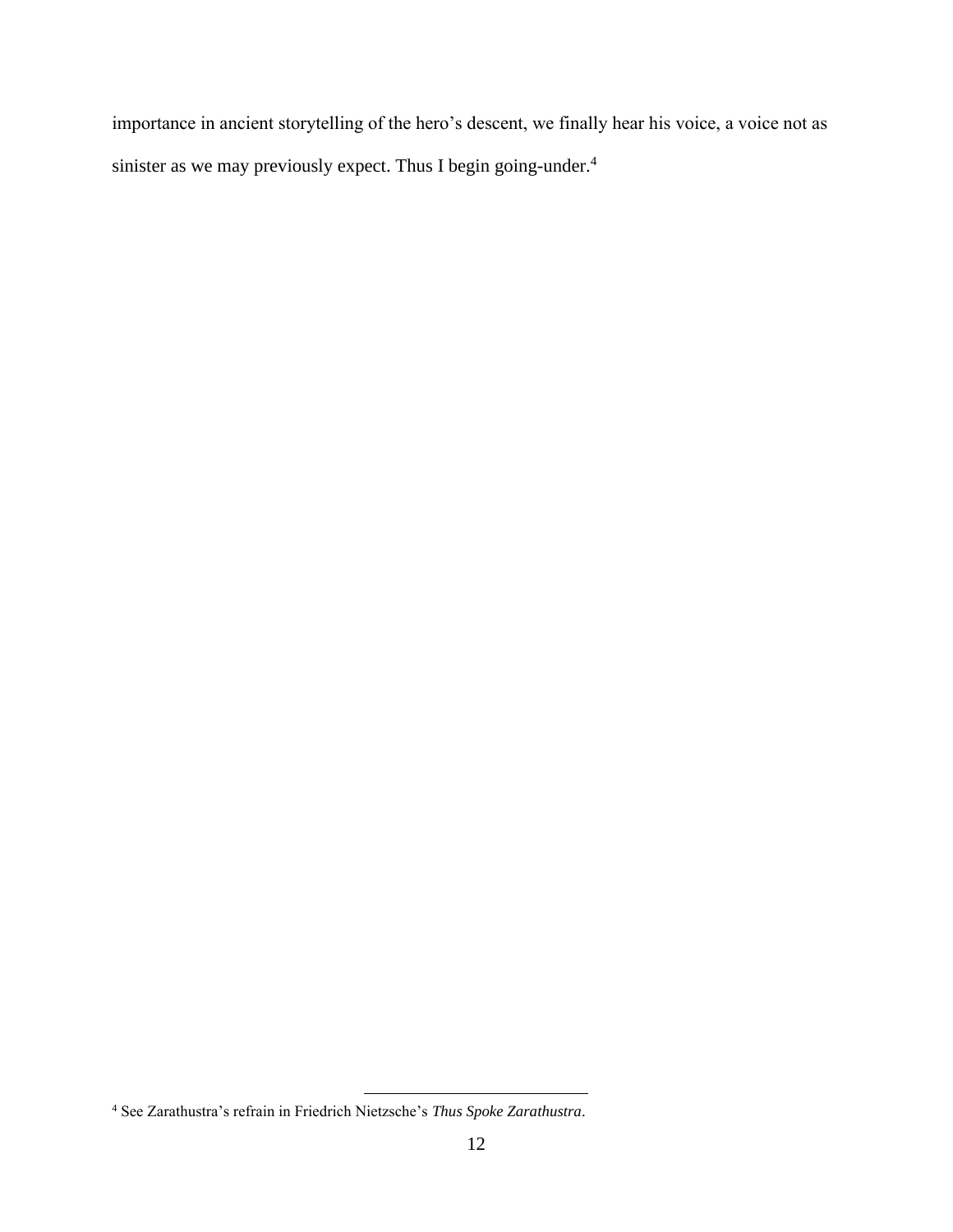#### <span id="page-13-0"></span>CHAPTER 2. A BEGINNING NOTE ON HADES: THE ABSENT AND INVISIBLE GOD

"Hades never takes an active part in the Homeric imagination. He receives the souls that come down. Mildness, says Kerenyi, is his characteristic trait." (James Hillman, *The Dream and the Underworld*, 114)

Hades stands as the invisible god of the Greek pantheon—the one who guards the deep and dark underworld. As previously stated, most archaic Greek storytellers often refer to Hades while not including his physical presence in the narrative. In this way, he becomes a god of passivity and the nocturnal, a god of depths, shadows, and secrets (27), according to Hillman in *The Dream and the Underworld*. His name in ancient Greek literature most often appears as *Άδης* frequently with an epithet that reasserts our understanding of his invisible, formless essence. A few of his epithets include "implacable Hades," "unyielding Hades," "dreaded Hades," and "Hades of the underworld." In fact, some scholars researching the etymology of his name even think it descends from the Proto-Indo-European word *weid*, or *weyd*, meaning "to see," implying a name associated with the inverse—not being seen, or thus invisible. Furthermore, one of Hades' most known attributes and contributions to mythology is his cap (*kunéē*) of invisibility, which he seems to share with several other Greek deities, importantly Hermes. In fact, as Hillman argues, "Evidently the explicit image of connection between Hermes and Hades (announced in the Homeric 'Hymn to Hermes') is the headdress" (29). Homer also refers to Hades' cap of invisibility in digressions that do not factor significantly into the narrative. In the *Iliad*, Homer says, "[T]his man murderous Ares was stripping; but Athena / put on the cap of Hades, so that massive Ares would not see her" (*V* 844-845). Here, we learn two things: first, the cap of invisibility, although used by other deities, belongs to Hades; second, even Homer, like mythologists and philologists long after him, cannot think of Hades without including other deities' presence into the narrative. In this way, Homer's digressions that focus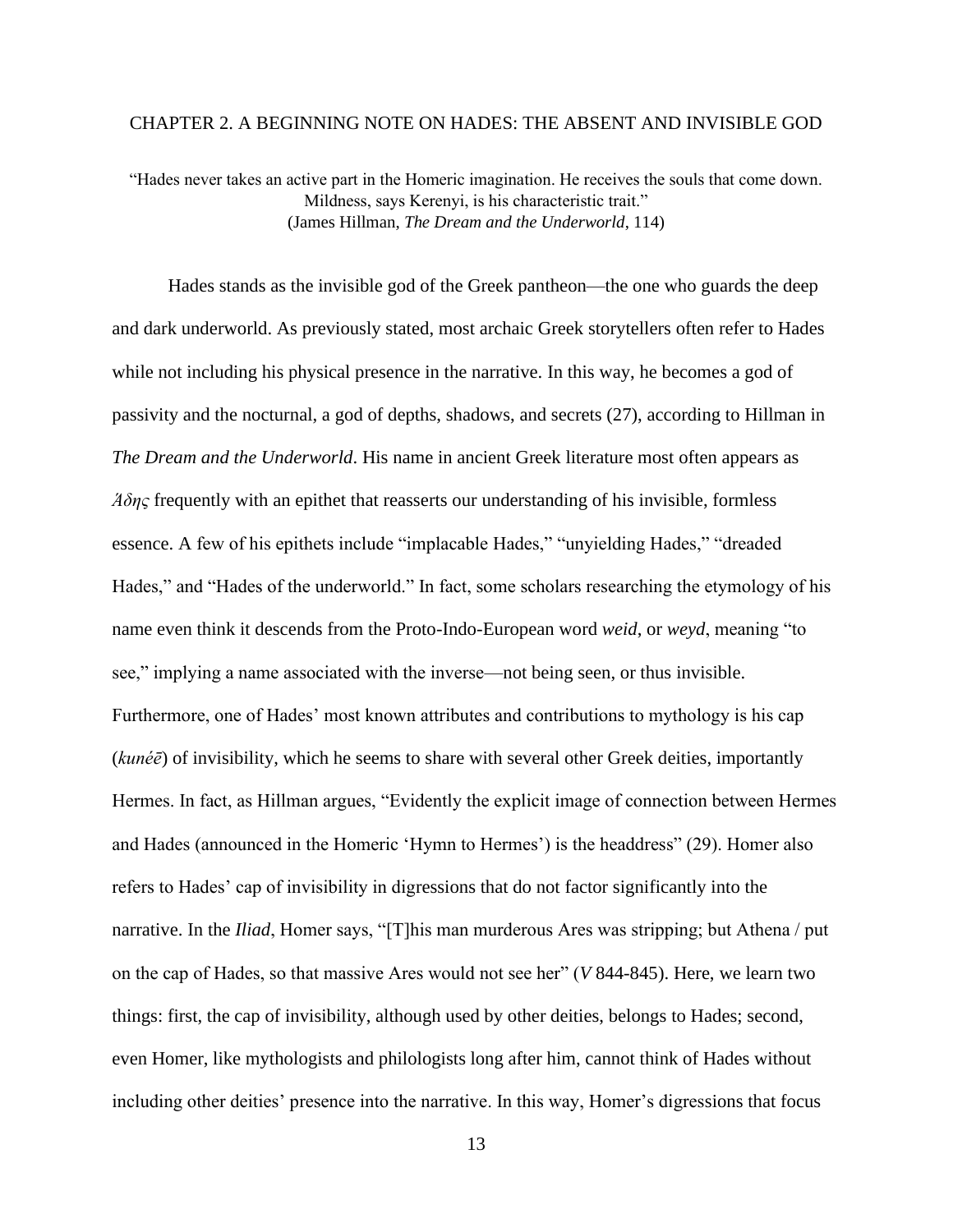on the cap of invisibility merely serve as musings thrown into the void to develop Hades' elusive, convoluted nature.

Because Hades' presence in archaic Greek literature always relies on close proximity to other deities, several gods eventually wear this helm of Hades including Hermes. While invisibility in ancient Greek literature grants power to its wearer, it also allows deities to "conceal their true nature to perpetuate evil" (Doniger 850). In archaic Greek literature, when storytellers mention the cap of invisibility, it is hard to say if they do so with "evil" purpose. However, its use does allow the ability for gods—for a moment—to exist like Hades, as a shadow and force of invisibility. Earlier in Wendy Doniger's "Invisibility and Sexual Violence in Indo-European Mythology," she posits that regardless of how ancient storytellers treat invisibility, its use "often shades off into masquerade and shape-shifting, as shadows, doubles, reflections, or camouflage hide the one true self from the observer or confuse the object of the gaze with the background or with another person" (847). It certainly makes sense that the myths surrounding Hades, the invisible god, intertwine him intimately with the cap of invisibility. However, what remains curious is that archaic Greek literature compulsively mentions his connection with the cap while we never see him actually wearing it. Hesiod's *Theogony* mentions Hades but not his cap of invisibility. Furthermore, in the *Hymn to Demeter*, when he abducts Persephone, forcefully taking her into the underworld, the poet makes no mention of the cap. In fact, Persephone is the one in the poem who is silenced:

Against her will he seized her and on his golden chariot carried her away as she wailed; and she raised a shrill cry, calling upon father Kronides, the highest and the best. None of the immortals or of mortal men heard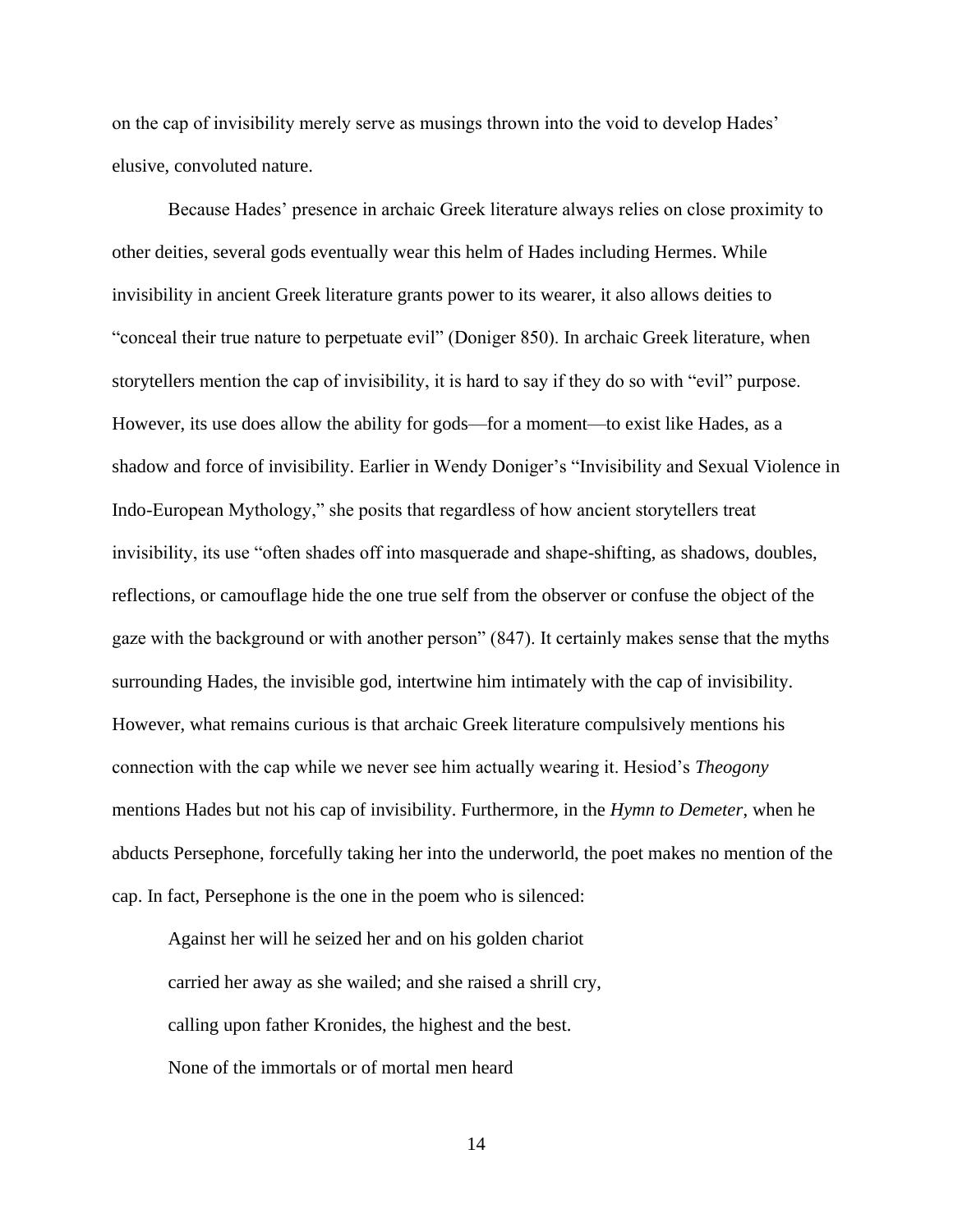#### her voice . . . (*Hymn to Demeter* 19-23)

While it is not difficult to imagine why Hades is implicated with this magical cap, it remains mysterious why archaic Greek storytellers did not feel the need to have Hades don the cap in narrative. As the invisible god in the Greek pantheon, Hades, while implicated, does not need to put it because he is always invisible. The other deities use it to conceal and perpetuate evil; however, Hades constantly obfuscates others' gaze. He is in the background, even if he is with another deity.

Hades as death deity occupies a special place in archaic Greek literature. While death deities certainly metamorphosize depending on the storytelling and ritualistic need of different cultures and different regional and social contexts, the classification of the death deity in mythology universally refers to a ruler over the dead rather than a deity who determines the time and moment of a person's passing. In this way, the death deity, rather than maintaining a significant role in the pantheon, serves more as a figurehead, more as a passive agent that protects rather than acts. One must wonder why these archaic storytellers—the archaic gatekeepers of religion—continuously gravitated toward putting a passive deity in the underworld. Why would they even consider this facade as important in their storytelling tradition and religion?

One may find an answer when turning toward anthropological research concerning the beginning of cities and the priestly class. Campbell labels the beginning of the priestly class with the Sumerians, the civilization thought to have the first cities in history, as a "science of a new order of humanity, which had never before appeared in the history of mankind" (146). Deriving inspiration from celestial bodies that the Sumerians observed and labelled, the priestly class brought with it the beginnings of the calendar, the art of writing, kingship as a divine right, and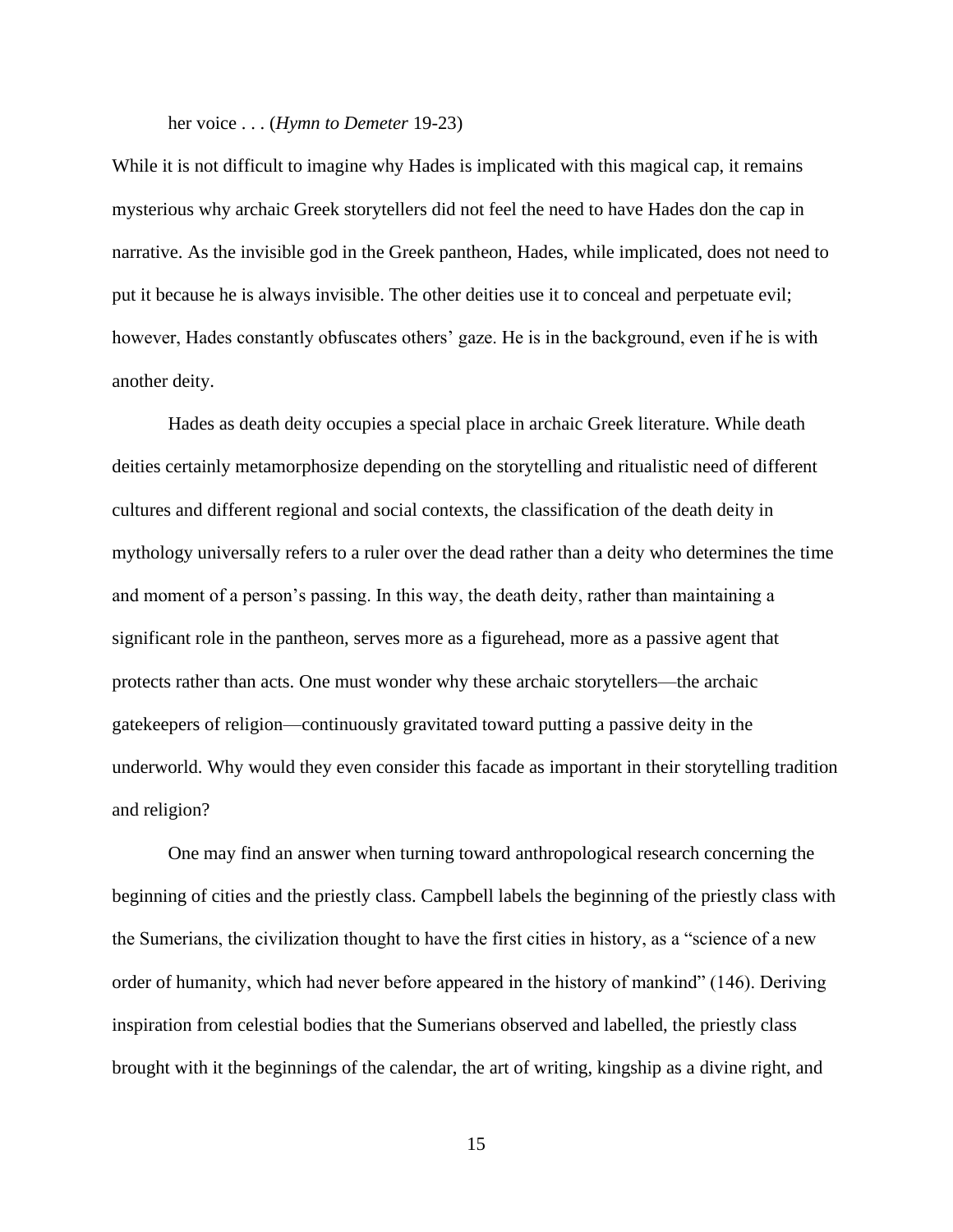mathematics. Additionally, the beginning of the temple, or the ziggurat in Sumer, hierarchically organized the life of the city, "where everyone played his role according to the rules of a celestially inspired divine game" (Campbell 148). As we know today more than ever, city life breeds comfort as well as distraction, order as well as more chaos. One exists paradoxically in the urban center. Nietzsche asserts this paradoxical, complicated reality of prehistories in *On Genealogy of Morals* (1887) when writing about priests and the beginning of cities:

For with the priests everything becomes more dangerous, not only cures and remedies, but also arrogance, revenge, acuteness, profligacy, love, lust to rule, virtue, disease—but it is only fair to add that it was on the soil of this essentially dangerous form of human existence, the priestly form, that man first became an interesting animal, that only here did the human soul in a higher sense acquire depth and become evil—and these are the two basic respects in which man has hitherto been superior to other beasts! (33)

According to Nietzsche, the priestly class brings with its genesis paradox and uncertainty; it is the beginning of a form of human existence that is interesting although sinister. Like Emily Doniger's theory with the cap of invisibility, Nietzsche agrees that masking and pretending are evil. Pretense, masquerading, and illusions thus began to proliferate, leading to a place where a death deity could be more of a figurehead god than maintain any semblance of control or power. Without the priestly class, Hades' invisibility in archaic Greek literature would more than likely not have been possible.

Freud, inheriting the theories and works of Nietzsche, spent several years attempting to understand how humanity psychologically evolved to "civilize." Freud, in *The Future of an Illusion* (1927), commenting on the relationship between the beginning of civilization and the priestly class, considers the development of the priestly class as the most significant development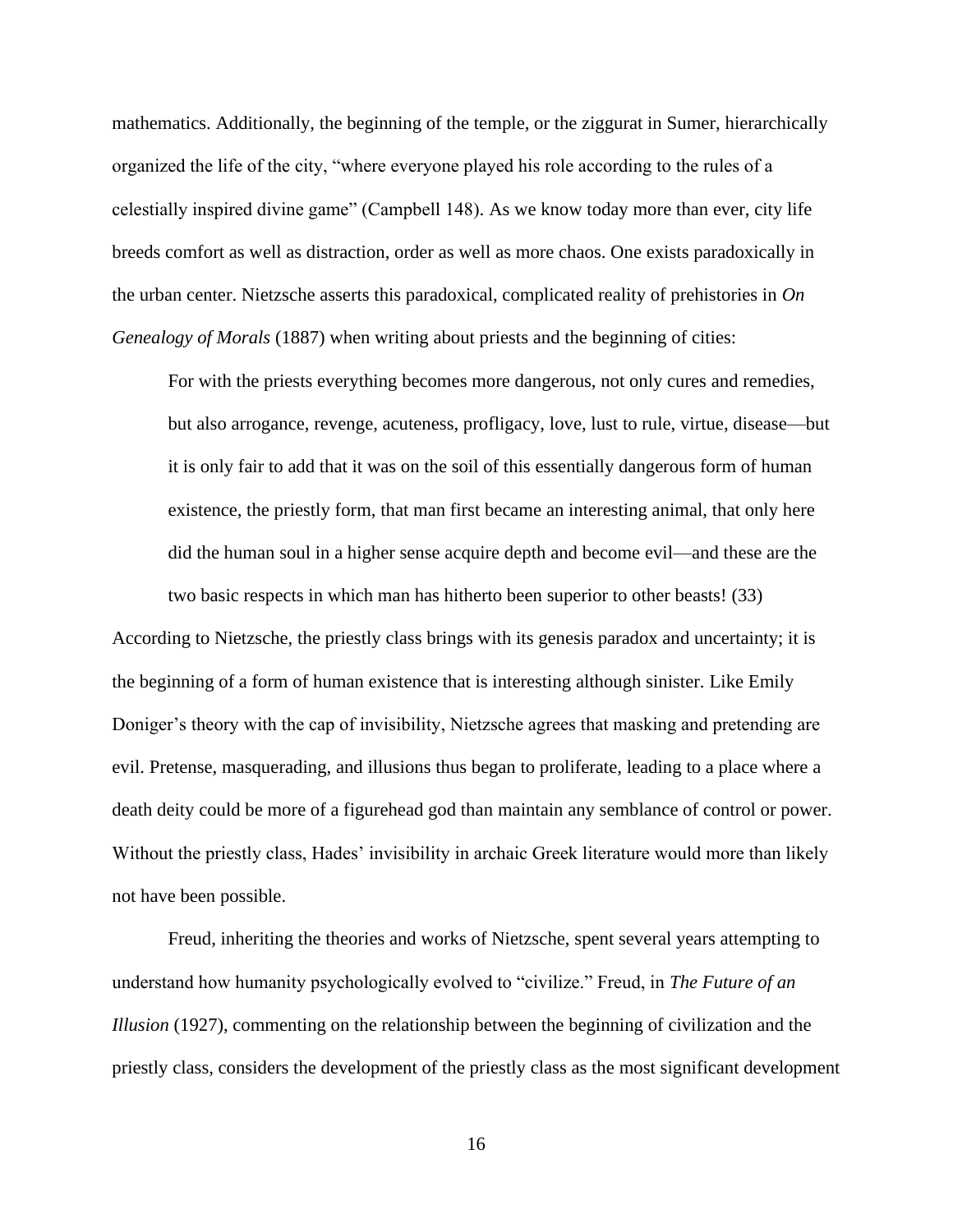in the psychology of civilization. He writes, "No mention has yet been made of what is perhaps the most important item in the psychical inventory of a civilization. This consists in its religious ideas in the widest sense in other words (which will be justified later) in its illusions" (17). While this paper will not enter in the moral quandary about urbanization or its justification as an illusion, the birth of the priestly class, or complications that followed, the priestly class, like Hades, maintains the façade of order. In ancient and prehistoric civilizations even more than today, priests as conduits of religious experience, those who held the power, controlled the public. Perhaps these prehistoric priests, like Hades, served as figureheads to prevent a kind of cosmic doom we, as moderns, could never comprehend or reconceive in modern terms. While these prehistoric and ancient priests certainly occupied an active place in their society, their role may closely resemble Hades': a role of passivity that maintains a façade of control.

Sumerian civilization inspired the other great cities that followed its birth: Dynastic Egypt, Crete, the Indus River valley civilizations, and Shang Dynasty China. Thus, archetypal deities, societal rituals, and thought about life after death and the underworld flow from each civilization into the other. Thus, no new civilization's myths and rituals arise independently. Campbell comments on this idea in *Primitive Mythology* (1959): "[T]hen it can be said without exaggeration that all the high civilizations of the world are to be thought of as the limbs of one great tree, whose root is in heaven" (149). While some death deities in other ancient and prehistoric religions played a more prominent role than Hades, religions that strongly influenced mythmakers of the Mycenean and archaic Greek pantheon, the role of the death deity more than likely appears in part from the same source—the priestly class, from the same root in heaven. Anthropologists and archeologists for centuries have realized that species more than 200,000 years ago were burying their dead, displaying not only a long history of species reconciling with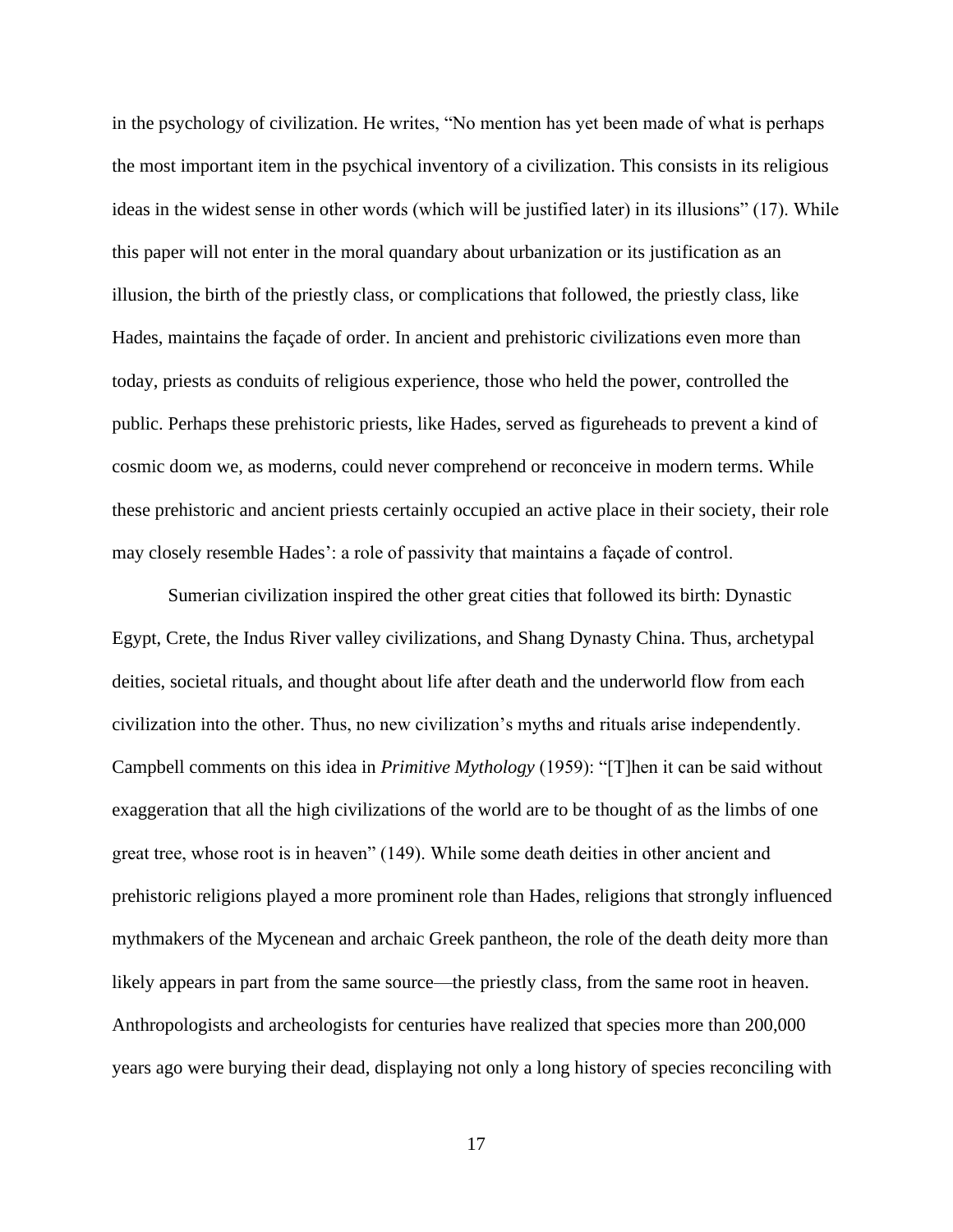death, but also a comparatively shorter period in history where mythmakers conceived of pantheons containing death deities. In an interview between Joseph Campbell and Bill Moyers (1988), they converse:

MOYERS: When do you think humans first discovered death?

CAMPBELL: They first discovered death when they were first humans, because they died. (89)

Not long after this in the conversation, Campbell begins to postulate why these forebearers of Homo sapiens buried their dead. He says, "[W]e do know that burials always involve the idea of the continued life beyond the visible one, of a plane of being that is behind the visible plane, and that is somehow supportive of the visible one to which we have to relate. I would say that is the basic theme of all mythology—that there is an invisible plane supporting the visible one" (90). Thus, while we will never know what catalyzed the Neanderthals eons ago to bury their dead, we may juxtapose these prehistoric death cults with the beginning of priestly, organized, urbanite, temple worship and religion. If mythology's basis is recognizing the "invisible plane supporting the visible one," then death deities take this one step further. In a way, by Hades existing in the underworld not taking an active part in archaic Greek imagination, religion, or ritual, he is like a ziggurat priest. He may have a function, but his main job is not to act. His main role provides control and order, although it may be a façade.

Regardless of how the influence of other religions traveled and affected the Greek deities, it remains clear that several other religions influenced the Greek pantheon, and thus the perception of Hades as an invisible presence. Ruth Ilsley Hicks in her article "Egyptian Elements in Greek Mythology" writes, "Within the heterogenous body of Greek mythology, incorporating myths, legends, and folk tales, there are elements which seem to be non-Greek. These are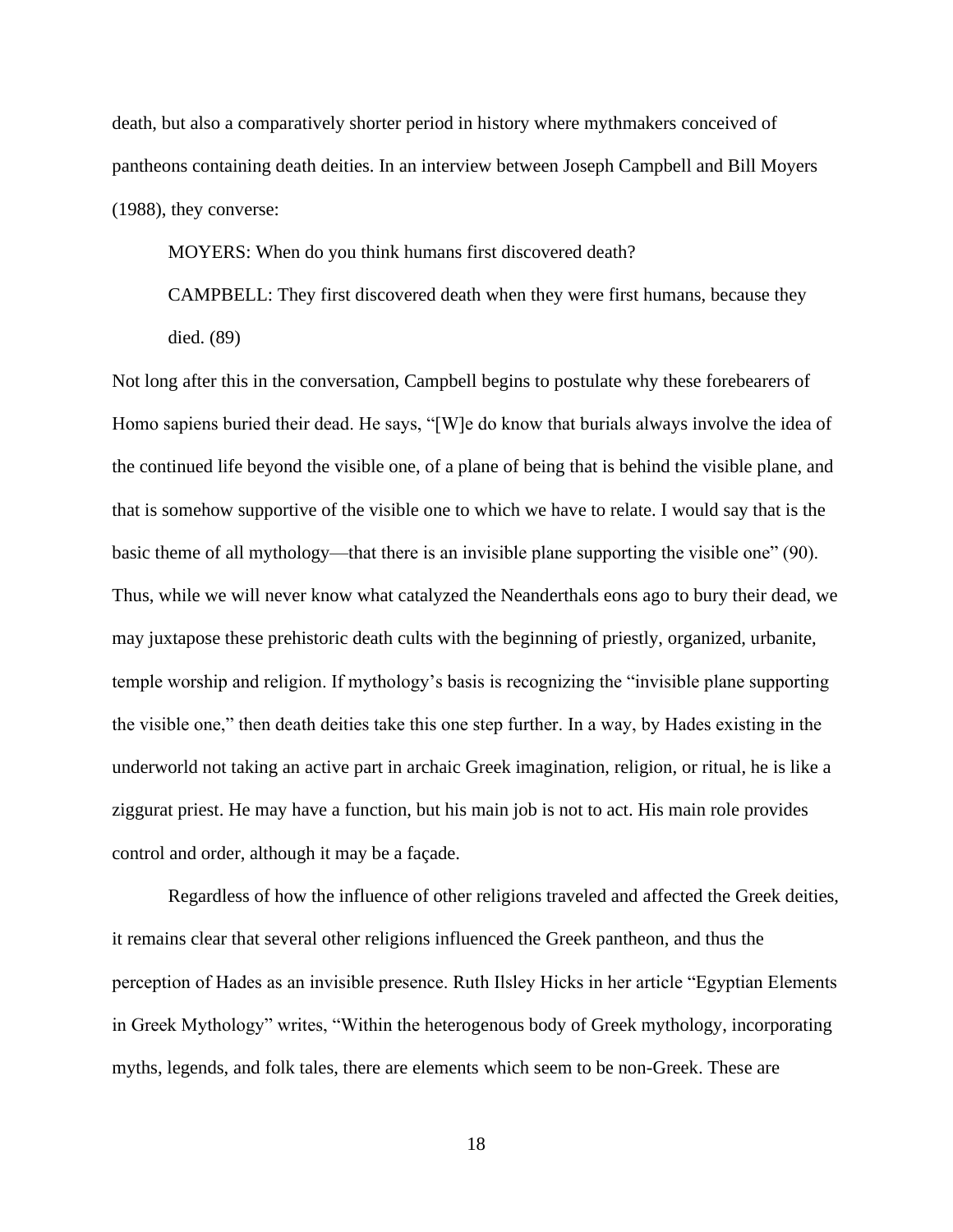derived from Asia Minor, Mesopotamia, Syria, or Egypt" (90). To briefly examine just Egyptian mythology, Anubis, ancient Egypt's earliest god of the underworld, appears like Hades as an invisible death deity. He stands as one of the most ancient and depicted gods in the Egyptian pantheon, but he plays almost no part in ancient Egypt's body of storytelling. He certainly maintained a prominent and important role like Hades while still not appearing often in the ancient Egyptian imagination. Furthermore, both death deities are associated with dogs, where artists and storytellers often depict Anubis with a canine head or form depending on the artist while one of Hades' recurring characteristics in ancient Greek mythology is his connection with Cerberus, the guardian dog of the underworld. In Brian C. Muraresku's fabulous book *The Immortality Key: The Secret History of the Religion with no Name (2020), (which will factor* significantly in Chapter 2), he briefly describes Cerberus:

In Ancient Greece, dogs were also associated with the afterlife, where they marked the three distinct phases of the immortal journey: 'the passage from life to death,' 'the time spent in the Underworld,' and 'the return to life as a spirit.' The most famous hellhound was Cerberus, the three-headed dog who belonged to Hecate . . . the mother of Circe and patron goddess of witchcraft. (138)

Several Egyptologists believe that Anubis' connection with canines stems from the practice in predynastic Egypt of burying bodies in shallow graves, where dogs would scavenge these graves and uncover bodies. Moreover, in prehistoric Greece, what changes more than anything else from the time of the Minoans to the ancient Greeks is the ritual of burial. In primitive cultures, like those that inhabited Crete before the Minoans, evidence suggests that "Burial rites seem to have been very simple during the Cretan Neolithic times. The dead were not cremated but laid out in caves or rock shelter. . . . Similar burials in caves continued during the first Early Minoan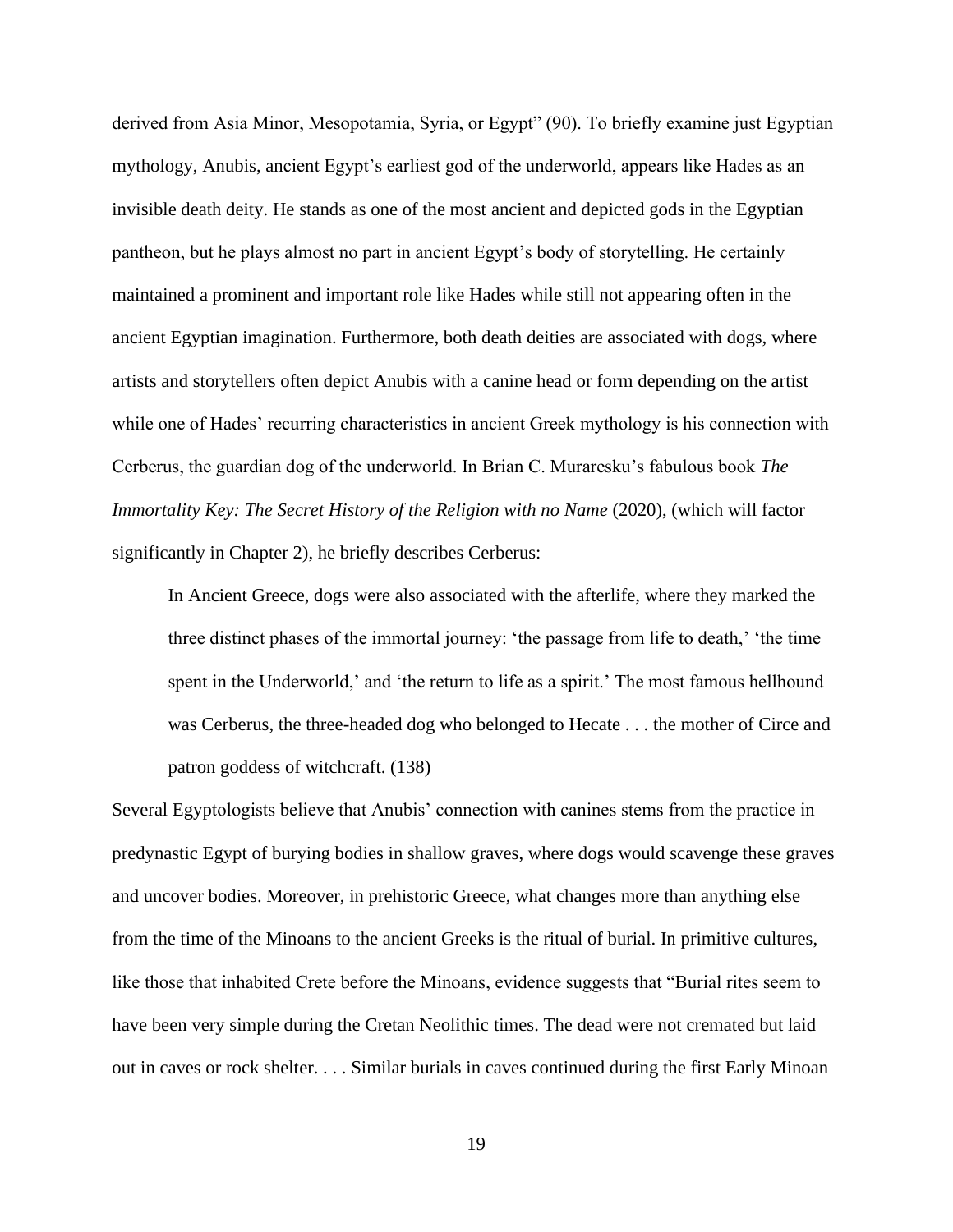period" (Hutchinson 228). However, the notion of the dead and afterlife was becoming more complex during the Mycenean era, where "the dead body was interred, not cremated: the ghost was thought to survive, and must be strictly imprisoned, in the tomb" (Page 23). By the time we arrive at ancient Greek literature and Homer depicting burial in the *Iliad*, Denys Page writes:

[T]he *Iliad* itself preserves the memory of the older custom in the Twenty-third Book, where the funeral rites of Patroclus are described: the slaughter of victims, the cutting of locks of hair, the pouring of wine and honey . . . all presuppose the idea that the spirit of the dead needs and demands refreshment and respect. (23)

While it is curious that Anubis and Hades are connected with canines, it remains even more curious that these two death deities—more similar than any other death deities in ancient religion—maintain such an invisible force in their separate cults of worship. In this way, a clear distinction of classification develops with Hades and Anubis in comparison to other death deities in other ancient mythologies. Hades and Anubis, unlike other death deities, are even more absent; thus, they are invisible death deities.

Hades' ability to maintain such a strong presence while being continuously invisible confounds scholarship on ancient Greek myth and religion, where one remembers Albert Camus' maxim that "[E]verything contributes to spreading confusion" (8). One could take a logical although simplistic—approach as to why ancient Greek writers barely permit Hades' physical presence into narrative: storytellers feared writing about the god of the dead in general, and they only brought him up when the narrative required a notice of his presence in the background. However, assuming that the ancient Greeks greatly feared Hades and thus did not bring him physically into the presence of the narrative seems like a simple and understated conclusion to deduce not only from this passage but all ancient Greek literature. If this were true, would it not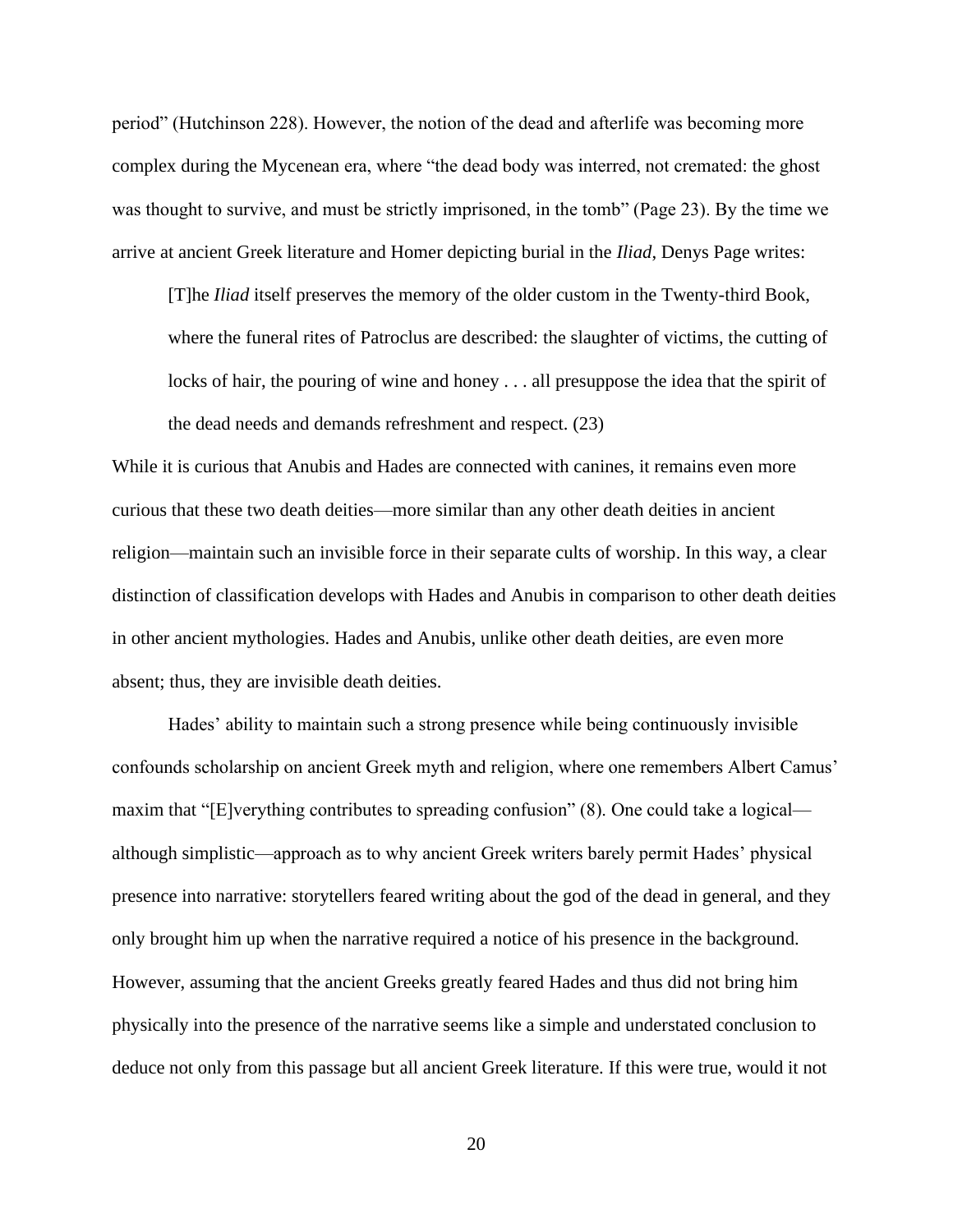make more sense that Homer would not mention the dreaded god at all? Additionally, "Western" anxiety about the inevitability of death does not encapsulate the archaic or prehistoric Greek world well. Far before and far after the ancient Greek world, in the worship of primitive, ancient, and classical societies, the cult of the dead played an enormous ritualistic role. Regarding the cult of the dead in "primitive" Cretan religion, R.W. Hutchinson writes, "All peoples have some rites associated with the burial or disposal of the dead, but their views on the possibility and nature of any after-life vary extremely" (228).

Curiously, while scholars have extensively studied the ritualistic role that death and burial maintained from the time of the Minoans down to the ancient Greeks, Hades, or an archetype of Hades, does not explicitly appear in the Mycenean or Minoan pantheon of gods. Because all people are concerned with the inevitability of death, especially in mythos and religion, one would expect Hades, or a previous archetype of Hades, to figure in a civilization's religion and cult of worship. For Hades to not appear at all—the god so associated with the underworld his name morphed to also describe its physical landscape—it remains perplexing to say the least. Walter Burkert in *Greek Religion* writes of Hades' name encapsulating both god and place, "Whether the House of Ais was the name which carried some meaning such as the House of Invisibility remains a matter of dispute" (196). Hades might simply encapsulate "the other," the essence of what we cannot know but we desire above all else to seek. Does our knowledge of Hades suffer because, as Hesiod says, "Often a whole community suffers in consequence of a bad man who does wrong and contrives evil" (*Works and Days* 241-243)? Perhaps, but it is curious that he was misunderstood by the ancient Greeks just as much as interpreters and critics today.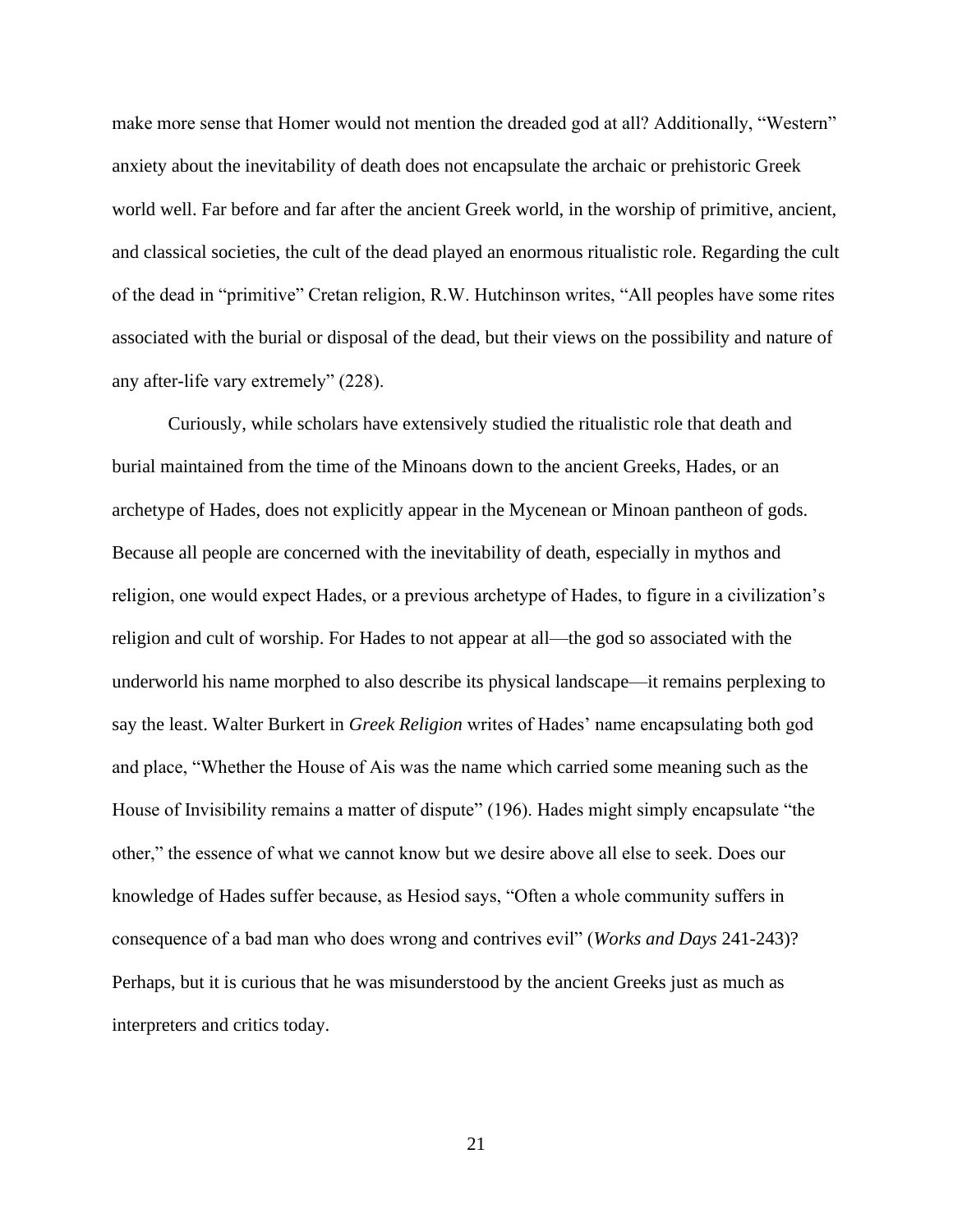Because Hades is a god of invisibility, it makes logical sense that he would in turn fulfill the criteria needed for ancient Greece's death deity. However, one must wonder if Hades' essence of invisibility follows his designation as god of the underworld, or does his role as death deity follow the essence storytellers prescribed for him? Was Hades the god of the underworld first, or was he the god of invisibility first? The answer does not particularly matter. If he represents the most absent Greek deity, he should reside in the underworld, and because storytellers designate him as the death deity, it makes sense that he would be absent. Regardless of which came first—his designation as invisible or as ruler of the underworld, in the same way Hades maintains a level of invisibility, so does his realm, the underworld, contain winding, flowing rivers hard to describe, where the shadowy, formless souls of the dead are guided by another: Chiron. Hades, like the fluttering, shadow-like souls in the underworld, the eidola, maintains a formlessness hard to describe. Burkert categorizes the souls in the underworld as "image[s] reflected in a mirror which can be seen, though not always clearly, but cannot be grasped" (195). Furthermore, Hades, in many ways an eidolon himself, resembles well the duplicitous nature of the word for soul, *πνεῦμα*, as also breath. As one breathes air into the wind, so do the souls in the underworld live in a state of fluttering and flickering, which we see manifest more often in the narrative when Hermes is in proximity with these shadow-souls. According to Burkert, "[O]nly when there is a question of life and death is there any question of psyche" (195), where we take for granted one's soul and question of psyche, breath itself.<sup>5</sup> Of course, the confusing nature of both the setting of the underworld and its deity could be the very catalyst for classical writers later to eventually call the underworld itself Hades (*Αϊδες*), "the unseen." Regardless of the reason classical writers started using Hades' name itself to signify the

<sup>5</sup> Walter Burkert states, "Psyche means breath just as *psychein* is the verb to breathe; arrested breathing is the simplest outward sign of death" (195).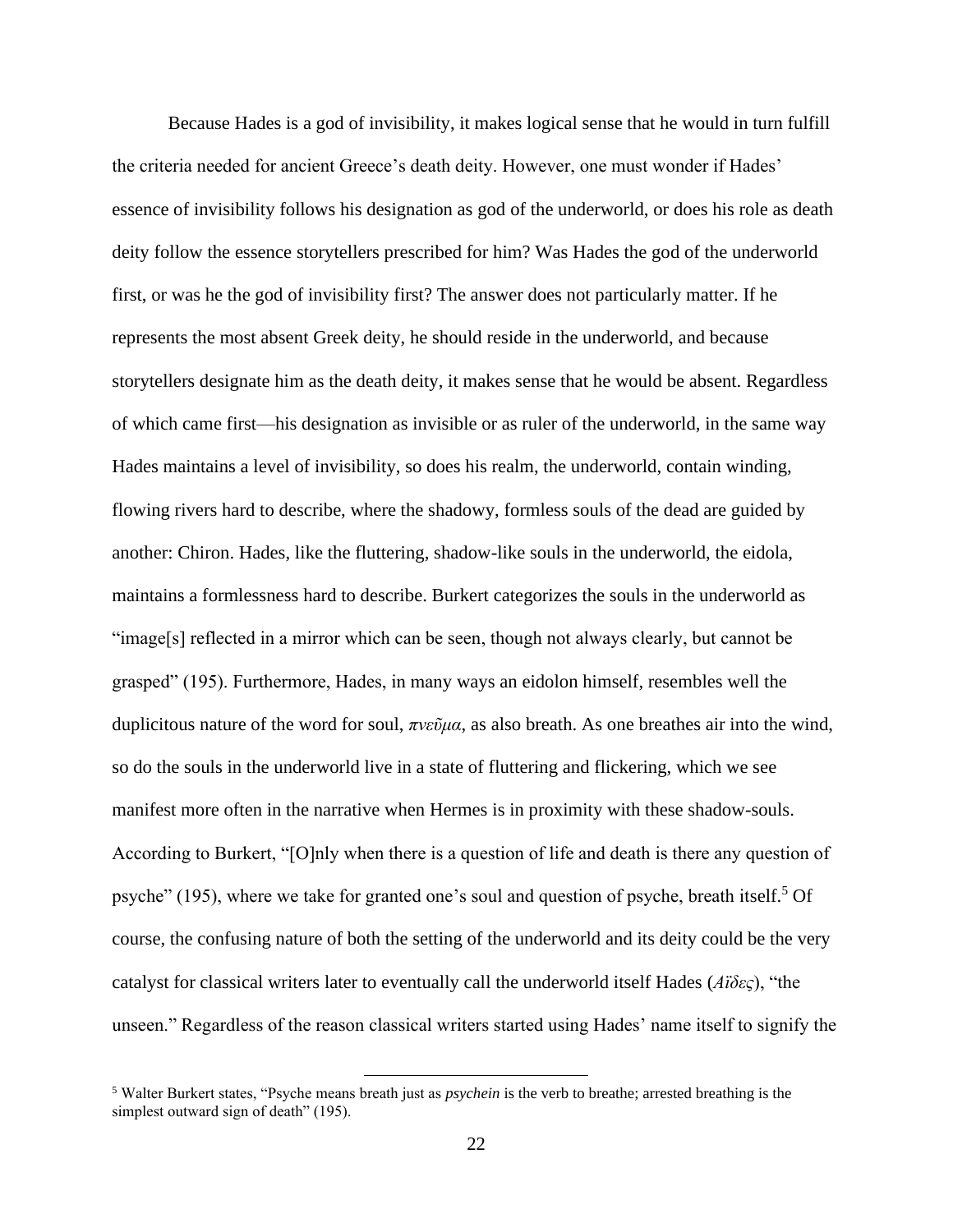underworld, his association with the underworld, like Hades with the cap of invisibility, is another instance of the inability to grasp Hades singularly. He may only be known via metonymy, or through association.

As previously stated, Hades' place in mythological criticism stands as not only a force of invisibility, more specifically an invisible fullness, but a force of neglect, and so has scholarship and interpretation of the underworld been neglectful. While ancient storytellers compulsively create narratives of heroes traveling to the underworld, we, as modern interpreters, usually simplify the importance of these episodes. Nevertheless, it a crucial moment in the hero's quest, or monomyth, a moment of rebirth and baptism for the hero; this moment and the underworld itself in archaic Greek literature—particularly the Greek epics—is grossly misunderstood.

Hillman seeks a psychological understanding of Hades and the underworld through defining and prioritizing the soul above all else (as do all followers of Archetypal Psychology). Prioritizing the psychological aspect over the mythological,<sup>6</sup> Hillman argues that the underworld itself may be interpreted and realized as purely psychological, as a reservoir of the dream-world. He writes, "The underworld is a realm of only psyche, a purely psychical world . . . [U]nderworld is the mythological style of describing a psychological cosmos" (46). As someone trained in Jungian analysis and dream interpretation, it makes perfect sense why Hillman would see clear parallels between the Hellenic underworld and the dreamscape. Both contain the very stuff of the soul: shadows and darkness.<sup>7</sup> The underworld—as morbidly dramatic as it may seem—does contain an essence of play, masking, and absurdity that is analogous with dreams.<sup>8</sup>

<sup>&</sup>lt;sup>6</sup> James Hillman writes, "Mythology is a psychology of antiquity. Psychology is a mythology of modernity" (23). <sup>7</sup> "Shadow is the very stuff of the soul, the interior darkness that pulls downward out of life and keeps one in

relentless connection with the underworld" (Hillman 56).

<sup>&</sup>lt;sup>8</sup> James Hillman tells, "That the dream is like a shadow play, a mask, [that] further connects it with the underworld" (103).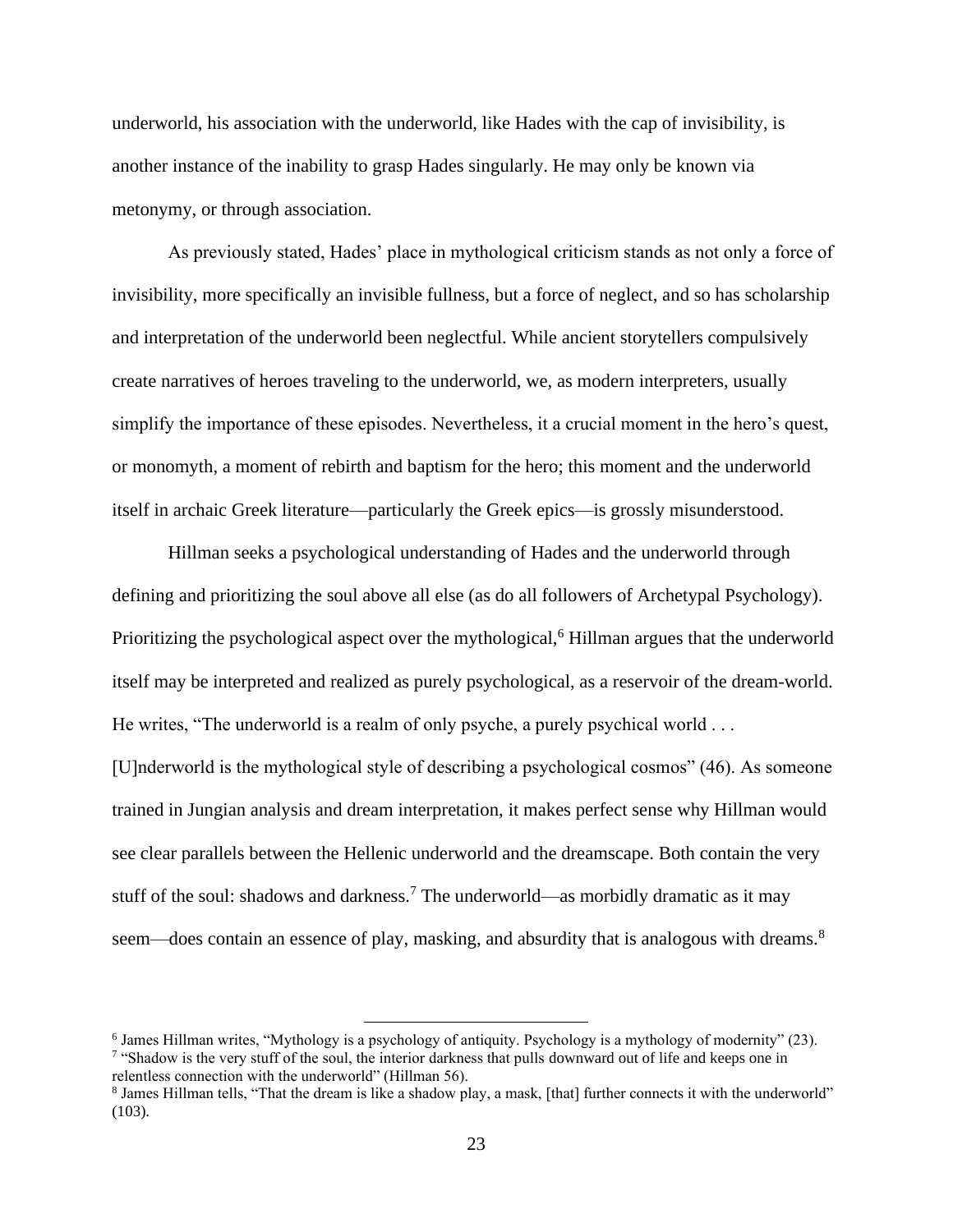Hillman posits that "[D]reams belong to the underworld and its Gods" (2). Unlike Hillman, this paper refuses to see Hades and the underworld as purely psychological, and instead worthy also of philosophical, mythological, and aesthetic analysis. Hades is not a figment of our imagination because we cannot see or understand him.

Moreover, Hillman earlier in the book details Freud's theory of the unconscious as a means to postulate that the underworld itself could be the id, like Homer's underworld, cut off from waking-life, or the external world (19). Taking this theory a step further, Hades himself, rather than the underworld, could allegorically represent the unconscious when analyzing his designation by Zeus (and perhaps also Poseidon) to rule the underworld. In some versions of the myth, Zeus, Poseidon, and Hades draw lots; however, in Hesiod's *Theogony*, the first appearance of this story, the tale is extremely brief. Devoting very few lines to the subject, Hesiod composes, "When the blessed gods had completed their work and settled the matter of privileges with the Titans by force, then on Earth's advice they urged that Olympian Zeus the wide-seeing should be king and lord of the immortals. And he allotted them privileges satisfactorily" (*Theogony* 880- 885). Whether the three gods draw lots or Zeus picks Hades as god of the underworld does not matter. The fact remains that Hades is subjected in either instance to a decision completely out of his control. Zeus, in this sense, allegorically stands as the ego by separating himself and repressing Hades, the id or unconscious. In *The Ego and the Id* (1923), Freud details two kinds of unconscious material. He writes, "We see, however, that we have two kinds of unconscious—the one which is latent but capable of becoming conscious, and the one which is repressed and which is not, in itself and without more ado, capable of becoming conscious" (5). Hopefully, using this analogy, Hades stands as the first kind of unconscious material rather than the latter, "the one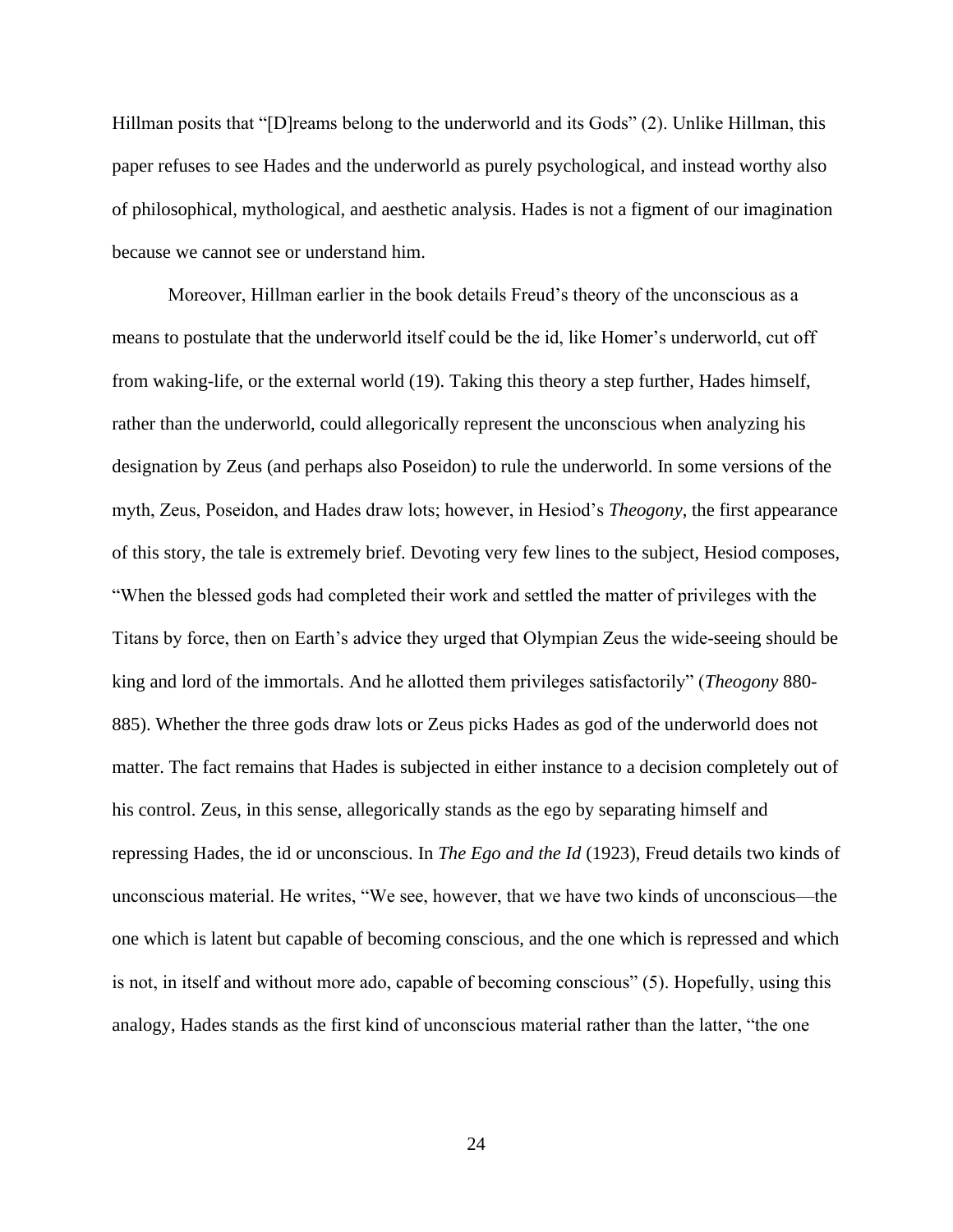which is latent but capable of becoming conscious." Although he may actually be hidden or simply concealed and relegated to the fringes by critics, he may exist and be known.

To briefly discuss two moments in archaic Greek literature where storytellers reference Hades and do not include him physically in the narrative, Hesiod devotes a significant amount of time—over 100 lines—to describe Hades' realm as a place of domestic entrapment. This choice by Hesiod makes sense in light of Hades' presence in archaic Greek literature; storytellers relegate him not only to the fringes of the text itself, but inside a place of privacy. As a domestic space, the underworld, according to Hesiod, contains echoing and terrifying sounds (*Theogony* 767). The house, or space itself, houses the immortal goddess Styx, who also forms one of the underworld's main rivers, a river "that flows through a rugged region" (*Theogony* 805-806). Furthermore, in the war of the titans and the gods, Zeus subjugates the unfaithful gods to the underworld itself, where Hesiod includes a crucial detail in our understanding of Hades: "Hades was trembling, lord of the dead below, and so were the Titans down in Tartarus with Kronos in their midst, at the incessant clamor and the fearful fighting" (*Theogony* 849-852). Hesiod expresses several understated characteristics here about Hades—points that appear between the lines. First, Hades does not seem to take part in the war of gods and titans although some critics assume he does even though it is not detailed. Also, Hesiod groups Hades' fear of Zeus' power as a reaction similar to the titans. Lastly, in the same way Hades does not partake in the Trojan War, he does not take part even in this war while it occurs in his domain. While all the gods and titans fight vengefully, Hades sits in his domestic palace, hearing the screams from outside not able to leave his throne. In fact, this passage from *Theogony* sounds and functions similar to an episodic aside Homer delivers in the *Iliad*. When the gods themselves join fighting in the Trojan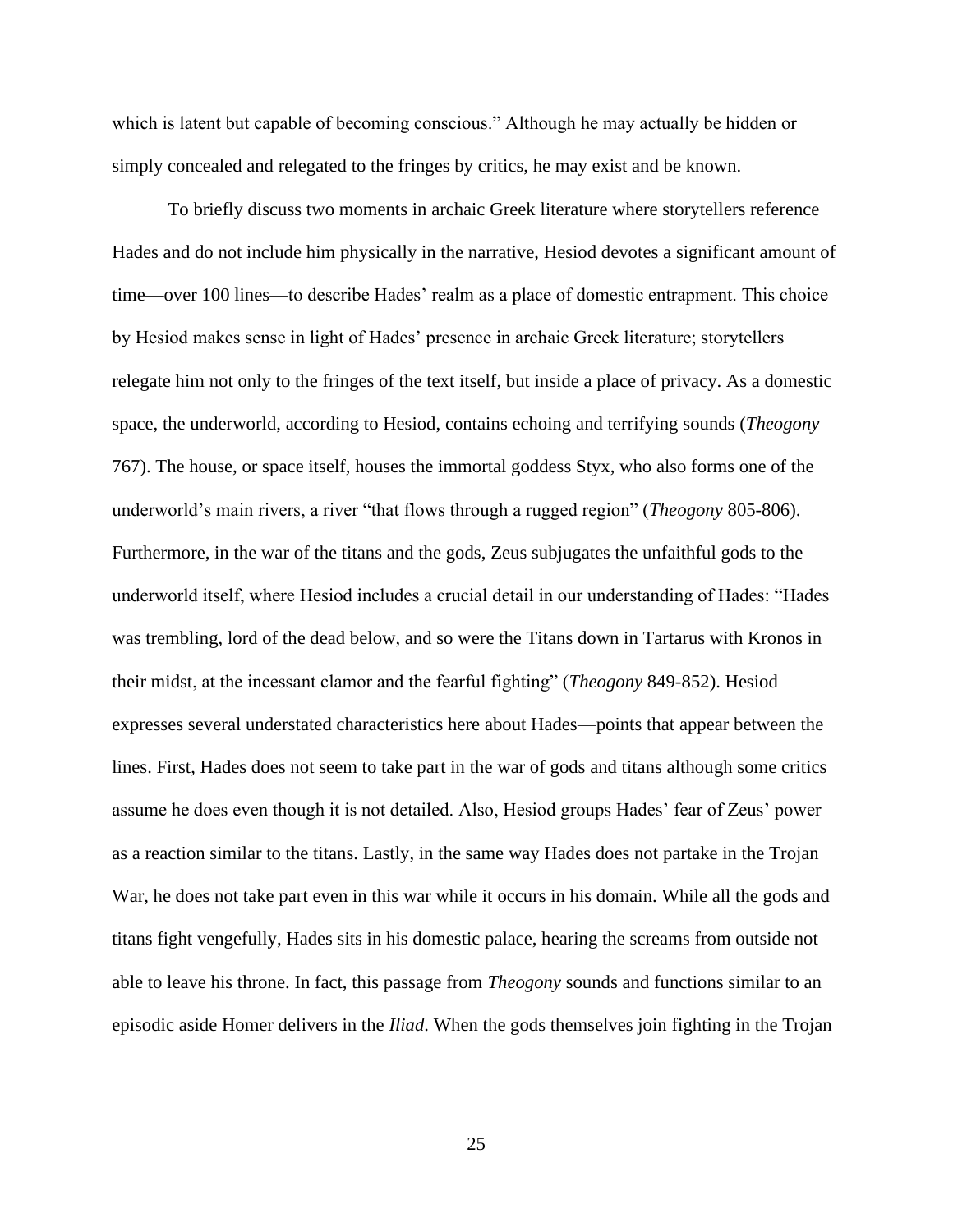War alongside their heroes, the earth itself underneath them splits open, revealing hell. As Burkert says, "[W]hat is under the earth remains loathsome" (196). The epic poem states:

Hades below, lord of the dead beneath the earth, in terror leapt wailing from his throne in fear that Poseidon, shaker of the earth, would split the earth above him, And reveal his house to mortal men and the immortal gods in all its moldering horror, which even the gods abhor. (*XX* 61-65)

When reading the *Iliad*, it is difficult not to assume that at the height of the war, when even the gods are participating, the god of the dead is not going to show his face. In both instances, Hades trembles in fear at the power exhibited by the other gods; however, it seems to be more than just their power. Hades appears to also tremble at the damage they cause, where he resides in a domestic space completely removed from the battlefield in both instances. Hesiod immediately follows his description of Hades quaking in the underworld with an extra detail: "[A]nd so were the Titans" (*Theogony* 851). After the war of the titans and gods, as we know, Zeus sentences several of the titans to eternal punishment in the underworld in the same way Zeus relegates Hades later after the war to the underworld, whether the three of them draw lots or not. Perhaps, Hades trembles in fear because he anticipates what must happen to them all. They will all reside in the underworld, in the abyss, for eternity together. To modern readers, this punishment to the titans often seems cruel. To recognize Hades as being punished like the titans, we may even begin to feel sympathy for his invisibility in archaic Greek literature, a sympathy that compels us to seek his realm further to grasp his presence.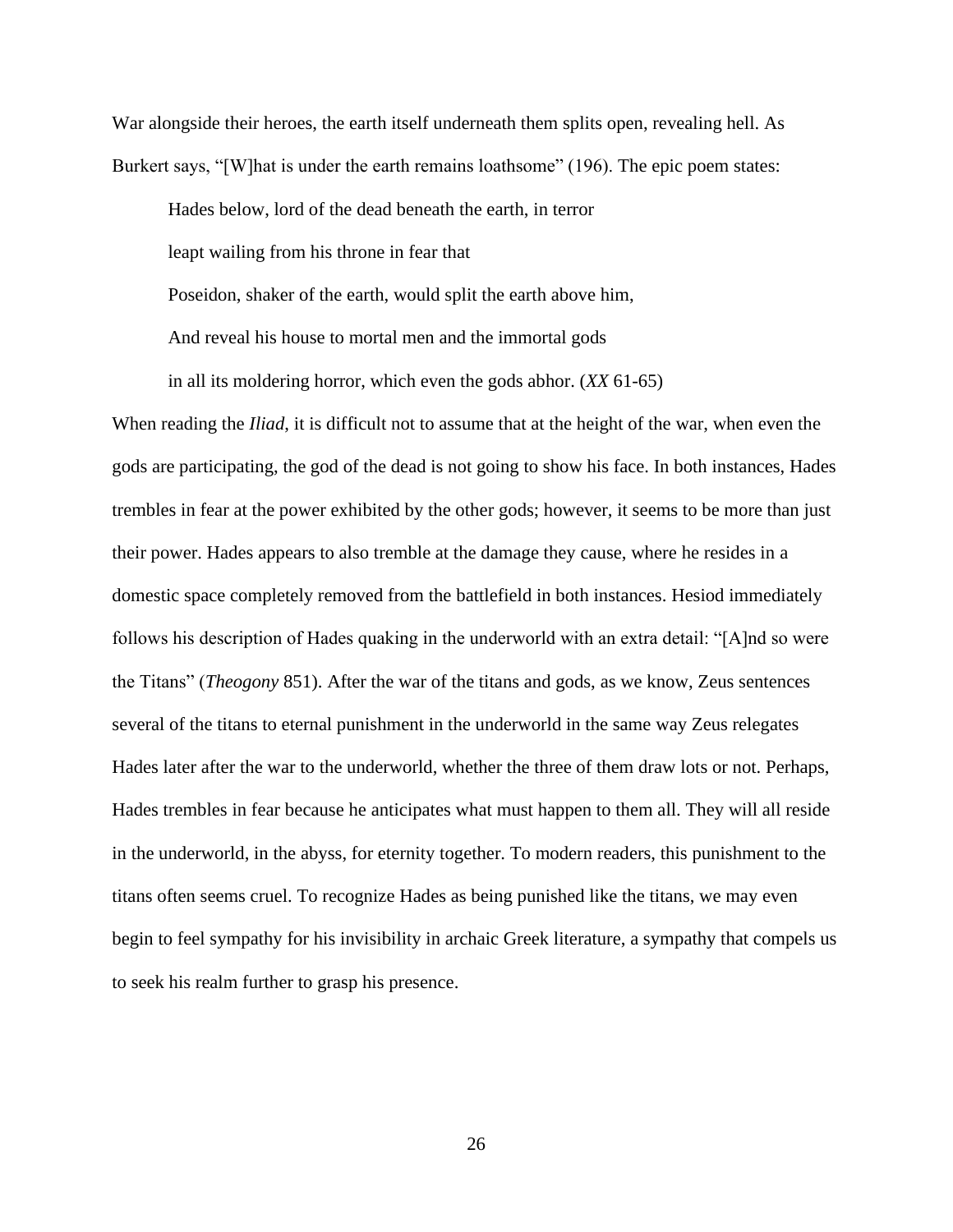#### <span id="page-27-0"></span>CHAPTER 3. HADES' INVISIBILITY IN BOOK XI OF THE ODYSSEY: SYTHESIZING AND REDEFINING MYTHOLOGICAL TERMS, UNDERLAND VS. UNDERWORLD

"The underland keeps its secrets well." (Robert Macfarlane, *Underland*, 11)

In Neolithic caves stretching into an unimaginable past, 30,000 years ago, people journeyed with ritualistic purposes. They sought that which could not be found in waking life. They sought the secrets of the night. The secrets of the past lie hidden in the dark. In this way, Odysseus, like a cave artist, paints a vivid picture for his listeners where although he is standing on the shore of a beach in Book XI of *The Odyssey* to conjure the dead, his setting resembles that of a neolithic cave. David Lewis-Williams, a scholar of shamanistic practices and cave art, writes in *The Shamans of Prehistory: Trance and Magic in the Painted Caves* (1996): "Descent is also sometimes part of a shamanic initiation. . . . As soon as he has entered a cave, it is said to close behind him. In the darkness of the cave, he has visions" (27). When Odysseus meets the souls of the underworld, he certainly experiences visions. He speaks to these dead souls; however, they travel necessarily into a different space entirely to commune with him. Moreover, it is clear that they must be summoned through ritual. The souls of the dead may be conjured up to Odysseus through this ritual, but Hades may not.

Hillman recognizes the illusory, slippery nature of what we call the underworld writing, "When using the word underworld, it is imperative to keep in mind a distinction made by some classicists. This distinction is of great psychological importance, because it frees the psychic realm from nature" (35). To provide an explanation for Hades not appearing to Odysseus, I will develop a distinction between what I am calling the underland and underworld. To clearly differentiate and define the underland and underworld, one may also contend with mythological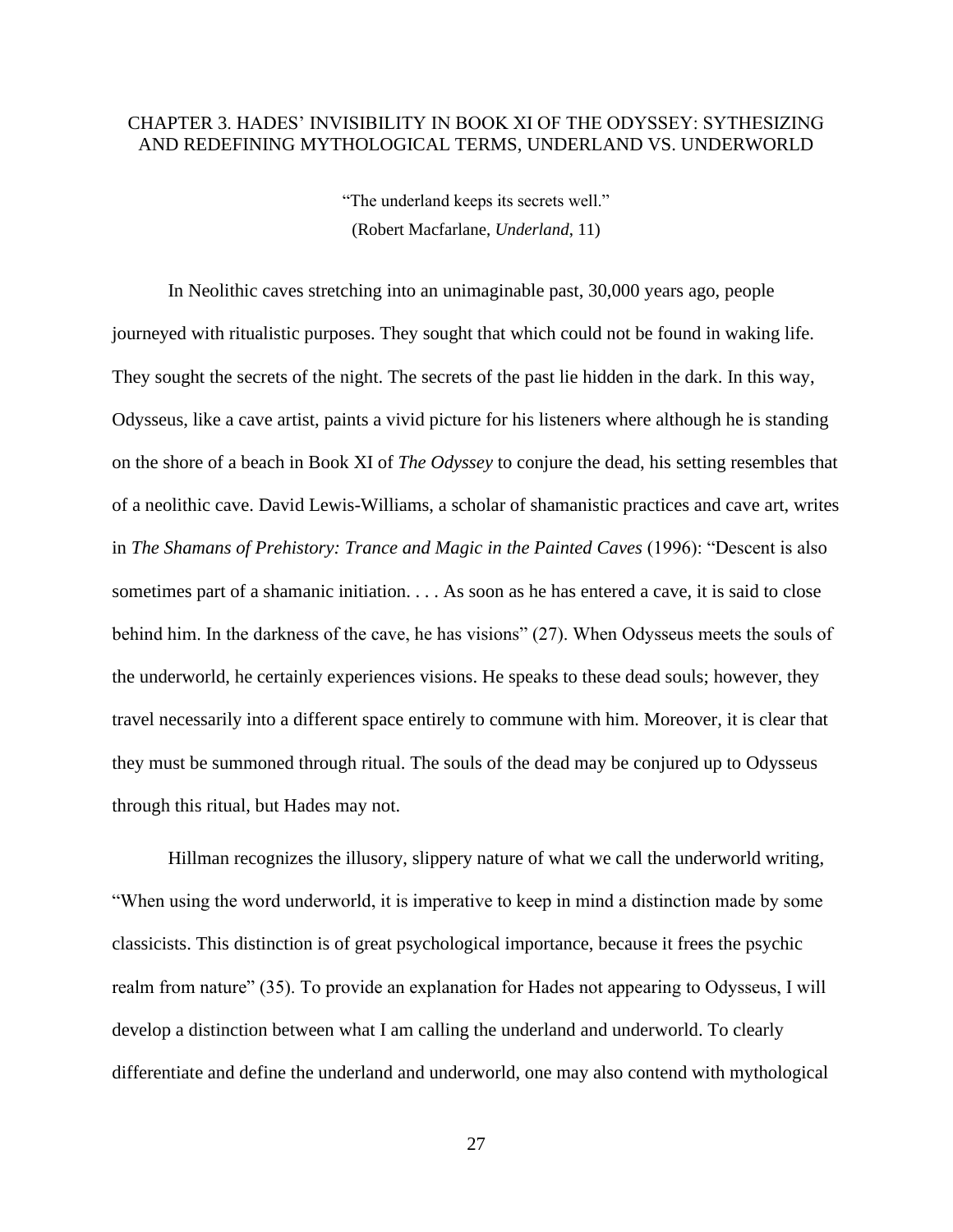notions of descent: *κατάβασις* (katabasis), simply to "go down", and *νέκυια* (nekyia), an underworld "conjuring." Jung writes of the *νέκυια*, which he labels the night sea-journey: "[T]he Nekyia is no aimless or destructive fall into the abyss, but a meaningful katabasis . . . its object the restoration of the whole man" (118). Thus, to Jung, the nekyia occurs when the traveler is fully aware of his quest. Heroes often in ancient and classical mythology fall into underworld journeys and visits involuntarily, which Jung would more than likely label as katabasis. While the descent is always a meaningful moment in the hero's quest, the hero does not always understand its full implications—its full possibility of rebirth. Jungian analysis—analytical psychology—still calls for the nekyia as a kind of katabasis, although it is a more "meaningful" descent. Additionally, Jung sees the nekyia as "descend[ing] into the belly of the monster" (131) while katabasis is "a journey to hell and 'death'" (156). To Jung, the metaphor is interchangeable. Both are psychological phenomena.

Hillman in his work *The Dream and the Underworld* provides more parameters concerning Jung's theories of psychological descent:

The descent to the underworld can be distinguished from the night-sea journey of the hero in many ways. We have already noticed the main distinction: the hero returns from the night sea-journey in better shape for the tasks of life, whereas the nekyia takes the soul to a depth for its own sake so that there is no 'return.' The night sea-journey is further marked by building interior heat, whereas the nekyia goes below that pressured containment, that tempering in the fires of passion, to a zone of utter coldness. (168)

Hillman agrees with Jung that the nekyia seems like a more psychological descent. While storytellers like Homer with *The Odyssey* still fashion the nekyia in their stories to contain a descent into a physically imaginable landscape, Hillman still argues for its function in myth and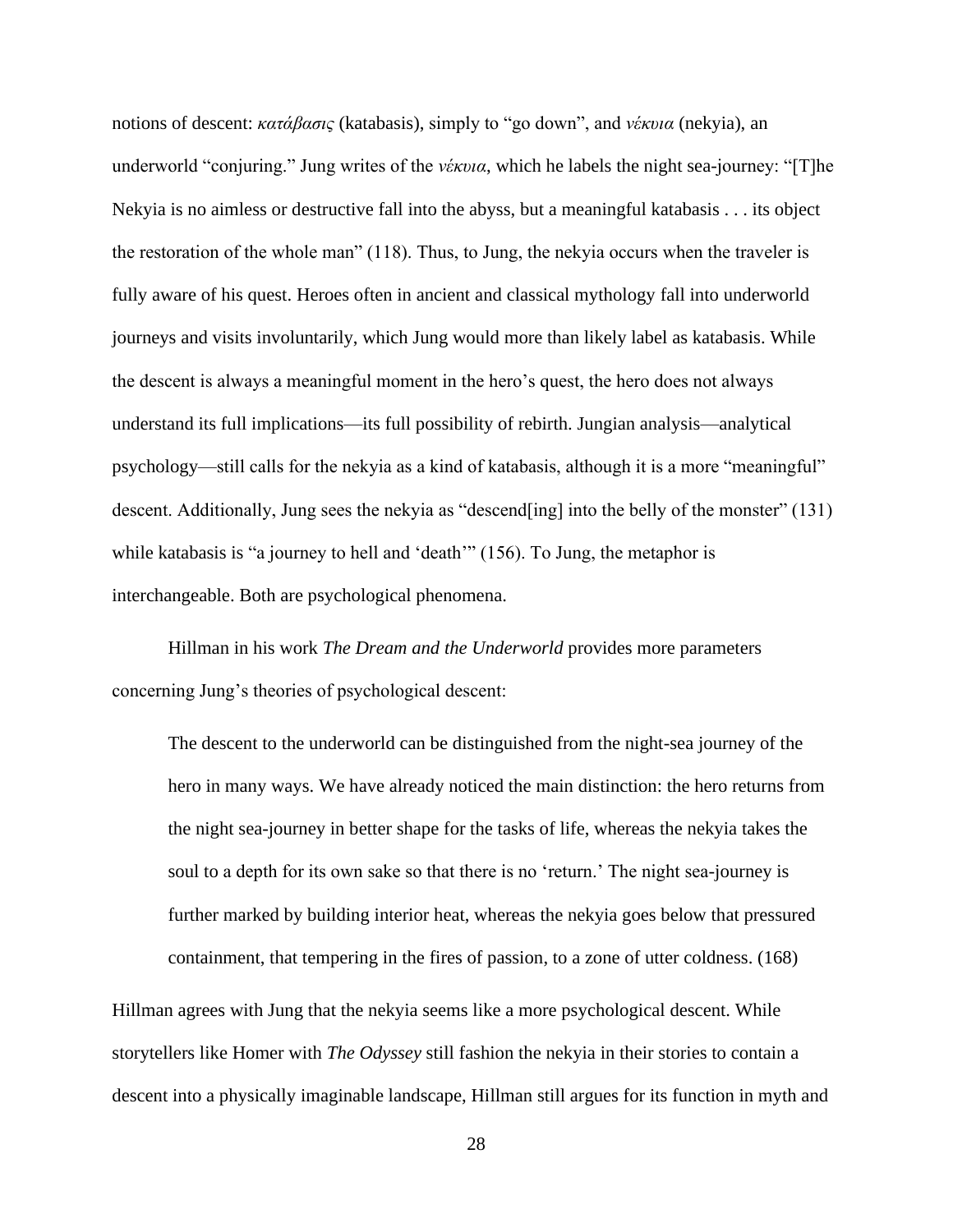ritual to be psychological. With nekyia, there can be no return because the descent occurs within oneself. Often, heroes acquire a token of their katabasis descent that serves as a boon. With nekyia, if there is a boon, it is the understanding that there will be "no return." In the hero's "zone of utter coldness," the experience preserves itself, like a prehistoric body contained within a large sheet of ice. To Hillman, the nekyia is certainly more psychological than the "katabastic" descent; however, and more importantly, it is a frigid experience often associated with ice.

In this paper, I treat the underland as a reachable space. It is a physical location that one may descent into, a belly of the monster that one may traverse, a more mature descent than the katabasis, a place of frigidity rather than extreme heat. It is a physical entrance into another world, and while one's descent into the underland is just as psychological as katabasis, it is so in a different manner. Therefore, I label the nekyia as a descent into the underland, and we see a perfect example of a hero descending into the underland through nekyia in Book XI of *The Odyssey*. Before Odysseus "descends," he must contend with Circe's magical prowess, where she turns Odysseus' men into swine. In *The Immortality Key*, Brian Muraresku writes of Circe: "Widely feared and respected for her encyclopedic knowledge of plants and herbs, the goddess Circe gets a leading role in the oldest surviving work of Western literature. . . . Circe drugs the hero's men and turns them into pigs, so she can have her way with Odysseus" (63). Here, Odysseus rescues his men from the clutches of Circe ultimately so they (Odysseus and his men) may learn how to travel to the underland, a place physically possible to reach. Nevertheless, the poem provides a deep mythological understanding of Circe as not only a witch and sorceress, but botanist and—as scholars for the past few decades have mentioned—knowledgeable about psychedelic properties. It seems likely that the nekyia descent, and Odysseus here in Book XI, can be further understood as not only psychological, but psychedelic. Regardless, he is having an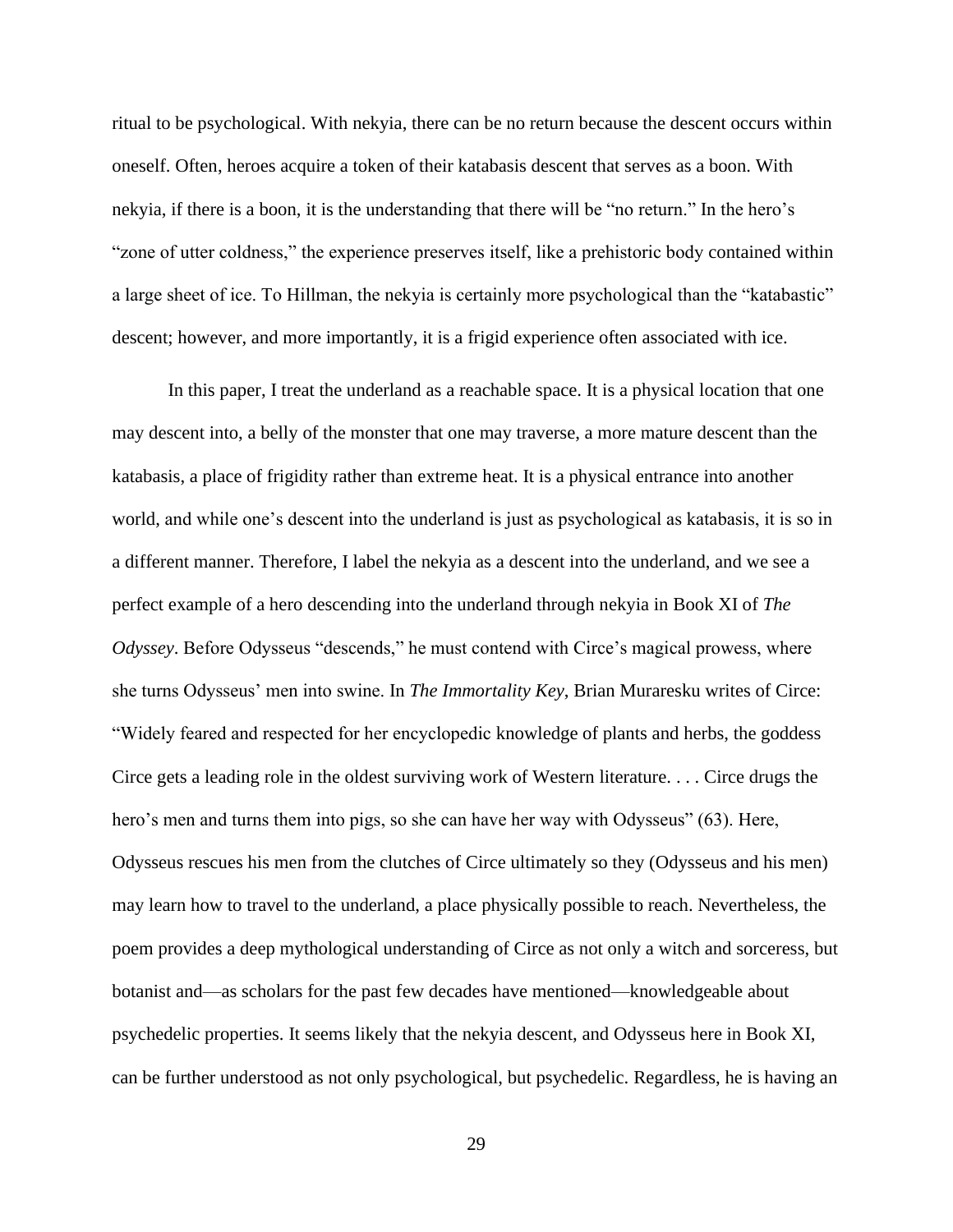ecstatic vision, or "frenzied altered state of consciousness" (22) as David Lewis-Williams would suggest. While it may seem ridiculous to describe Odysseus in the guise of a psychedelic pilgrim, according to David Lewis-Williams, "[I]t [shamanism] is an all-embracing way of life and thought" (22). Thus, Odysseus, like other mythological heroes who descend, engages in behavior like that of a neolithic cave artist, like that of a shaman.

When Circe magically changes Odysseus' men into swine, the poem tells us about the exchange:

She led them in,

sat them on chairs, and blended them a potion

of barley, cheese, and golden honey, mixed

with Pramnian wine. She added potent drugs

to make them totally forget their home. (*X* 234-238)

Given the supernatural and magical nature of other parts of the story, Homer could have simply told us that she changed them into pigs with her magic wand, neglecting to tell readers the exact ingredients of her potion's concoction. Instead, he provides us a rich a detail: a recipe of psychedelic potency. "[T]hese weren't just any old 'herbs' that Circe plucked from her garden . . . [she] gave the unfortunate [companions of Odysseus] who landed at her home the *kykeon*, a wine-based mixture in which goat cheese, barley, flour, and honey were dissolved . . ." (Muraresku 277). Previously in his work, Muraresku elaborates on this mixture, pointing out the unique use of barley in the recipe, an ingredient purposefully included to make the mixture contain the "evil drugs" (pharmaka lugra / φάπμακα λύγρ'). In *The Road to Eleusis* (1978), an incredible work of scholarship written by a supergroup of psychedelic adventurers, R. Gordon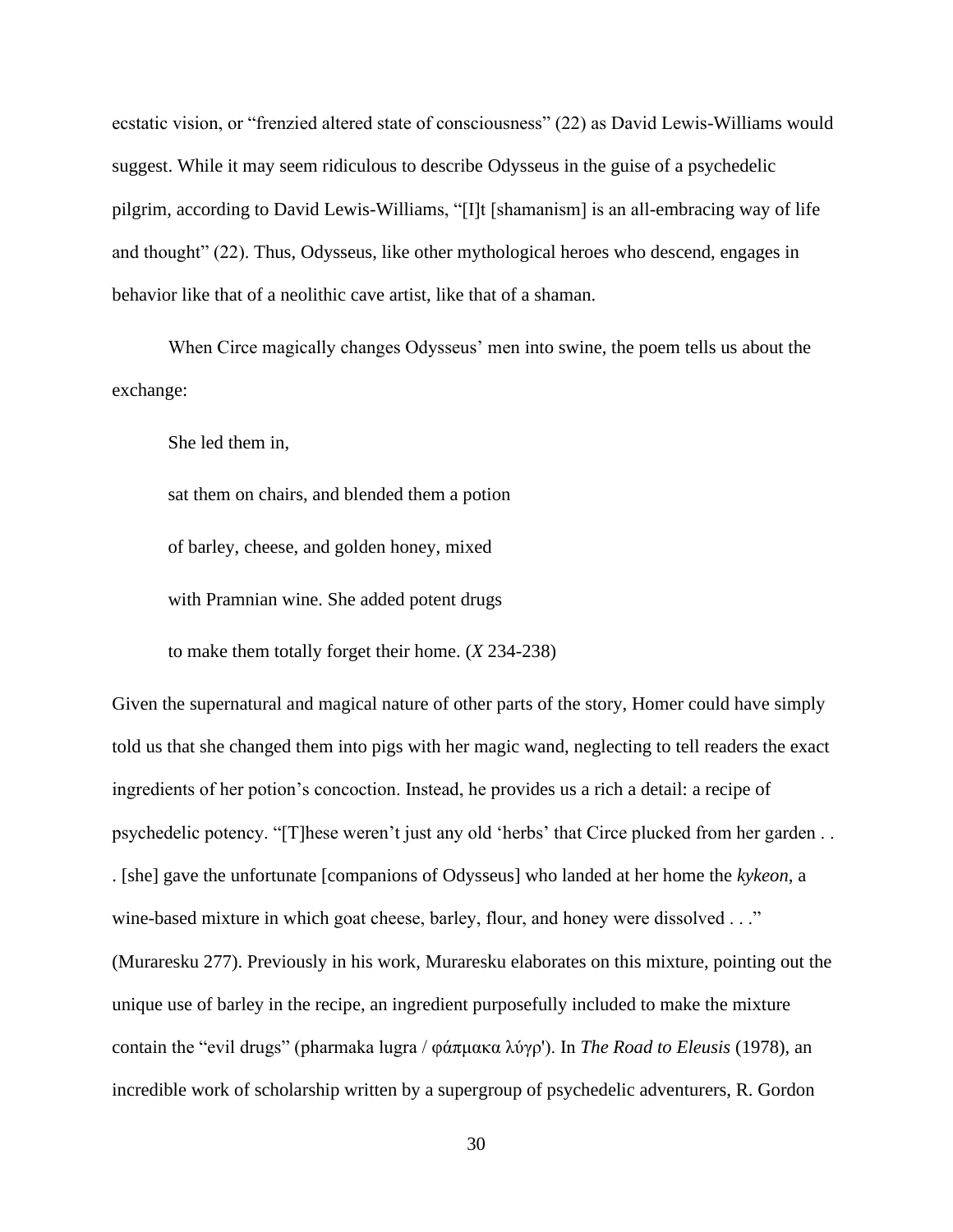Wasson, Albert Hofmann, and Carl A. P. Ruck, they study barley's connection with the holy site at Eleusis, a key setting in the *Hymn to Demeter*. While I will have more to say about this hymn later in this essay, it is important that the use of barley appears at several moments in the limited amount of literature we have of archaic Greece. "Barley and not mint is the revelation at Eleusis, and it is to it that we must look for the sacred drug" (Ruck 56). Therefore, Circe, rather than being a mere obstacle to Odysseus, serves a greater function. After Odysseus beats Circe at her own game, she instructs him how to reach the underland. She serves as his guide. She serves as his shaman. While anthropologists often view shamans as guides to the underworld, here, in the narrative, Circe instructs Odysseus' passage instead into the underland. In this way, the shamanic character in myth may fulfill two functions: guide to both underland and underworld.

When Circe instructs Odysseus that he must travel to the underland, she says, "Go to the house of Hades and the dreadful Persephone, and ask the Theban prophet, / the blind Tiresias, for his advice" (*X* 491-493). Circe's instruction does not specify whether Odysseus will even meet Hades; she merely says that he must travel to Hades' house and that he must do so by a water journey, hinting at the psychedelic as well as psychological nature of his descent. Carl A. P. Ruck writes, "Examples abound in Greek literature associating the water journey with transport to another world" (109). After Circe grants Odysseus knowledge on how he and his men must conjure up spirits, Odysseus muses: "But Circe, who can guide us on this journey? / No one before has ever sailed to Hades / by ship" (*X* 501-503). Here, Odysseus questions the confusing nature of his descent because the path to the underworld, to him, seems impossible. When asking Circe this question, he does not yet understand that the world he must step into requires a descent, a nekyia. After she instructs him and he sets sail, "fair wind" is blowing, where they reach "the limits of deep-flowing Ocean" (*XI* 12), contending with spirits rising around him and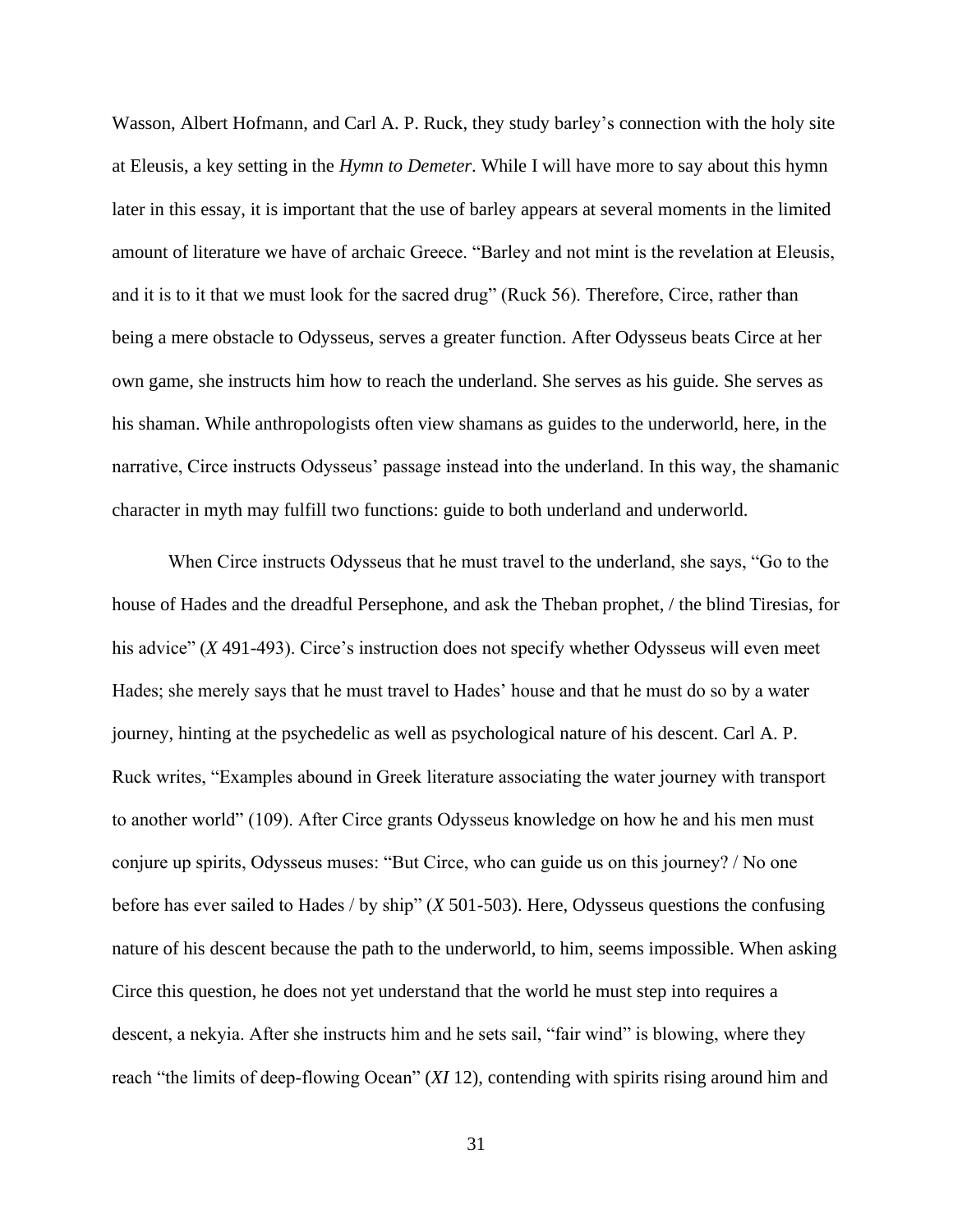"pale fear / [taking] hold of him" (*XI* 43-44). Indeed, this is an icy descent. He respects Circe's instruction after beaching his ship, where he digs a hole in the ground and sprinkles barley and makes a vow (*XI* 27-31). Because of the presence of barley in this mixture he must sprinkle into the ground, Odysseus holds a ritual.

When one approaches Odysseus' descent as "katabastic," as a descent into the underworld, one would reasonably infer that Hades would appear. And as we know, he does not appear. Odysseus seems to wander into the underland just as easily as he leaves, "with the help of oars, / and then *fair* wind" (*XI* 639-640). During the war of the titans and gods and during the Trojan War, Hades receives no fair wind to quiet the cry of war and pain; he must sit in his palace—in his domestic space—and listen to it all. Moreover, in Odysseus' interaction with Achilles, Achilles calculatedly chooses his words to express a poetic message concerning his time in the underworld and Hades himself. In his state of formlessness as a shadow, Achilles poetically retorts:

I would prefer to be a workman,

hired by a poor man on a peasant farm,

than rule as king of all the dead. But come,

tell me about my son. (*XXI* 489-492)

Achilles could have made the point that he does not wish to be in the underworld in simpler language, but he poignantly states that he would not want to even be Hades himself.<sup>9</sup> This could possibly connect with Circe's exclamation once Odysseus and his crew arrive back to the land of

<sup>9</sup> Nietzsche in *Thus Spoke Zarathustra* playfully alters this statement by Achilles saying, "Rather would I be a daylabourer in the underworld and among the shades of time past! —Even the denizens of the underworld are plumper and fuller than you" (104).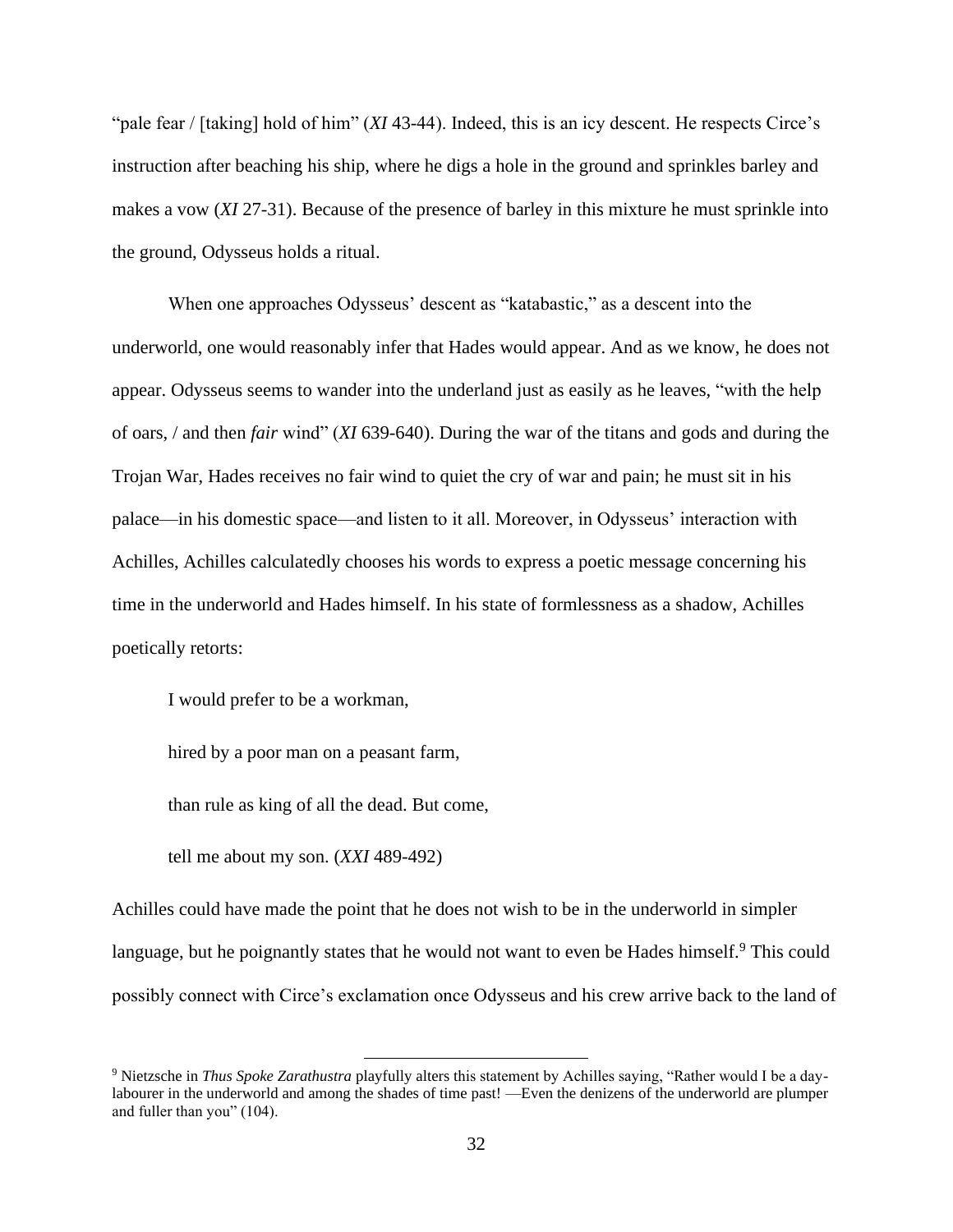the living: "This is amazing! You all went / alive to Hades—you will be twice-dead, / when other people only die one time" (*XXII* 21-23)! In this descent, Odysseus learns about the underworld while in the underland: he learns how he may reach Ithaca, how souls in the underworld (conjured into the underland) think, and how those who have been lost since his exile are faring after death. Adhering to my definitions contrasting the underland with the underworld, Hades does not appear in Book XI of *The Odyssey* because Odysseus is not in the underworld. He is in the underland.

Using these different classifications, underland and underworld, I am pulling from Robert Macfarlane's research and personal experiences that he documents in his most recent book *Underland* (2019). Macfarlane, in *Underland*, explores the psychological, mythological, and geological nature of what lies below. Seeking to understand and personally experience the underland, he travels deep into the depths to grapple with the "worlds beneath our feet" (Macfarlane 11). Interestingly, he titles the book *Underland,* using the term synonymously with underworld and other synonyms describing a space of darkness that lies below us. As previously mentioned in this paper, Macfarlane surmises that his journeying into various abysses is a movement toward understanding a part of humanity that may seem counterintuitive. Like all heroes from mythology, Macfarlane attempts to bring back something from his visits—a kind of boon—that helps us to understand the depths, detailing his journeys in this book. Thus, he sees himself engaging in a quest like Odysseus, Enkidu, or Orpheus, traveling into the depths to bring to light an understanding of the unknown. As a scholar who clearly reveres Nature as a goddess, Macfarlane understands that one must never forget their glimpse into the abyss. One must never engage in its fixed stare lightly. Near the end of the book, he writes, "I am trying to hear this landscape's undersong—the substrate sounds of a given place, the ambient murmur that goes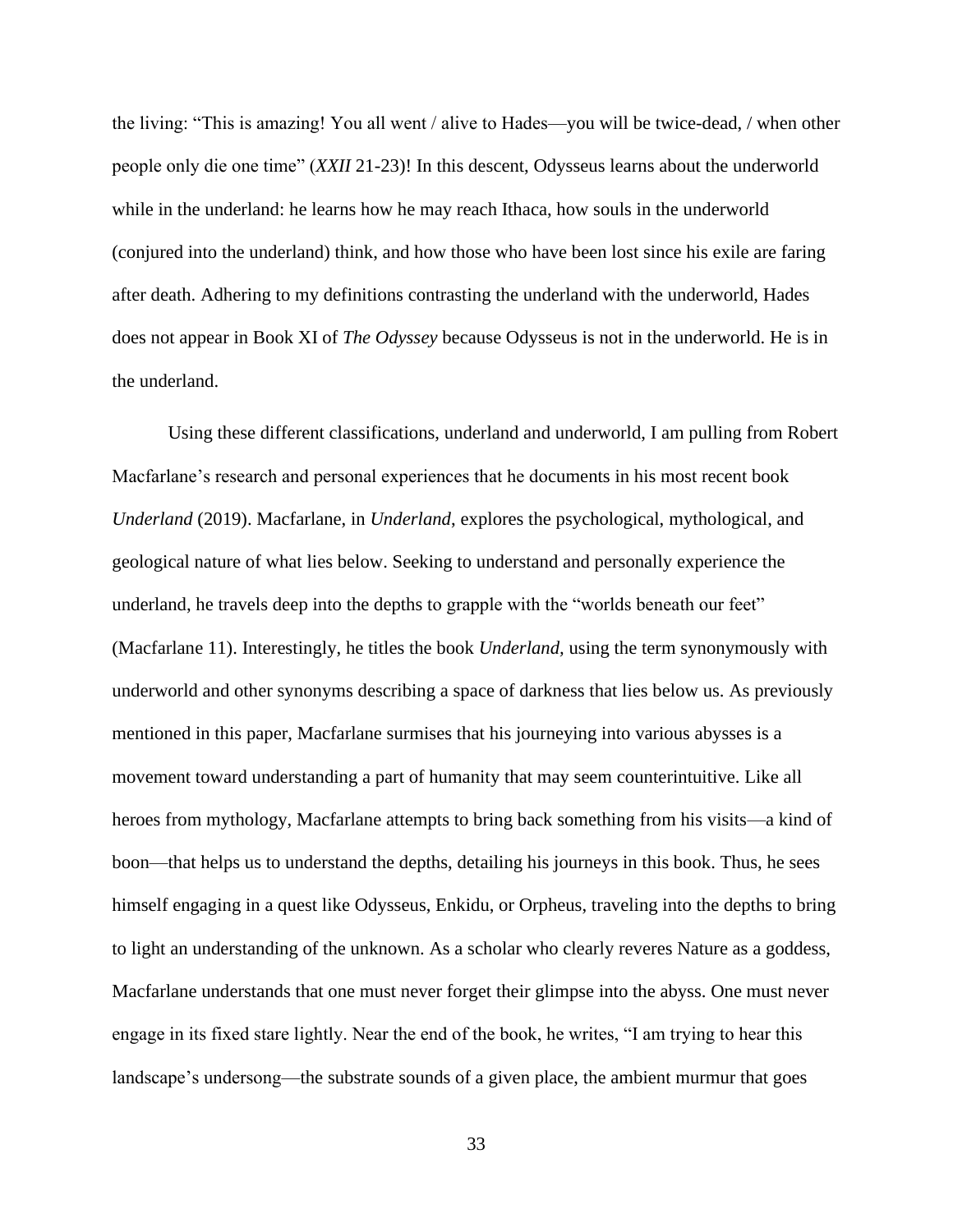often unheard or at least unlistened-for" (375). While Macfarlane certainly does not center his research upon the archaic concept of Greece's death deity, nevertheless, he and I both desire the "murmur that goes often unheard." Hades undoubtedly represents this murmur, where Macfarlane instead of seeking Hades or a death deity seeks the underland itself—or underworld. Because Macfarlane sees himself in the same light as a mythic hero traveling into the underbelly of our natural landscape, he does not differentiate between the underworld and underland. And because Macfarlane relates to heroes from ancient mythology, he does not need to engage in redefining these terms since his book is both scholarly and personal. To Mafarlane, his visits are to the underland—also the underworld. The lines blur between mythological heroes and his own descents. His journey is just as mythological as Odysseus. While Macfarlane does bring up ancient Greek mythological notions of descent in *Underland* and provide a definition, he, even though he seems to view his journey as mythological by nature, does not label his descents as either.<sup>10</sup> While he would more than likely call his travels katabastic by nature, his book seems to conjure upon and question the state of our current ecosystem, to be "nekyiastic" at certain moments. Macfarlane's lack of clear definition does not complicate his scholarship or narrative, but as I previously suggest regarding Hades' absence in Book XI of *The Odyssey,* it does complicate what this paper proposes regarding the Greek underworld, its death deity, and the journey into the abyss.

In an interview between Macfarlane and Diane Ackerman, a poet, naturalist, and scholar, Macfarlane reveals the genesis of his descents. Desiring to grapple with "what the underland knew" (64), he calls his journeys and the underland itself "a subject that was both urgent and

<sup>&</sup>lt;sup>10</sup> In *Underland*, Macfarlane writes, "Classical literature records numerous instances of what in Greek were known as the katabasis (a descent to the underland) and the nekyia (a questioning of ghosts, gods, or the dead about the earthly future" (16).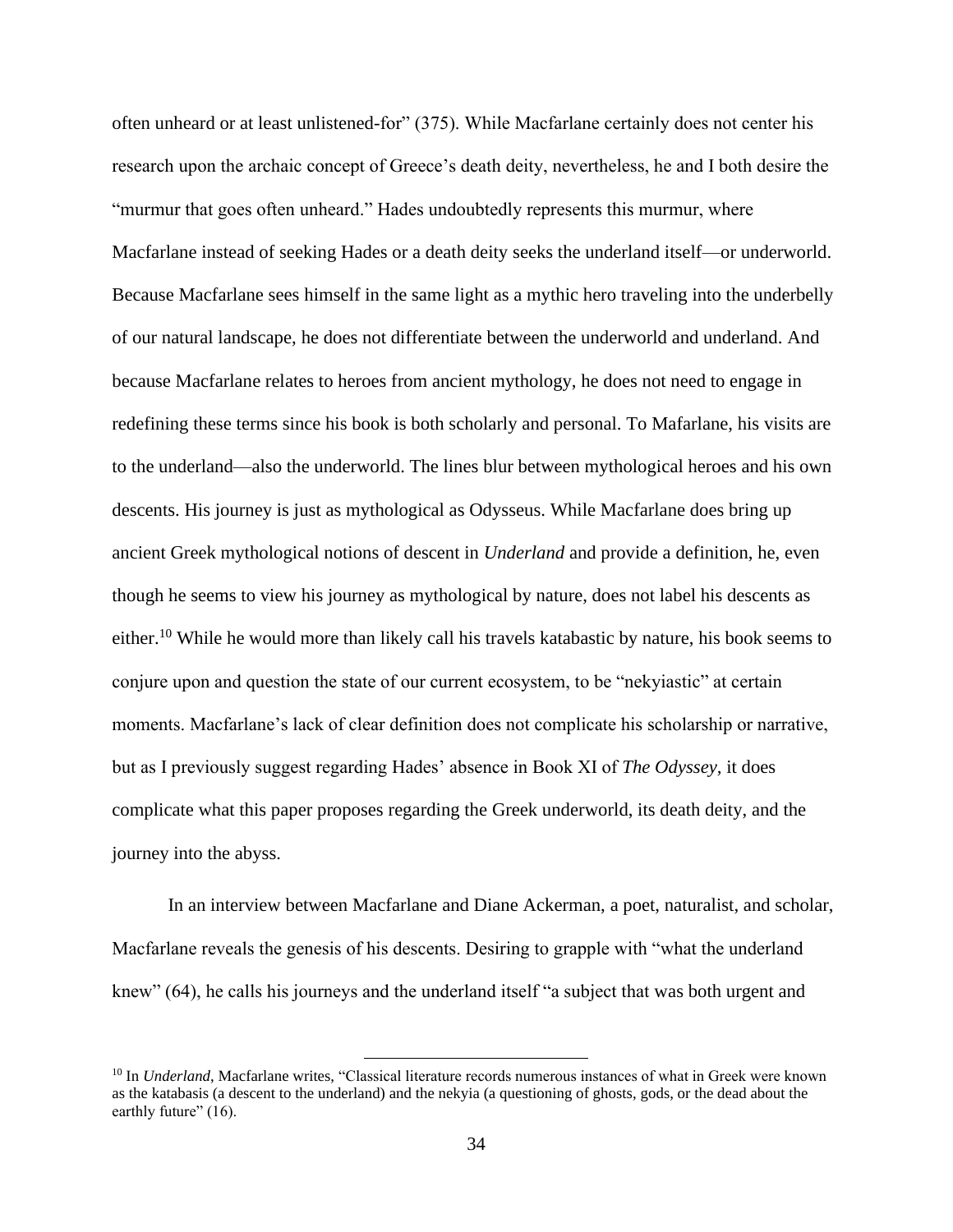ancient, and so it proved to be" (64). Macfarlane shares in the interview that his decision to write and study the underland stemmed from four catastrophic, natural events that contained a level of "precarity and volatility, and of illumination and ignorance" (64). He lists these in the interview as "the Haitian earthquake in January, the Deepwater Horizon blowout in the Gulf of Mexico in April, followed a few days later by the explosion of the Icelandic volcano Eyjafjallajokull, and then in August the trapping of thirty-tree Chilean miners deep in the San Jose gold and copper mine . . ." (63-64). Because "the underland keeps its secrets well," we often bury that which we desire to avoid the most: planetary waste, nuclear weaponry, secrets of our dark, shared past; thus, we ignore natural signs that tell of impending catastrophe and cataclysm. In *Underland*, Macfarlane writes, "Into the underworld we have long placed that which we fear and wish to lose, and that which we love and wish to save" (8). In the interview, Macfarlane describes his lifelong fascination with nature, often culminating in him ascending to high peaks in the mountains and exploring regions of the world often neglected. Describing *Underland* in general, he says:

There are, perhaps, two leitmotifs at the heart of *Underland*: one is of the network, the web, and the other is of the opened hand or the handprint. The hand stencil is one of the earliest extant marks made and left by human beings—created by placing the palm against the rock . . . I take that gesture—the hand opened in greeting, in offer of help, in communication—to be a resonant sign, and modern as well as ancient versions of it are embedded through *Underland*. (67-68)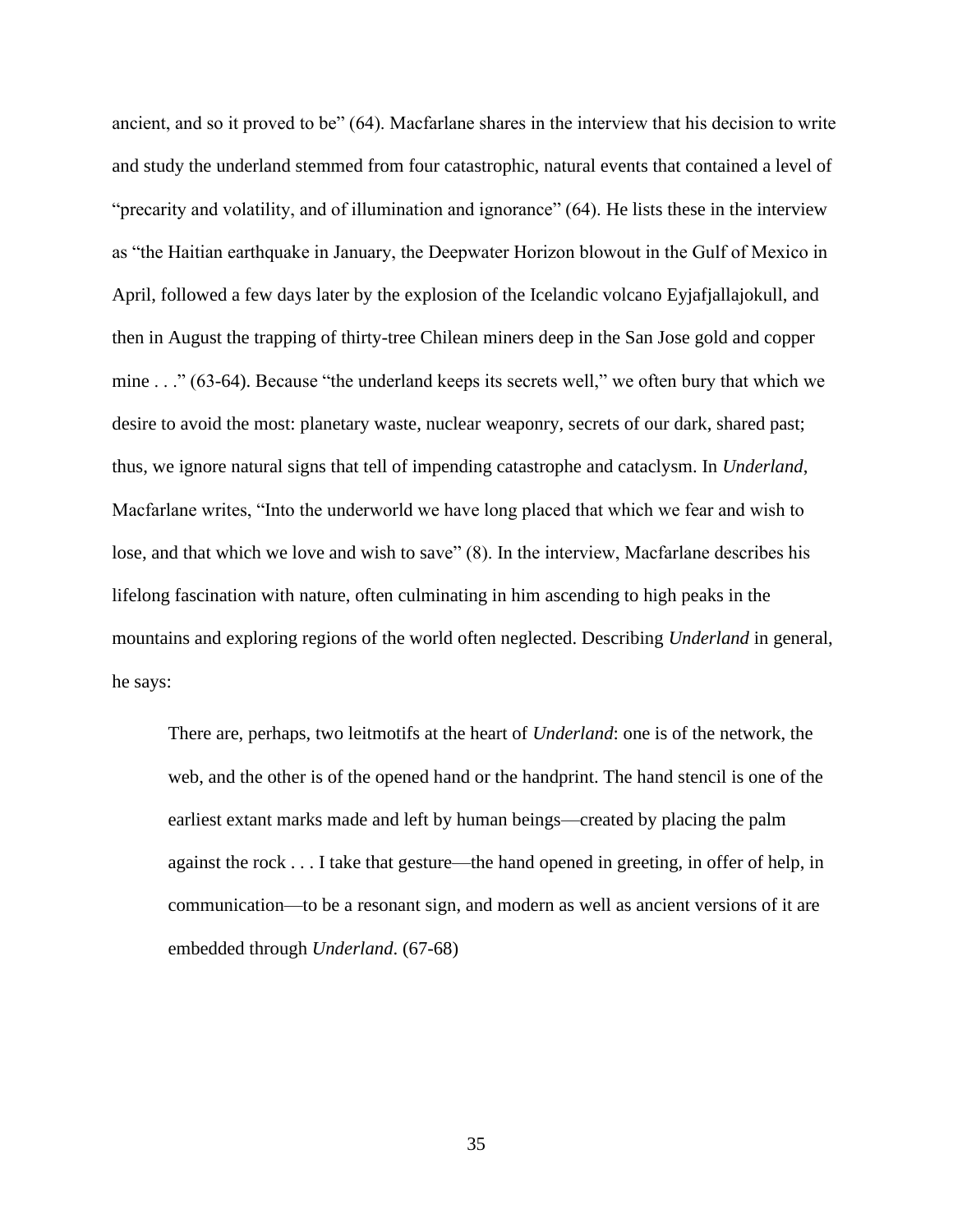*Underland*, to Macfarlane, represents communion with the past, or what he calls "deep time."<sup>11</sup> In these caves and underground regions, he encounters nature, time, and the world as cyclical, a lesson that a study in mythology or observation of nature will deliver. "Life itself grows like a plant, reborn from death, the inevitable sojourn in the chthonic darkness; and the gods beneath and above the earth, both those whose privilege was eternally to die as well as they who lived forever, were joined in reconciliation" (Ruck 95). Macfarlane's descents into chthonic darkness ultimately help him to "die" and be "reborn," and this is noticeable when examining the style of Macfarlane's *Underland*, which I will briefly mention in a moment.

When physically descending into the earth's interior, the temperature drops dramatically. Macfarlane's visits to the underland always bring him into extremely frigid weather, where he is always in an icy, sinister ordeal. On one of his journeys, Macfarlane travels to the "Red Dancers" in Lofoten, Norway, a cave containing prehistoric art. At one moment during his travel, he describes his experience as both being both a physically and psychologically trying endeavor. He writes, "Winter has returned to the Lofotens when I reach them. Arctic gales have blown from the west for four days the previous week, stripping the windward slopes of loose snow, and dumping it in the east-facing gullies of the Wall as storm-slab. Avalanche risk has risen from low to moderate and is due to keep on rising" (258). During his quest, he begins repeating mantras to himself and imagining the landscape's reply: "Why are you here? Why are you here? Ask the rocks and the wind in reply" (262). Undoubtedly, this quest by Macfarlane—and several of his others—is just as much of a psychological quest to the underland as well as an experience he paints as mythological and poetic. When one encounters the underworld in prehistoric caves

<sup>&</sup>lt;sup>11</sup> The philosophical concept of "deep time" is far older than Macfarlane's *Underland*, and the first use of the phrase itself appears in John McPhee's *Basin and Range* (1981).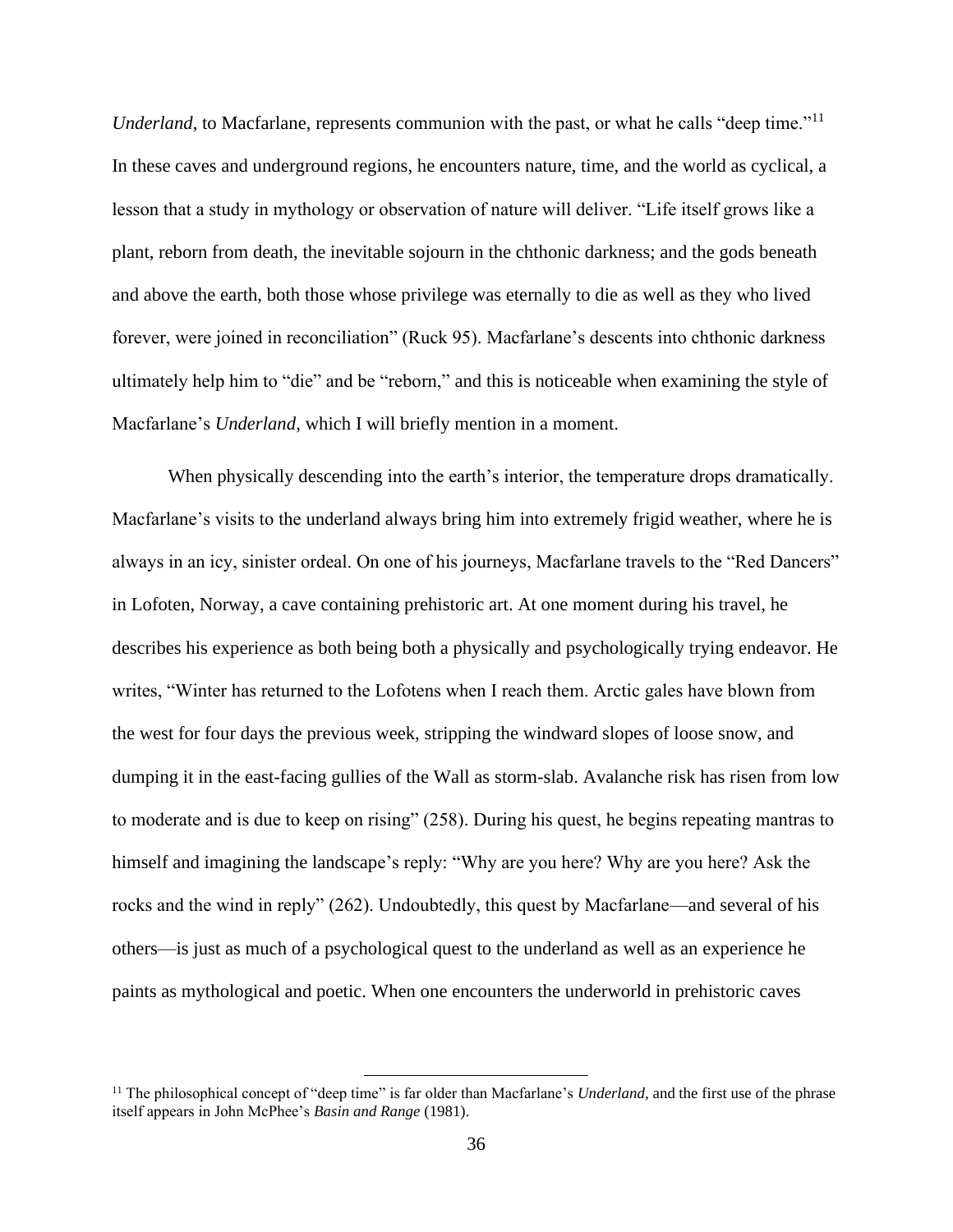containing cave art, one is standing in the underland. Here, a clear distinction bears fruit, where—as previously mentioned—the underland is literally and physically reachable. Indeed, it is psychological either way, whether one is descending as katabasis or nekyia into the underworld or underland. However, when one reaches what Timothy Morton in his seminal work *The Ecological Thought* (2010) calls "dark ecology," that which has been buried, one experiences the nekyia, a moment of more mature reckoning.

Macfarlane's appreciation and journey to various abysses pairs itself well with the work of Timothy Morton. Positing a new ecological phenomenon that he labels dark ecology, Morton—throughout his career—has attempted to recenter humanity's focus onto ecology, seeing the interconnected relation between the natural world, art, philosophy, literature, and culture.<sup>12</sup> Thus, like the present essay's multifaceted approach when searching for Hades, Morton views liberal arts and literary criticism as connected with an understanding, engagement, and communion (mental and physical) with the natural world. To Morton, like the underland and Macfarlane's perception of it, "[T]he ecological thought is also difficult because it brings to light aspects of our existence that have remained unconscious for a long time" (9).

To briefly touch on the style of Macfarlane's *Underland* and Morton's *The Ecological Thought*, it certainly does not appeal to all readers. To many, *Underland* seems like a stark departure from Macfarlane's previous scholarship, where he descends into intoxicated, poetic ramblings hard to decipher. Morton, like Macfarlane, treats the environment as an aesthetic. It is a space from which energies emanate; thus, the mythological way Morton treats the environment, like Macfarlane, often confuses readers. When reading environmental criticism

<sup>12</sup> In *The Ecological Thought*, Morton writes, "Ecological thinking is to do with art, philosophy, literature, music, and culture" (4).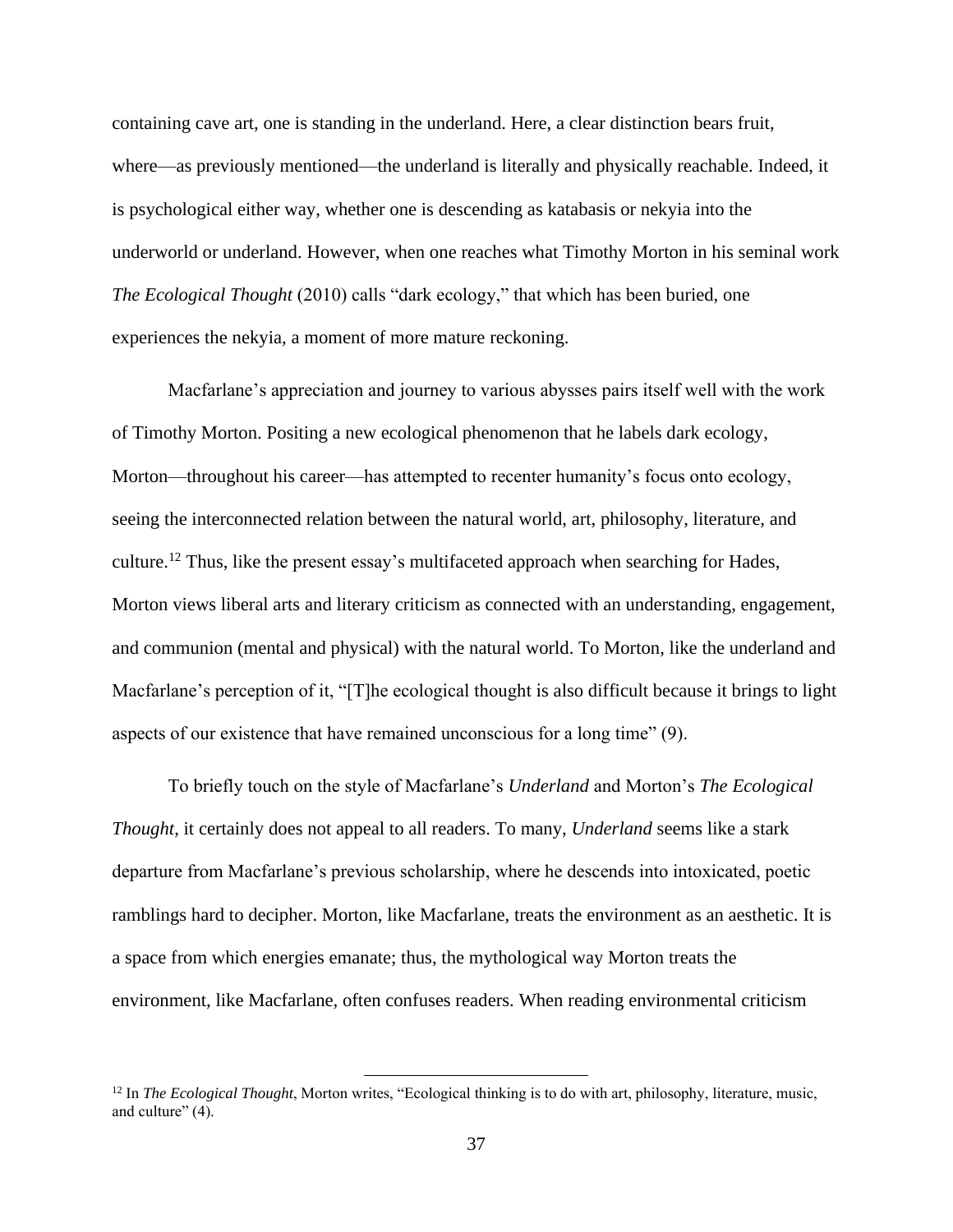today, even if *Underland* and *The Ecological Thought* do not strictly fit within this genre, readers more than likely expect the author to provide solutions for climate change. They expect answers and not more questions and musings. *Underland* and *The Ecological Thought* are books that fetishize asking questions. They attempt to create a mythological environmental context for the present rather than provide answers to scientific query. While the writing of both certainly holds an intoxicating effect, one cannot get caught up in deciphering what Macfarlane and Morton are attempting to propose. They propose nothing, and they do not intend to. However, one can use their research—as I attempt to do—to bring to light that which has been neglected and hidden: the environment and therefore the underworld. The underland as well as growing concern over climate crisis today warrant not only thinking about ecology; they require bringing into the light of day that which has remained unconscious for a long time. By understanding Morton's theory of dark ecology and synthesizing it with Macfarlane's explorations in *Underland*, we may in greater detail understand the unconsciousness of nature, the unconsciousness of the realm of Hades, and the unconsciousness of that which has been buried deep to never resurface.

Respecting that which flickers in the shadows, the quotidian dance of the twilight upon the horizon, and nature's underland remain at the heart of this project's search for Hades, and an understanding of dark ecology broadens our perspective of climate change in the same spirit as Macfarlane's *Underland*. Both theorize that the darkness of the natural landscape should be a leading contender in discourse of the natural world. Morton says that "The ecological thought is therefore full of shadows and twilights" (15), paralleling Macfarlane's idea that humanity may be defined, observed, and studied from our proclivity to create "planetary chaos" (68). Regardless of how deeply Hades may be buried, and how deep we may find him to be buried, he remains physically and mythologically fixed inside of dark ecology. Morton defines dark ecology: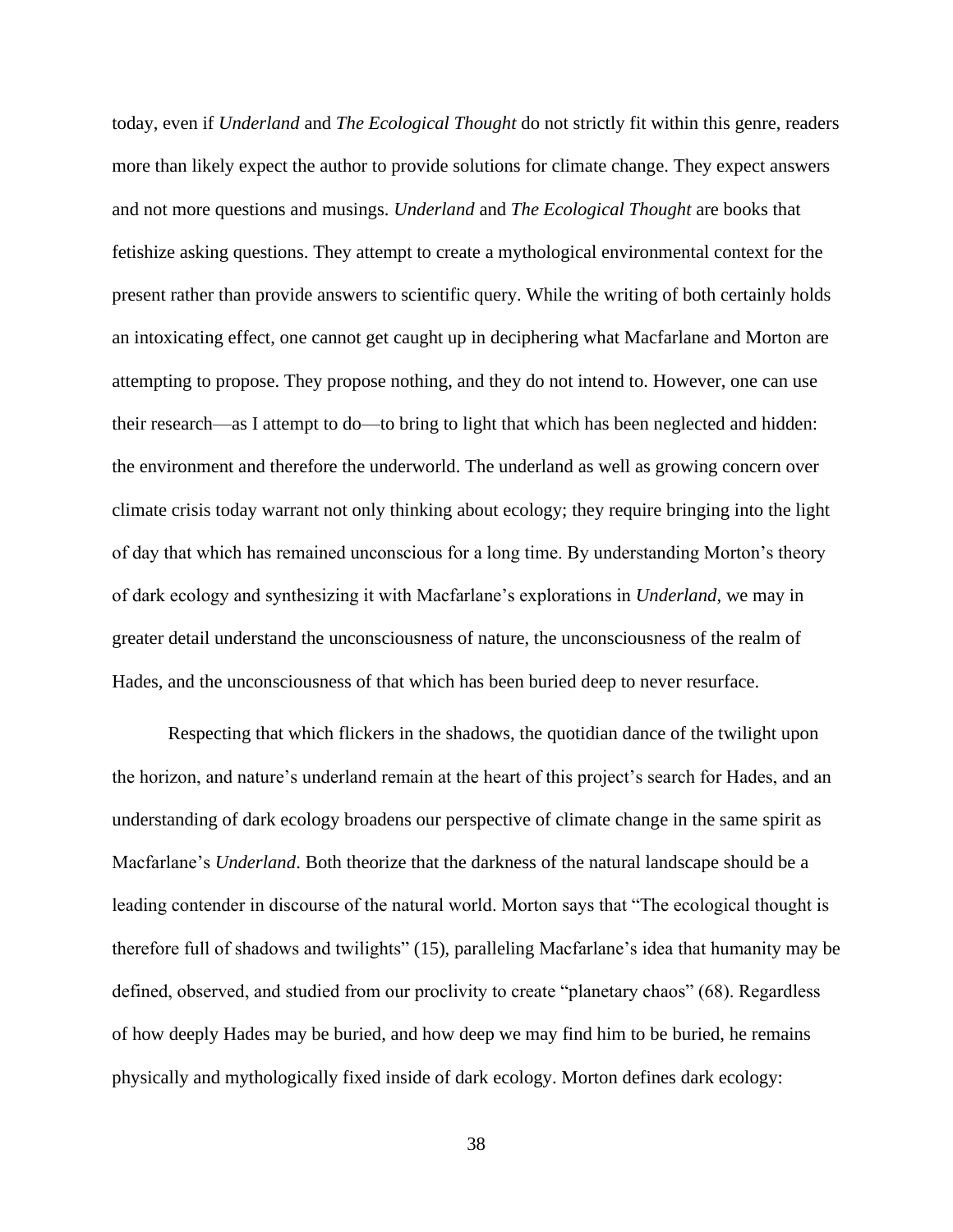I explore the possibility of a new ecological aesthetics: dark ecology. Dark ecology puts hesitation, uncertainty, irony, and thoughtfulness back into ecological thinking. The form of dark ecology is that of noir film. The noir narrator begins investigating a supposedly external situation, from a supposedly neutral point of view, only to discover that she or he is implicated in it. (16-17)

To experience dark ecology, one must not only mentally wrestle with the current ecological disaster; one must experience despair when physically exploring that which lies underneath, often intentionally buried. Today, the effects of climate change proliferate everywhere we look, everywhere our minds wander.<sup>13</sup> And to find Hades, one must wander. Morton writes, "Is the ecological thought thinking about ecology? Yes and no. It is a thinking that is ecological, a contemplating that is a doing" (8-9). In this way, more than ever, it is a ripe moment in history to search for Hades. We exist in a moment when people are constantly attempting to deconstruct and reestablish perception of humanity as less anthropocentric, and while we have become more cautious about our own tendency to self-venerate, we often do not want to physically tread the path of the hero seeking the abyss, a mythologically analogous equivalence to engaging with dark ecology. Here, we may perceive a definite similarity between Macfarlane's journeys and those of mythological heroes. Macfarlane, like Odysseus and others, descends so that he may be reborn. He intentionally leaves the landscape surrounding him, moving to a foreign place of challenge, trial, and tribulation.

Building a bridge between the work of Macfarlane and Morton with reference to Jung and Hillman may seem whimsical given their vastly different approaches to the natural world.

<sup>&</sup>lt;sup>13</sup> Morton writes, "Dark ecology oozes through despair. Being realistic is always refreshing. Depression is the most accurate way of experiencing the current ecological disaster. It's better than wishful thinking. Through dark ecology, we discover that ecology is everywhere our minds go" (95).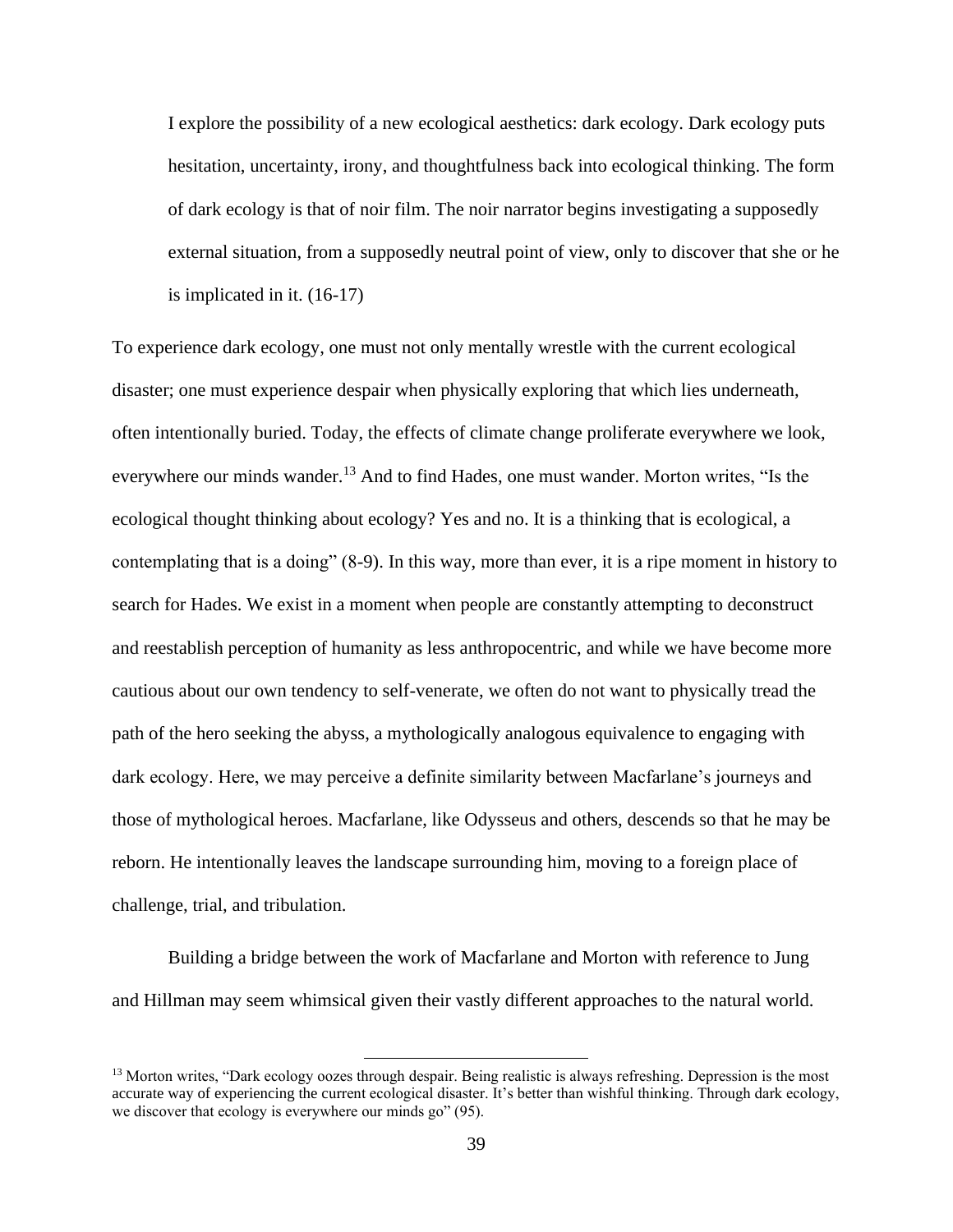Macfarlane's treatment of the underland as well as Morton's theory of dark ecology are totally against the idea that Hades and the underworld are psychological. While Morton and Macfarlane do treat the ecology as an aesthetic, they treat it as an aesthetic that we must physically and literally commune with. To Morton, dark ecology is just as reachable as Macfarlane's journeys into the underland. Nevertheless, this tension between the way Macfarlane and Morton treat the environment in comparison with Jung and Hillman is fruitful. Macfarlane and Morton certainly do not view the environment as void of psychological quality. They instead take for granted that the descent into the underland and dark ecology is psychological by nature; however, their works' journey into the abyss, because it treats the environment as an aesthetic, is also an experiment in poetics. One may understand the environment and the journey to the underworld as psychological and a metaphor for the artist. To Macfarlane and Morton, labelling the underworld as only psychological limits its scope of possibility. Macfarlane and Morton, insatiably curious, display through their work that they disdain limitation. In this way, reflecting on the work of Jung, Hillman, Macfarlane, and Morton, Odysseus' descent cannot be treated just as psychological. It must have the quality of being both a literal and metaphorical descent of the artist as well as a psychological event.

Including now a discussion of Campbell in relation with Macfarlane, Morton, Jung, and Hillman, readers can once again encounter a fruitful tension. Macfarlane's journeys into the underland ultimately help him develop an ecocenter of his own existence and relationship with the natural world; Morton's theory of dark ecology vehemently rejects individualism, praising the continuous, living and breathing natural world; however, Campbell's monomyth, presented in *The Hero with a Thousand Faces*, is an incredibly individualistic approach to human psychology. In this way, Campbell, unsurprisingly, aligns well with the more individualistic (and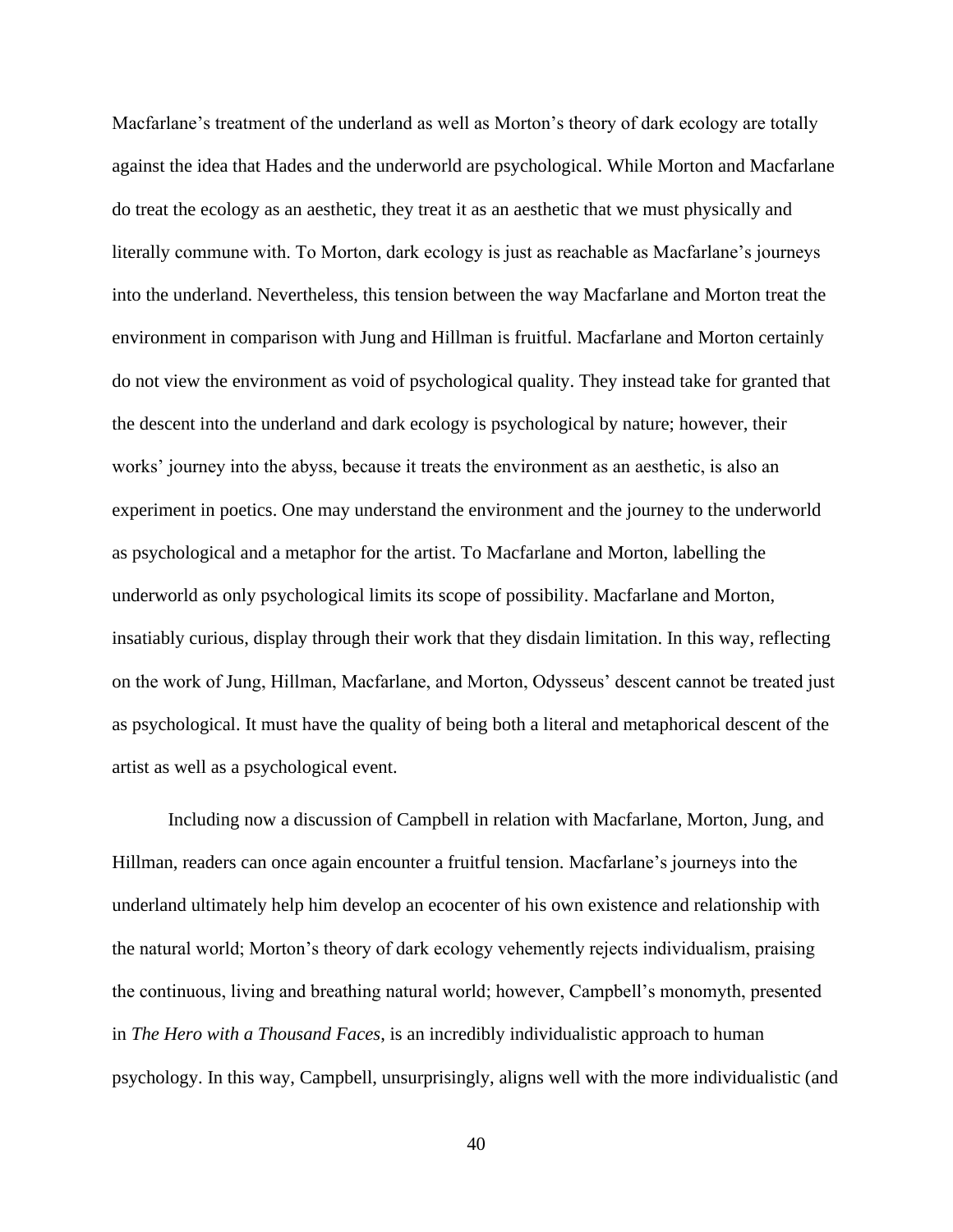psychological) approach of Jung and Hillman. In fact, Campbell finishes his opus thus: "It is not society that is to guide and save the creative hero, but precisely the reverse. And so every one of us shares the supreme ordeal—carries the cross of the redeemer—not in the bright moments of his tribe's great victories, but in the silences of his personal despair" (337). To Campbell, the hero—individual—must serve his society, and the practicality of the monomyth resides in moments when the hero—all of us according to Campbell—is in the "silence of his personal despair." Confronting dark ecology and the environmental world today is one of personal despair, and while Macfarlane and Morton would more than likely argue that one should not feel personal despair regarding the natural world, an individualistic conception of our relationship with nature, despair and neglect unite the work of Macfarlane, Morton, and Campbell.

A journey to the underland is a nekyia by nature—a journey that is physically possible. Campbell reinforces this distinction—whether he consciously means to or not in *The Hero with a Thousand Faces*—when he calls the descent stage of the hero into the underworld in his monomyth "The Belly of the Whale." Although still psychological by nature, Campbell describes this descent as "[A] transit into a sphere of rebirth . . . symbolized in the worldwide womb image of the belly of the whale. The hero, instead of conquering or conciliating the power of the threshold, is swallowed into the unknown, and would appear to have died" (74). Now, why would Campbell not call this stage in his monomyth simply "The Underworld Journey?" The images that Campbell conjures here—a womb, the belly of a sea monster—suggest a kind of frigidity. It is because he, like Jung, Hillman, and Macfarlane, perceives the icy layer of the underland. The underland is abysmal, but like the underworld it is no abyss.

Adhering to my definitions, Hades may only appear when a hero traverses past the underland into the underworld, when a hero descends as katabasis, not nekyia. In archaic Greek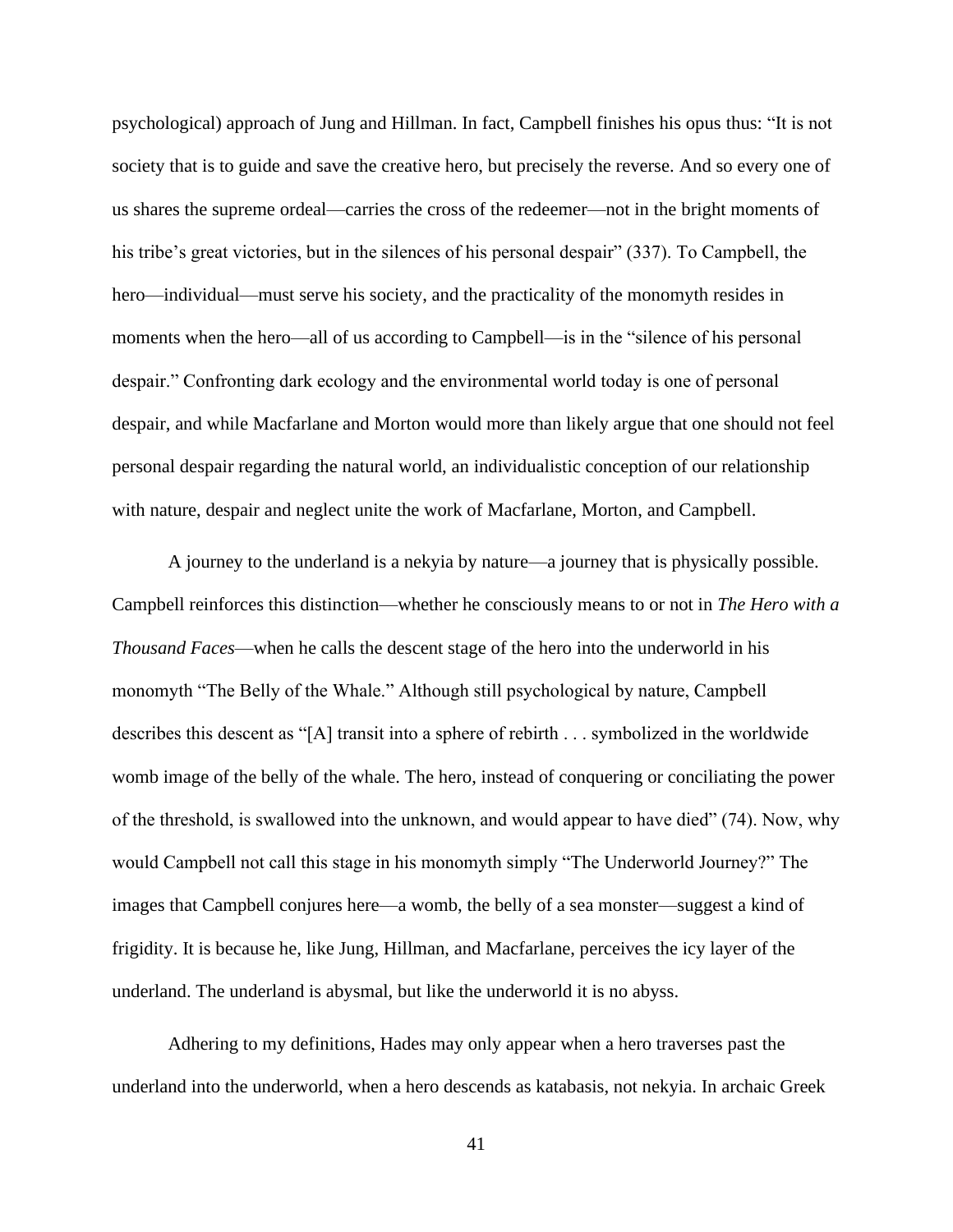literature, Odysseus is the only mortal who descends into the underland, and no mortal hero descends into the underworld. However, Hermes does, and once Hermes descends, we finally hear Hades. Now, an understanding of Hermes is of necessary importance so he may guide us to Hades. May he lead us playfully.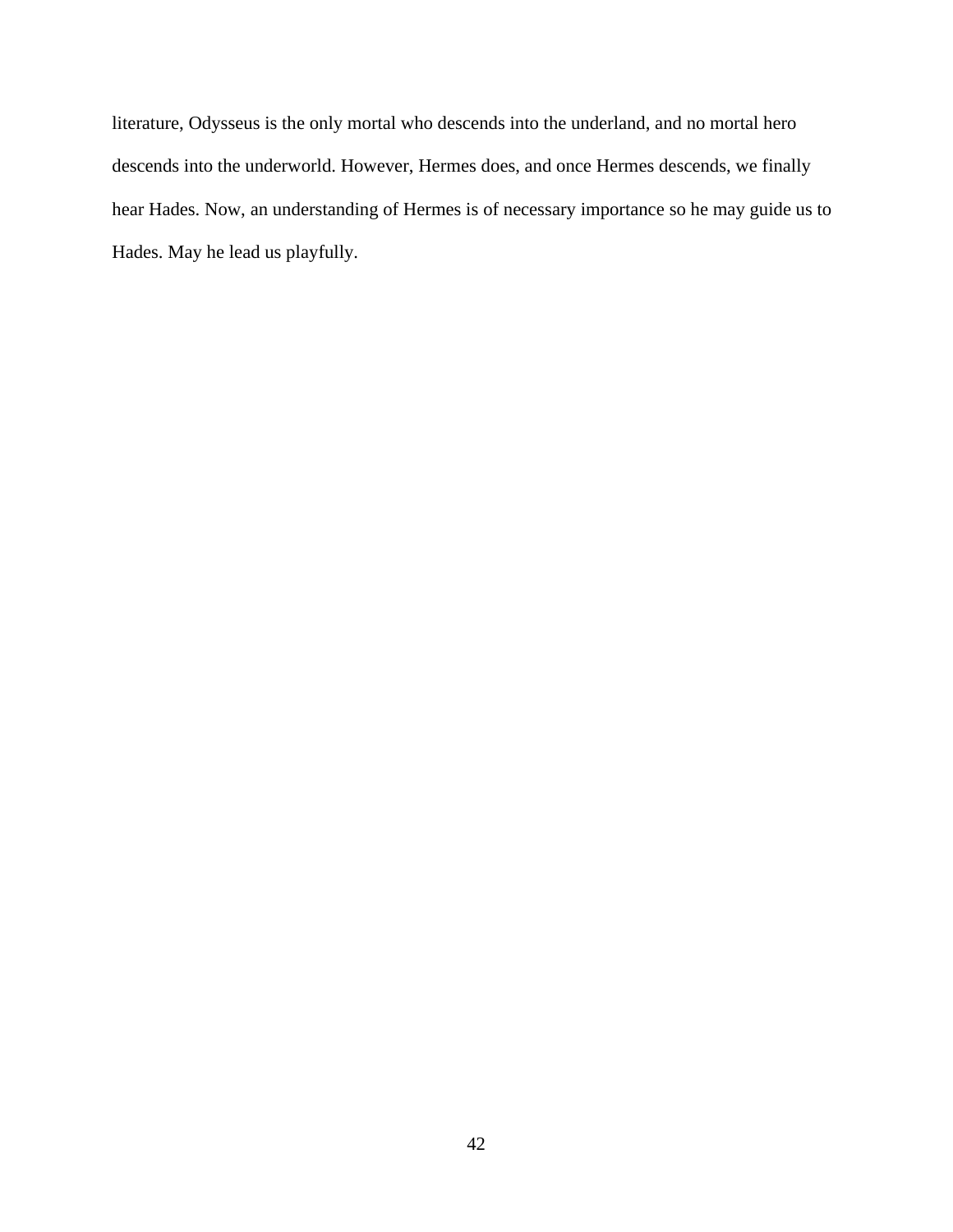## CHAPTER 4. A BEGINNING NOTE ON HERMES: TRICKSTER, PSYCHOPOMPOS, COMEDIC ABSURDITY

"They like to look, so let them see a lot." (Johann Wolfgang von Goethe, *Faust*, 90)

When one gazes at Hades, the abyss stares back. On the other hand, when one gazes at Hermes, one sees too much. Hermes walks in the light of the day as well as in the dead of night, loving to look into the face of all who sleep.<sup>14</sup> If Hades is the invisible god in the Greek pantheon, Hermes stands as the opposite; he is ever-present, always nearby, always crossing boundaries.<sup>15</sup> Karl Kerenyi's search for Hermes in his book *Hermes: Guide of Souls* (1944) stands as an intimate body of research, a moment where Kerenyi saw too much, a moment where Hermes let Kerenyi see too much. It appears when reading the work that Kerenyi clings to Hermes as his center, as his understanding of the world and ancient Greek myth and ritual, as his axis mundi. At one moment in the text, Kerenyi describes Hermes:

He [Hermes] is most likely the same dark depth of being from which we all originate. Perhaps for this reason Hermes can so convincingly hover before us, lead us on our ways, show us golden treasures in everyone through the split-second timing which is the spirit of finding and thieving—all of this because he creates the reality out of us, or more properly through us, just as one fetches water not so much out of a well as through the well from the much deeper regions of the earth. (51)

<sup>&</sup>lt;sup>14</sup> "[F]or he was used to walking at night and loved looking into the face of all that sleeps" (Nietzsche 20). <sup>15</sup> "The most uncanny of the boundaries which Hermes crosses is the boundary between the living and the dead" (Burkert 157).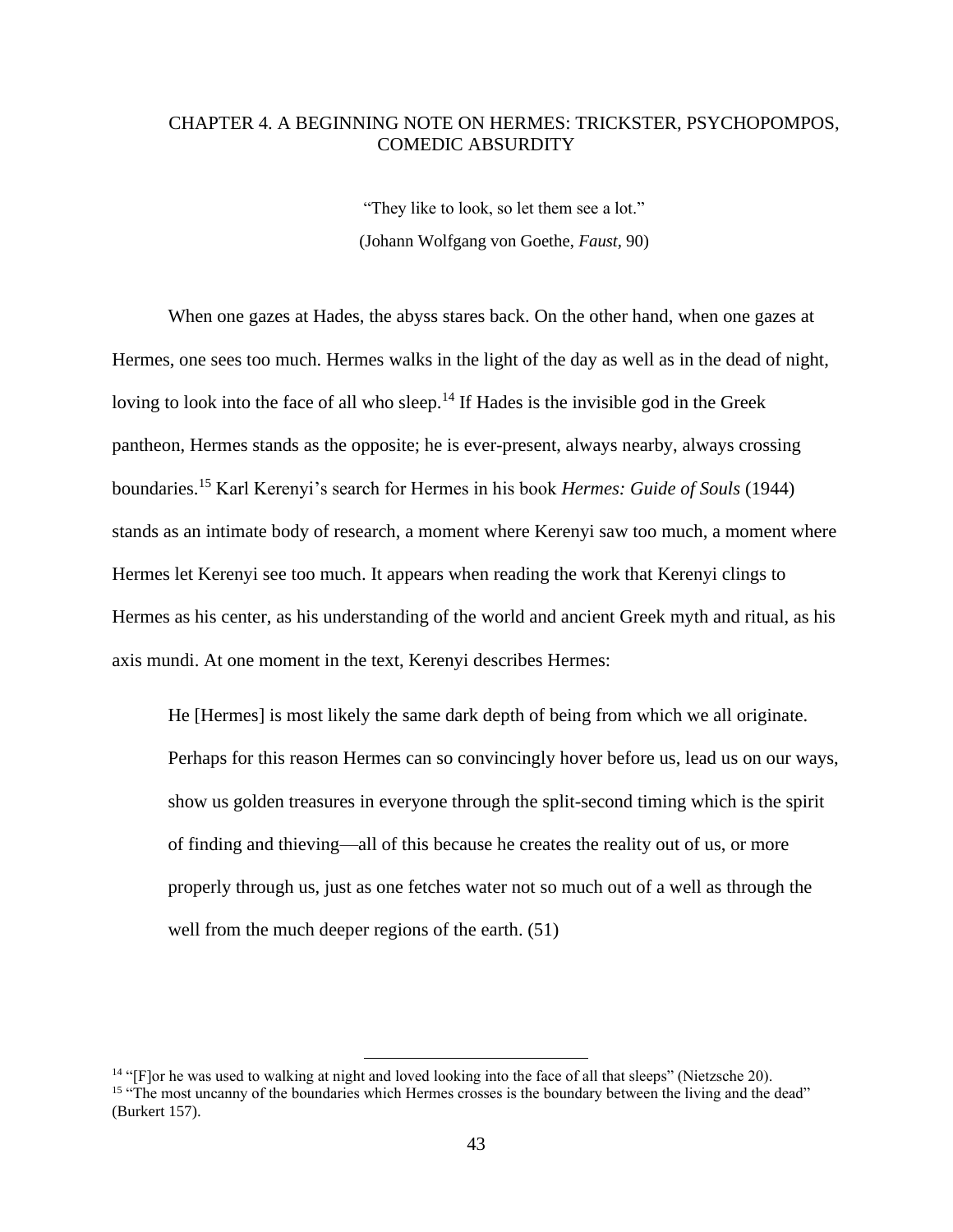To Kerenyi, Hermes is the source of life and the world itself.<sup>16</sup> He is light and carefree,<sup>17</sup> a giver of good gifts and tidings,  $^{18}$  the god of the dream world,  $^{19}$  and ultimately the god of laughter and life.<sup>20</sup> He makes sense as well as laughs in the face of those who think they themselves make sense. In this way, Hermes is paradox.

Hermes is a force we must frequently return to and reconcile with, but he is also a force of discomfort and chaos, stemming from the role he fulfills as the trickster. Like Odysseus, Kerenyi could not escape Hermes always residing nearby. Hermes continued to lead Kerenyi "on his way," creating and showing him a reality that to Kerenyi could not be separated from Hermes' essence. To Kerenyi, Hermes' nature represents "a dark depth of being from which we all originate;" thus, a place we must frequently return for sustenance and survival; ritualistically, a place of meditation. Nevertheless, Hermes is no god of perpetual safety; Hermes is no Psalmist Yahweh to which he may "cover thee with his feathers, and under his wings shalt thou trust: his truth shall be thy shield and buckler (Psalms 91.4). According to Jung in his famous essay on the trickster "On the Psychology of the Trickster Figure" (1956), the trickster himself represents a collectively archetypal shadow figure, "an epitome of all the inferior traits of character in individuals" (209). Because Jung attempts in his essay to provide a universal definition for the trickster, he at several moments mentions Hermes, but he does not limit his discussion only to Hermes. Because Jung attempts to provide a universal definition, his essay ends up containing

<sup>&</sup>lt;sup>16</sup> "Hermes, the source of his own world, was traced back to the source of life itself" (Kerenyi 66).

<sup>&</sup>lt;sup>17</sup> "In the myth of the cattle theft Hermes' nature appears at its lightest and most carefree, but not without deeper resonances" (Burkert 156).

<sup>&</sup>lt;sup>18</sup> Walter Burkert writes, "Hermes is a giver of the good" (158).

<sup>&</sup>lt;sup>19</sup> Mark Holland states, "For instance, it is Hermes who symbolically conducts our nightly transition to the dream world" (88).

<sup>&</sup>lt;sup>20</sup> "When the laughter gains the upper hand, it is a sign that the god is getting 'worn out,' not of disbelief" (Kerenyi 187).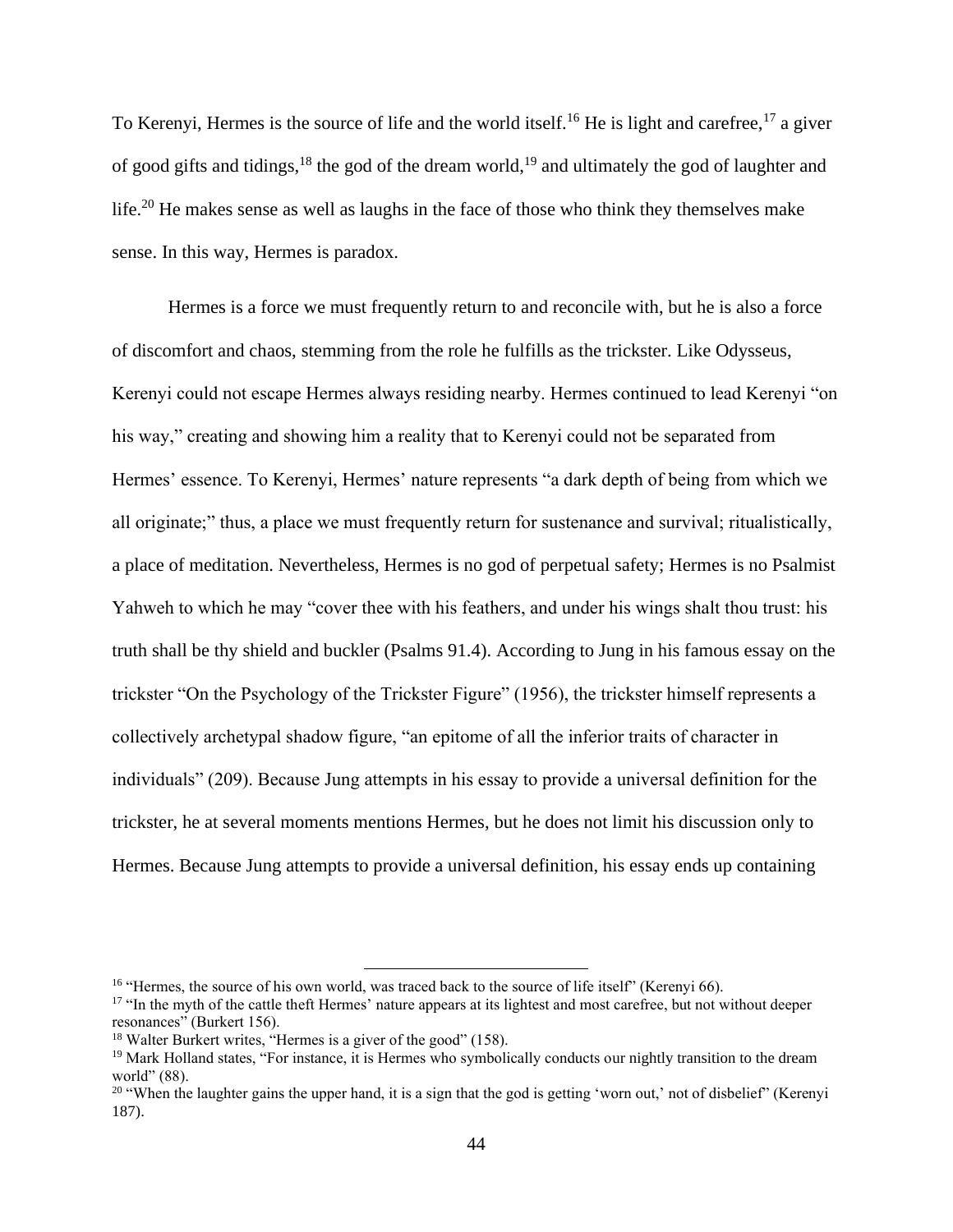extended and even contradictory poetic musings on the trickster as well as more literal definitions that are reductive when taken literally.

Campbell, in *Primitive Mythology*, realizes the reductive quality of Jung's argument regarding the trickster while also embracing some of the parameters Jung provides. He writes, "In the paleolithic sphere from which this figure [trickster] derives, he was the archetype of the hero, the giver of all great boons—the fire-bringer and the teacher of mankind" (274). Later in the work, Campbell writes that "It is hardly proper to call such a figure a god, or even to think of him as supernatural. He is a super-shaman" (275). Here, he is directly reflecting Jung's theory that the trickster is like "[T]he character of the shaman and medicine-man, for he, too, often plays malicious jokes on people" (196). Moreover, Jung poetically expands later: "He is a forerunner of the savior, and, like him, God, man, and animal at once. He [trickster] is both subhuman and superhuman, a bestial and divine being, whose chief and most alarming characteristic is his unconsciousness" (203). So, the trickster is heroic on occasion, a psychological archetype of heroes, shamans, gods, and mankind itself, and he is both "subhuman" and "superhuman," reflecting his role as embodied paradox. Jung clearly limits the trickster at certain points in his essay as a primitive figure in a rudimentary state, and Hermes certainly appears in archaic Greek literature in a primitive way adhering to Jung's definition.<sup>21</sup> However, Jung also exalts the trickster when proclaiming his unconsciousness. To Jung, the psychological nature of the trickster is his redeeming factor, and his analysis ultimately hinges on his use of the verb "play." The trickster "plays malicious jokes on people."

<sup>&</sup>lt;sup>21</sup> "Considering the crude primitivity of the trickster cycle, it would not be surprising if one saw in this myth simply the reflection of an earlier, rudimentary stage of consciousness, which is what the trickster obviously seems to be" (Jung 201).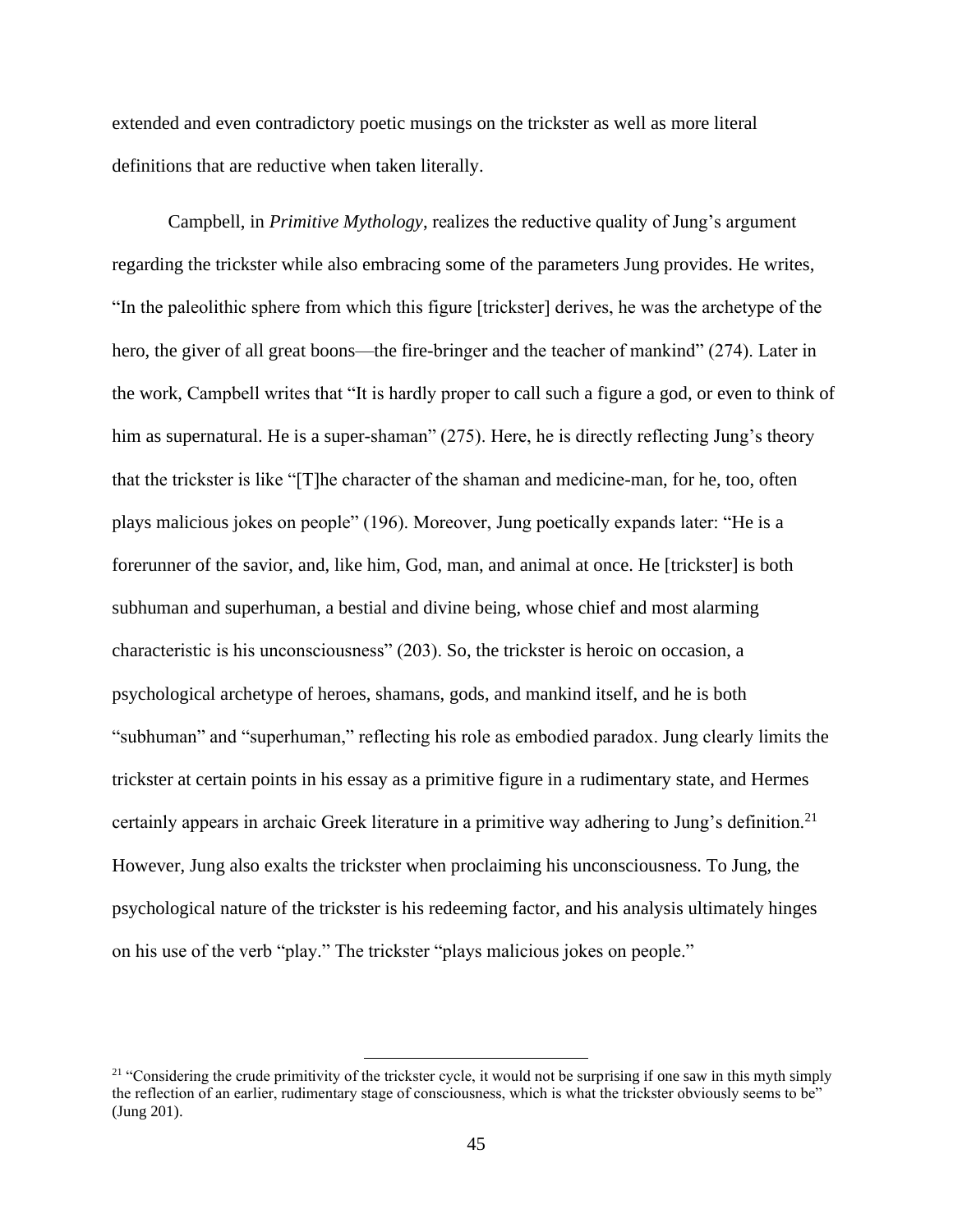In Jung's "On the Psychology of the Trickster Figure," he establishes a direct comparison between tricksters and clowns, seeing in them qualities of a coherent psychological archetype. He writes, "[T]he trickster has been a source of amusement right down to civilized times, where he can still be recognized in the carnival figures of Pulcinella and the clown" (204). Here, Jung interprets the clown as a more modernized trickster. He sees the clown as recognizably "tricksterish." While tricksters and clowns both must exist in a state of playfulness—inspired by their psychological energies, their playfulness leads to a different comedic effect and outcome. The purpose of the clown's trickery and playfulness should lead others to laughter at the clown. Therefore, the clown is the source of the laughter, where his self-deprecation—often the result of primitivity—emphasizes the superiority of his crowd. The trickster, on the other hand, uses trickery and playfulness to redirect laughter into the heart of his viewers. In this way, the trickster's playfulness does not lead his audience to self-exoneration. The trickster humbles while the clown exalts. The trickster inspires meditation while the clown inspires only a moment of comedic relief in the present. In this way, the psychological energies both the trickster and clown inspire are a kind of descent. Because of the tricksters' ability to inspire a deeper level of psychological reflection, an encounter with the trickster is an icy experience, like the nekyia, whereas the clown inspires grotesque, out-of-place laughter, a moment of redness of face, a moment of heat, a katabasis.

Hermes represents—among many things—the god of laughter and life. And because he also holds the role of ancient Greece's *psychopompos*, a role I will analyze and discuss later, Hermes maintains the psychological energies possible to connect laughter with descent. The icy experience that the trickster inspires—the nekyia—leads to a moment of laughter, a moment of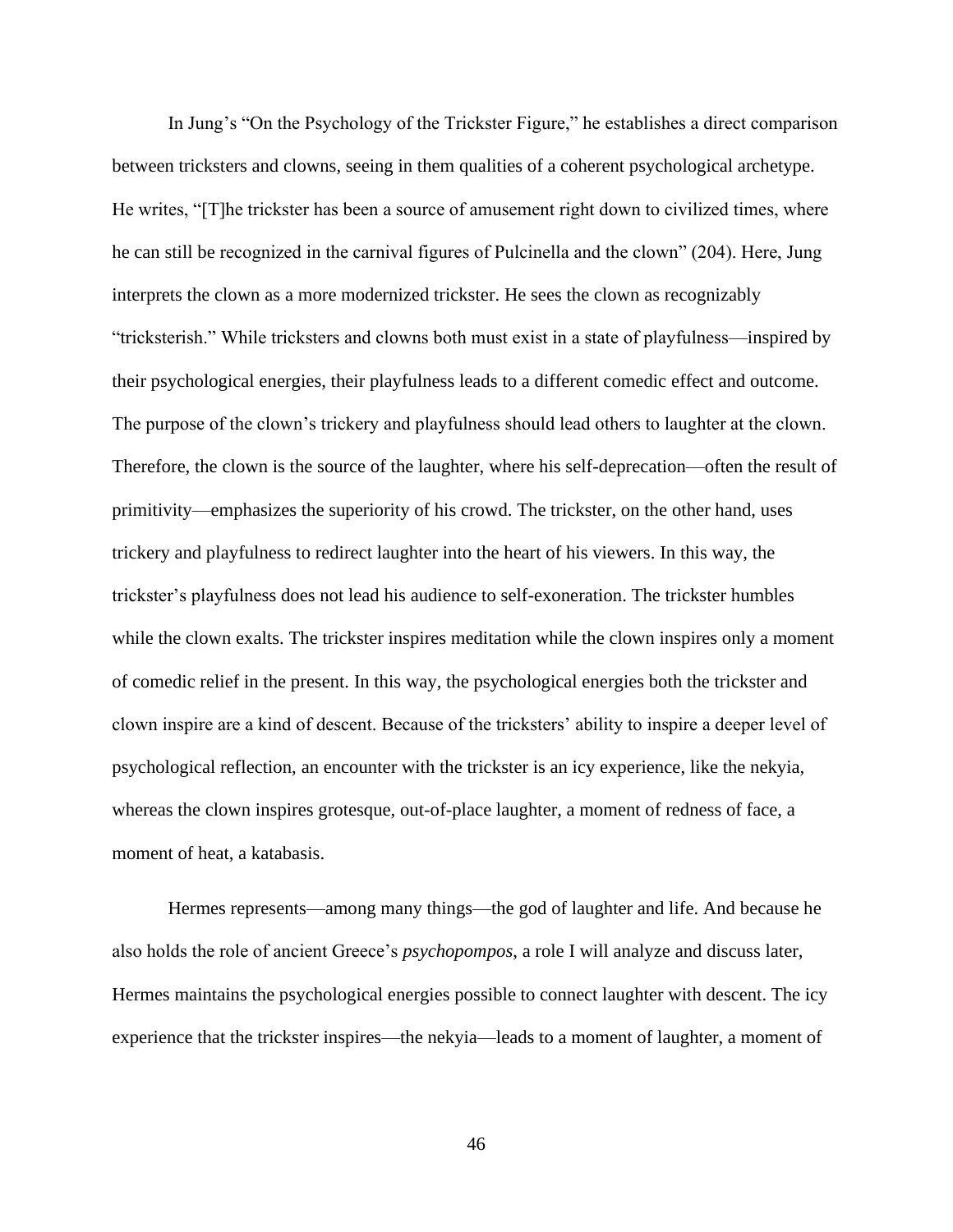noise to resound down in the abyss. With Hermes, or the trickster, as our guide, we may laugh in the abyss, in the realm of Hades.

While one travels to the carnival to meet the clown, the trickster brings the burlesque carnival with them. "In picaresque tales, in carnivals and revels, in sacred and magical rites, in man's religious fears and exaltations, this phantom of the trickster haunts the mythology of all ages, sometimes in quite unmistakable form, sometimes in strangely modulated guise" (Jung 200). Thus, in this light, it is not surprising that the energies of trickster figures should make us uncomfortable today while parts of the clown's representation—absent from mythology—may provide momentary comfort. We attempt to forget the trickster—even though he remains permanently fixed within our unconsciousness—because he brings discomfort. Jung writes, "The so-called civilized man has forgotten the trickster. He remembers him only figuratively and metaphorically, when, irritated by his own ineptitude, he speaks of fate playing tricks on him or of things being bewitched" (206). The trickster, along with bringing discomfort, also brings our "irritation" and "ineptitude." The trickster grants insight while the clown offers a moment of madness. The trickster interacts with others, so they may learn to question rather than exclaim. Furthermore, the trickster—thus Hermes—fixes the gaze of his audience inward rather than on himself. Therefore, while the clown and trickster both represent and embody psychological energies as well as an association with the carnivalesque, the trickster inspires unconsciousness. Because Kerenyi's approach of Hermes is influenced by Jung and psychoanalysis, tricksters, the underworld, and thus the search for Hades itself falls back on psychology and the notion of the unconscious.

For the purpose of this paper, I will now develop another important distinction: the trickster and the Hermetic trickster. In narrative, the trickster eventually must depart from the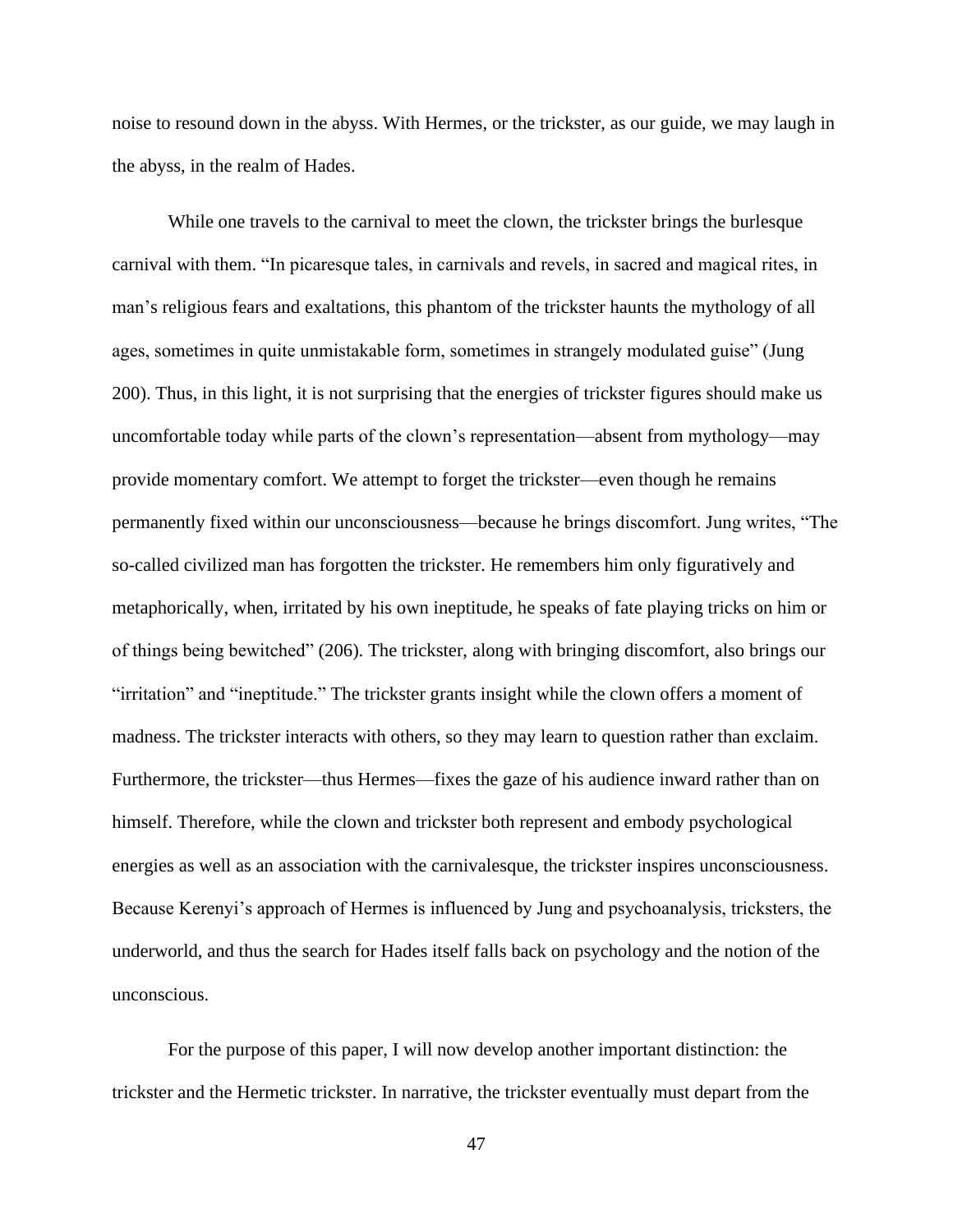story abruptly while the Hermetic trickster stays until the end. Here, we have an ever-present trickster and a trickster who may only act tricksterish for a time. To see this distinction, we may briefly examine Shakespeare's *King Lear* and *A Midsummer Night's Dream*. The Fool in *Lear* and Puck in *Dream*—both tricksters in their respective stories—fit my classification. In Shakespeare's *King Lear*, Lear descends into ineptitude in part because of his conversation with his fool, where the fool continuously points Lear to what he disdains the most: his lack of control of both his daughters and his own mental state. The Fool's constant closeness to Lear allows his trickery to influence Lear's descent into madness, where his degeneration is one of reason. He loses the ability to perceive clearly and have a rational reference point. Because Lear descends into madness and becomes a source of amusement, he transforms from king to clown. The Fool acts as a trickster, a man who likes to see his chaos, and through The Fool's tricksterish behavior Lear descends. In the second half of *Lear*, The Fool starkly disappears from the narrative, and we clearly see The Fool as a trickster—not a Hermetic trickster. Puck in *A Midsummer's Night Dream* is also a trickster, a character whose presence proliferates unconsciousness wherever he travels. Like The Fool, Puck, throughout the play, makes and causes significant error, he transforms others, and he often distracts others. However, at the end of the play, he restores a semblance of order through his unconsciousness that intoxicates the audience and all other characters in the play. While both are playful, Puck remains, and his unconsciousness spreads further than The Fool's influence in *Lear*. The Fool is a trickster, but he is not a Hermetic trickster like Puck.

My classification of the Hermetic trickster is not based on the philosophical system of Hermeticism. The "Hermetic" trickster is not from the philosophy of Hermes Trismegistus. The definition I propose instead only refers to specific kind of tricksters in mythology. Unlike the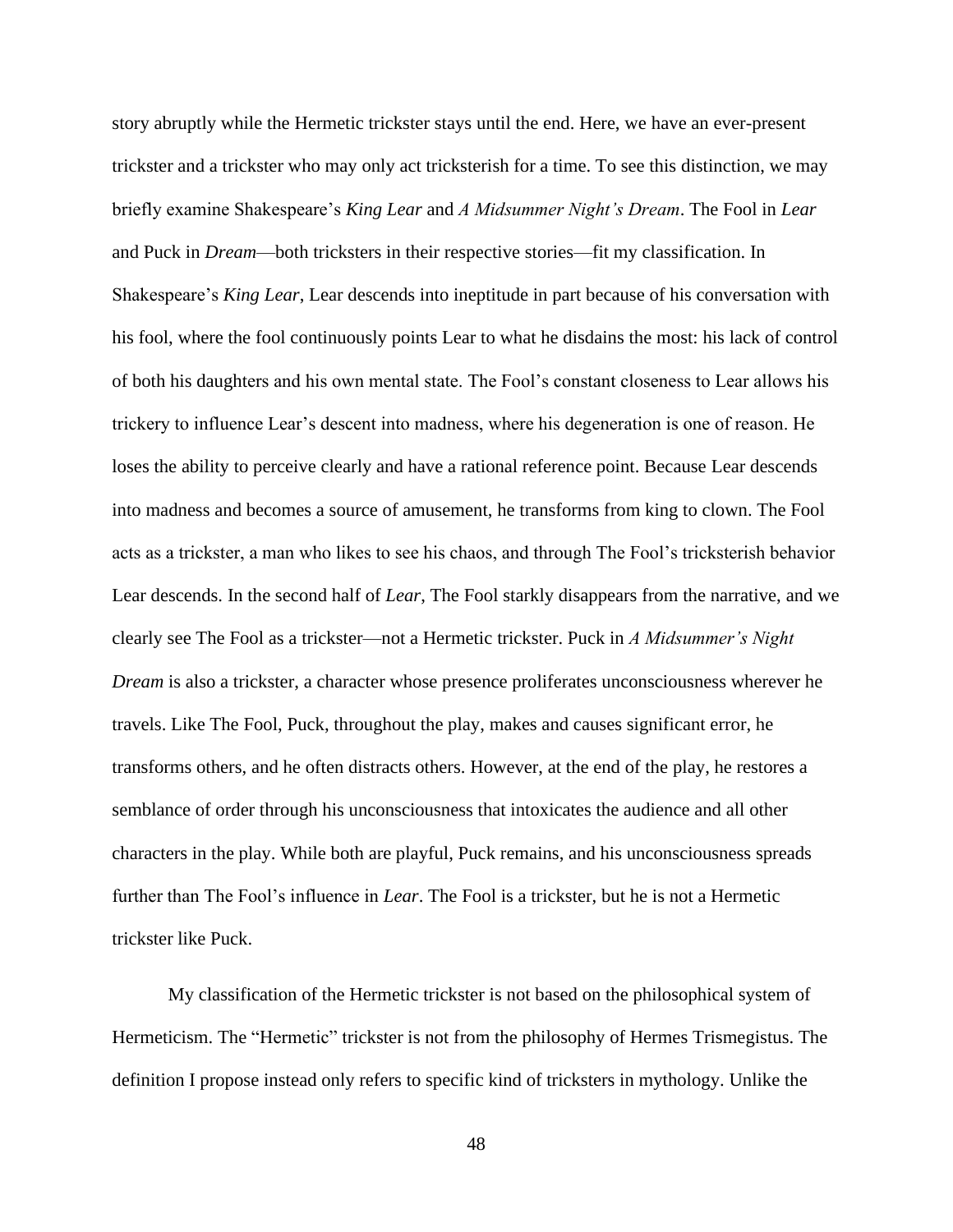trickster, the Hermetic trickster must always appear at the end of the narrative like Hermes in Book XXIV of *The Iliad* and *The Odyssey*—like Puck. The Hermetic trickster, although craving chaos like the trickster, acts more as a cosmic puppet-master. Resolution must arrive at the end of the story inspired by the Hermetic trickster. The trickster plays with people as pawns while the Hermetic trickster maneuvers others as if they are queens. The trickster is a conniver and manipulator, but the Hermetic trickster is cunning and more tricksterish. Furthermore, the Hermetic trickster exemplifies *μετίς* (cunning and wisdom), a philosophical concept that in classical Greece became embodied with Odysseus, more than the trickster. I will have more to say about *μετίς* in the next chapter, and how readers of *The Odyssey* for millennia have misunderstood this concept, attributing it solely to come from Athena. Through this analysis, we may in greater detail understand the intoxicating influence of the Hermetic trickster. Indeed, the only way for Hades to speak ten lines in archaic Greek literature is through the Hermetic influence.

It is not surprising that the energy of trickster figures in mythology should make us feel uncomfortable today. The trickster is a precipice that brings humanity into a deep plunge downward. As Friedrich Nietzsche writes in *Thus Spoke Zarathustra* (1883), "Not the height: the precipice is terrifying! The precipice, where the glance plunges downward and the hand reaches upward. There the heart is made dizzy by its double will" (123). Studying, understanding, and communing with the trickster reveals humanity's theatricality. As we have progressed further into a technologically advanced world of rampant modernization, we have learned to suspend any disbelief in ourselves. The "Western" world has a tendency to anthropomorphically venerate our own intellectualism and superiority to past civilizations. How could we possibly laugh at ourselves? How could we possibly allow the trickster to inspire reflection, for us to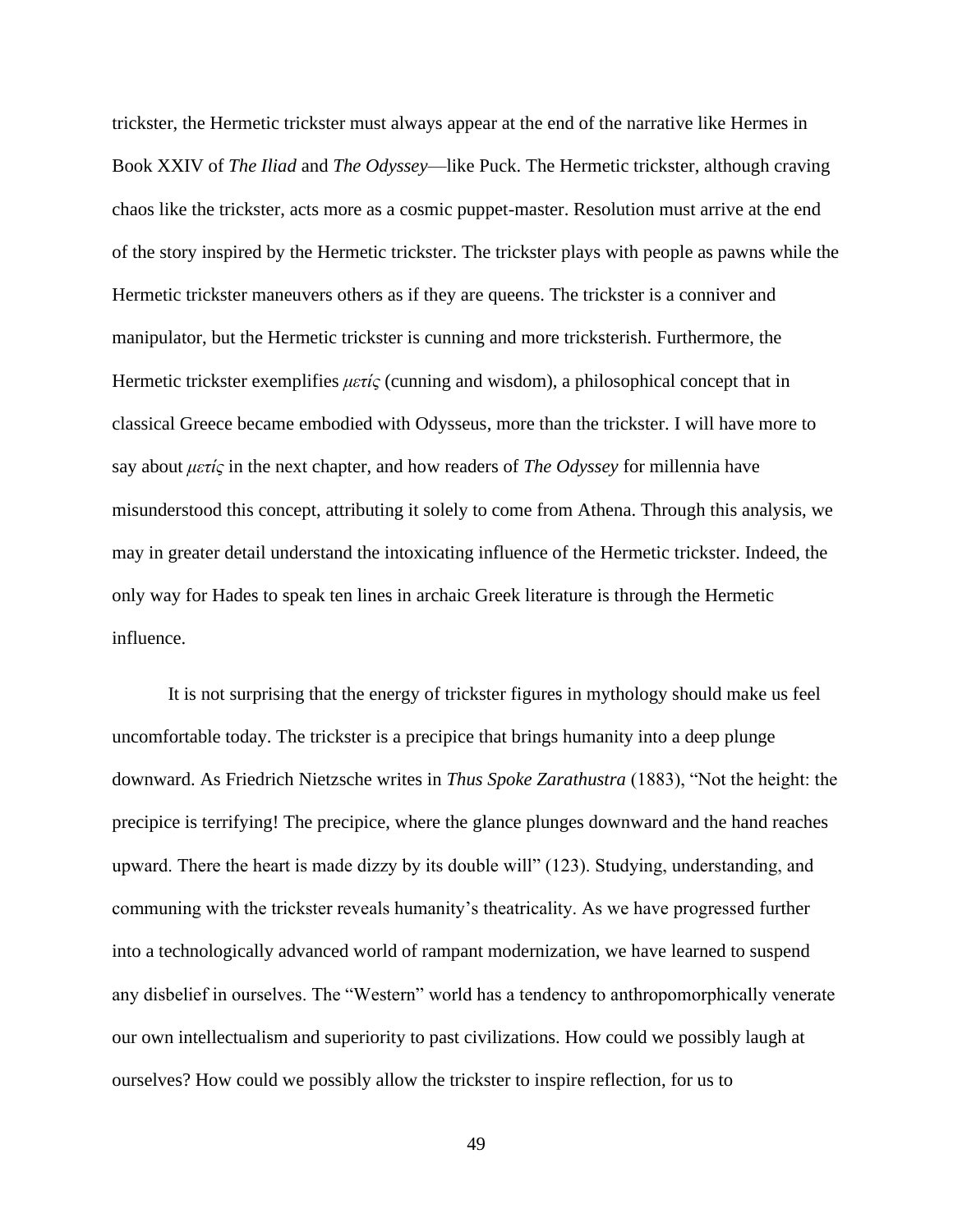psychologically reside inside of the carnivalesque? The trickster helps us suspend our disbelief and descend into a world of chaos they intentionally create. Indeed, the trickster is rational, but they do not have to tidy up the chaos they leave behind for us to understand; they just like to see their work, to work on us. Avoiding an understanding of tricksters, we may never wrestle with our hypocrisy, inviting in the potential for paradox and thus understanding. Nevertheless, Hermes, while certainly fitting the definition, criteria, and actions of the trickster figure in archaic Greek literature, also transcends this definition because of his role as also *psychopompos*. <sup>22</sup> By understanding his duplicitous role and embodiment of the Hermetic, we may approach his comedic absurdity.

Many mythologists and philologists have difficulty reconciling with Hermes' dichotomous role in ancient Greece. In fact, in Western mythology, Hermes stands as the only god who maintains both of these attributes. So, he is not just a trickster who stays firmly fixed in waking life. He brings others to stay in a state of reflection through his ability to act in a primitive way, often making mistakes. He is not just a Hermetic trickster who acts as a cosmic puppet-master, moving and influencing people around him to lack control. He also travels into the underworld and abyss, into dark ecology, guiding souls into the realm of Hades. Thus, he is both of life and of the underworld, of the light and of the dark. Hermes guiding the souls into the underworld, because he is a trickster, must in essence be playful. Hermes' journeying must always be playful, never solemn. In *The Ecological Thought*, Morton briefly comments on the trickster's connection with dark ecology:

The Trickster teaches us that subjectivity is an inescapable part of reality. Even if we are

<sup>22</sup> "The most dramatic transition of all is death. Here we find Hermes in the role of *psychopompos*, literally the 'spirit who shows the way,' or Guide of Souls to the underworld" (Holland 85).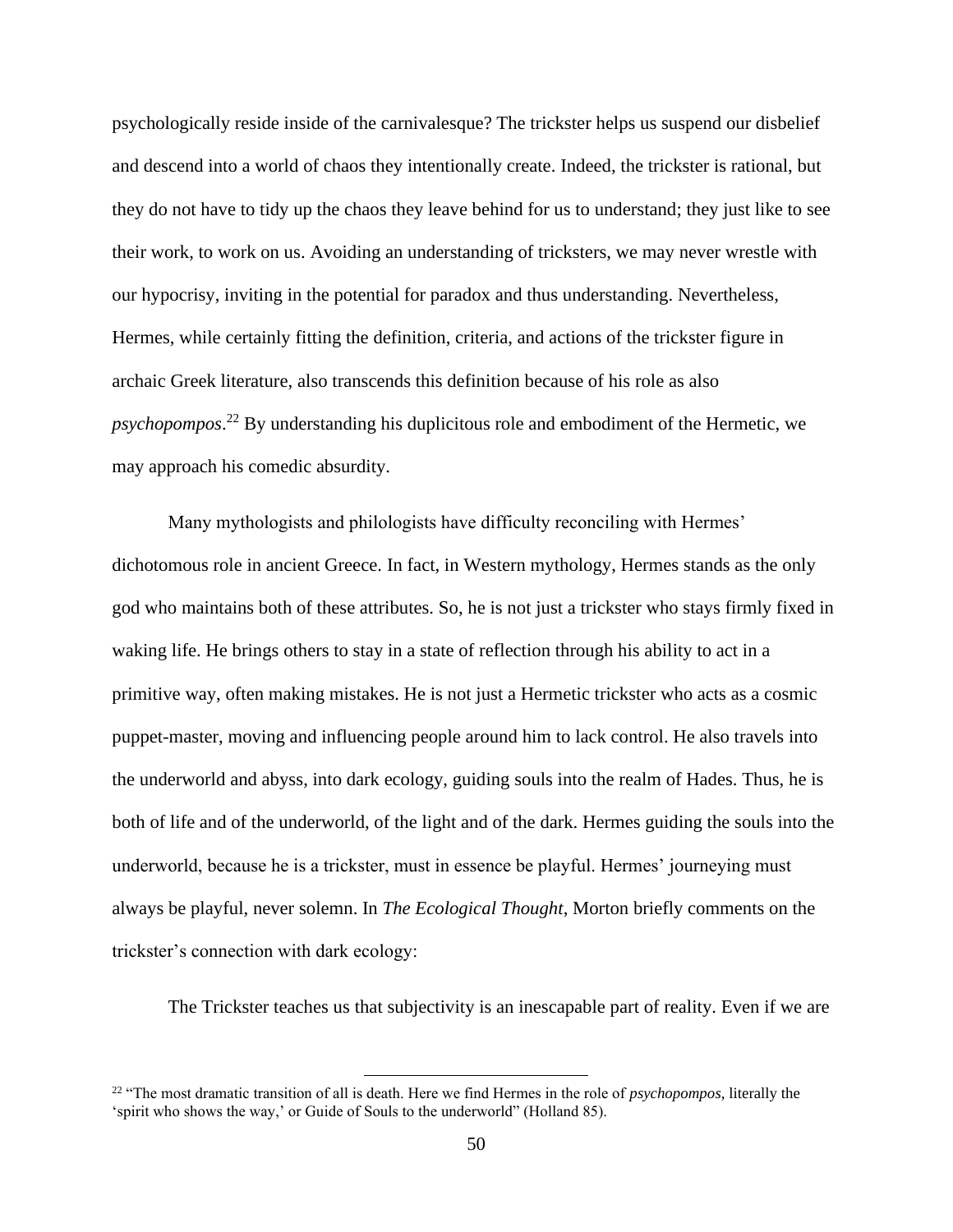alone in the 'wilderness,' we are not alone. Our examination of the uncanny should demonstrate this. What is scary about being lost in a forest of tree upon tree, or lost in a city of street upon street, is catching a glimpse of yourself, from the point of view of the trees. It is the feeling of being watched, of being accompanied. And what are you seeing? What is seeing you? We can identify only a shadowy darkness. The dark openness gazes at us. We aren't exactly seeing ourselves in a mirror. We're seeing ourselves as the void that looks back at us, as if we looked in the mirror and saw a hooded figure, and underneath the hood was nothing. The uncanny path in the forest and the city goes round and round in circles. (82-83)

Here, Morton discusses the tricksters' presence in dark ecology as one that inspires fear and inevitable reflection. Hermes is the "shadowy darkness," the "void that looks back at us." He is the "hooded figure" even though according to Kerenyi he is life-energy. The Hermetic trickster might also require the trickster to be the *psychopompos*. The Hermetic trickster, thus, must be duplicitous.

Examining Jungian psychology, what makes Hermes able to occupy both the light and dark side of existence is the large shadow he casts and maintains. Everywhere Hermes travels, he brings the night with him.<sup>23</sup> According to Kerenyi, "[O]ne does not find all the Hermetic characteristics in Night. Something essential is missing" (50). As only *psychopompos*, Hermes could not achieve the same depth of meaning that Kerenyi extrapolates in *Hermes: Guide of Souls.* By synthesizing Jung, Kerenyi, and Morton, we may then approach Hermes' paradoxical nature. As a representation of paradox and in-betweenness, we can now begin to examine how

<sup>&</sup>lt;sup>23</sup> "We need not take special pains to point out that the darkest aspect of Hermes appears with the coming of night" (Kerenyi 22).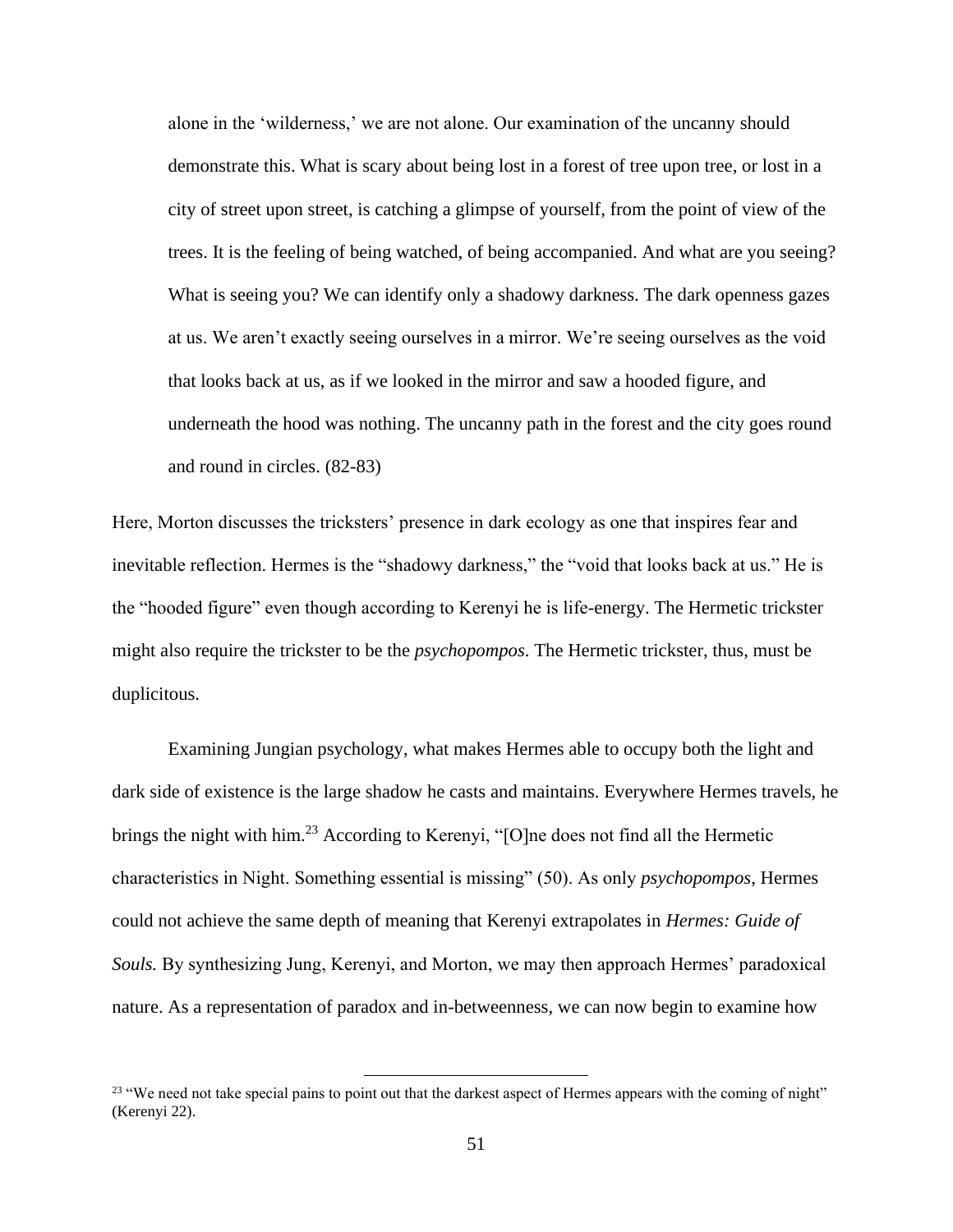Hermes' absurdity manifests itself in archaic Greek literature because of his role as trickster and *psychopompos*. Considering his nature as both dark and light, his presence in archaic and ancient Greek literature shows the thin thread between life and death itself in mythology. Because of Hermes' duplicity, roles that when approached together are almost inconceivable become absurd; they become Hermetic. By Hermetic here, I synthesize Hermes as embodying the trickster, my definition of Hermeticism, and role as *psychopompos*. Hermes' comedic absurdity must then be paradoxical and in a state of in-betweenness. Thus, the Hermetic trickster refers to Hermes' absurd role in archaic Greek myth and ritual as well as the way archaic storytellers present him in their literature.

The absurd must be our guide, and Hermes embodies and represents absurdity just as much as a comedic force for readers of archaic Greek literature. In this way, I label Hermes' presence in archaic Greek literature as one of comedic absurdity. He does not just guide souls into the underworld. His very nature and presence in ancient Greek literature guide us to obscurity and paradox. "How many nowadays understand what the absurd is, how many live in such a way as to have renounced or gained everything, how many are even simply honest enough to know what they are and what they can and cannot do" (Kierkegaard 127)? In *Fear and Trembling* (1843), Søren Kierkegaard chooses to describe what the absurd is not rather than describing what it is: "The absurd is not one distinction among others embraced by understanding. It is not the same as the improbable, the unexpected, the unforeseen" (75). He continues for several lines after this without giving a clear example partly because he finds absurdity to be fully exemplified in Abraham, an archetype he categorizes as the "knight of faith." He views Abraham in *Genesis* as an unknowable and unrelatable paradox, and his understanding of Abraham leads him to understand—rather than define—the absurd. Therefore,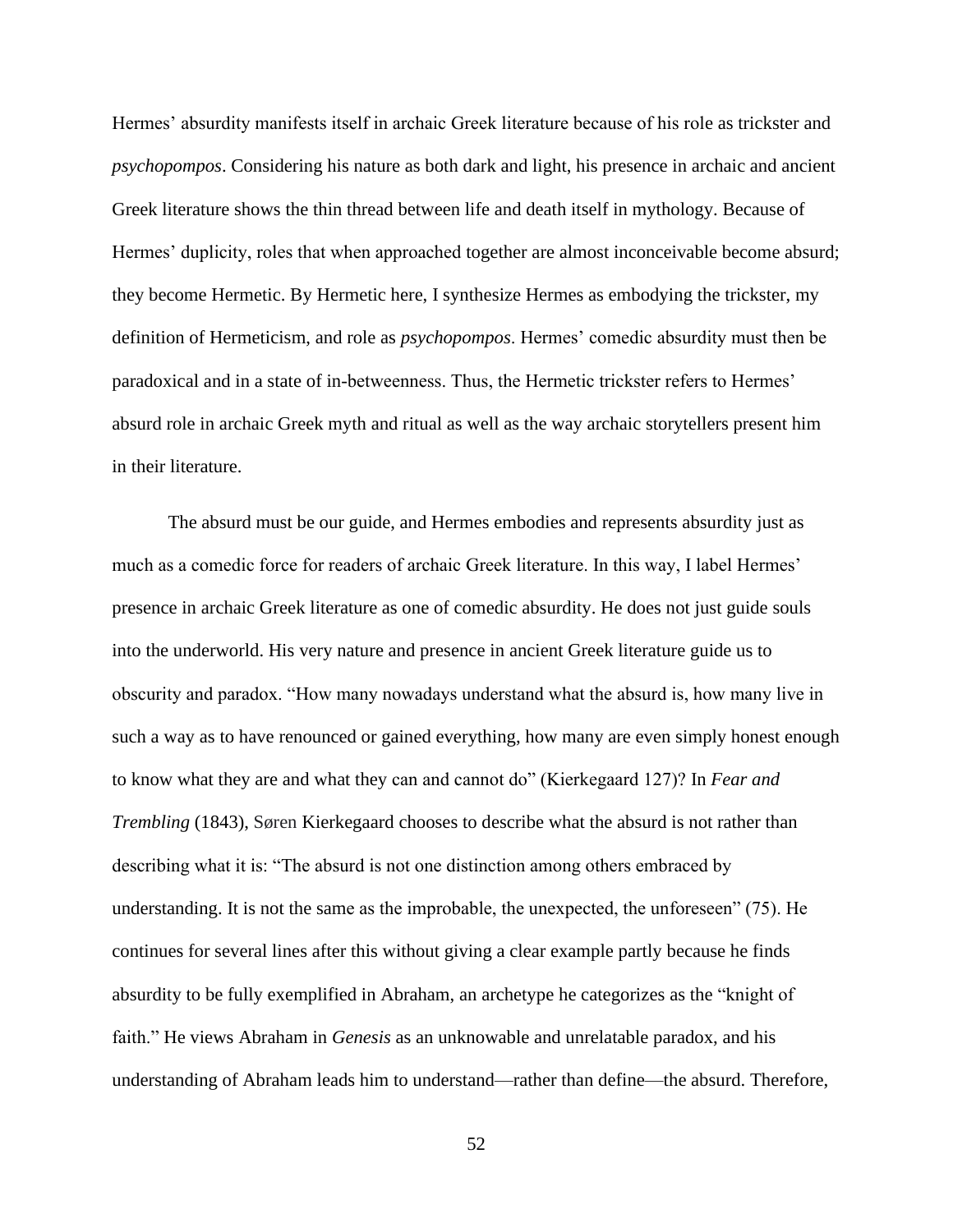Kierkegaard creates a classification—the knight of faith—so that he may avoid clearly defining the absurd. He discusses the absurd as being embodied rather than defined.

Albert Camus' *The Myth of Sisyphus* (1942) treats the absurd in a similar and paradoxical way; however, he expands the definition. He perceives the absurd as being embodied in several characters and heroes in literature and mythology; however, he also hints that the absurd can become personified in a deity, echoing a maxim by Aristotle that the birth of absurdity in stories and life resides within the storyteller as a "veiled force."<sup>24</sup> Camus writes, "Thus the absurd becomes god (in the broadest meaning of the word) and that inability to understand becomes the existence that illuminates everything" (33). Camus additionally expands Kierkegaard's definition of the absurd by paralleling comedy and the absurd; they are "two sons of the same earth" (122). Hermes contains these two sons. He is comedic absurdity because of his dichotomy as trickster and *psychopompos*. Additionally, he represents comedic absurdity because of the way ancient Greek storytellers include his presence in their narratives. His Hermetic quality proliferates. Therefore, Hermes perfectly fits the "Camusian" definition for the absurd, or more appropriately labeled comedic absurdity.

Furthermore, as absurd god, one could also categorize Hermes as a Kierkegaardian knight of faith. "The knight of faith, on the other hand, is the paradox, he is the individual, absolutely nothing but the individual, without connections and complications" (Kierkegaard 107). Hermes—although he fits the definition for the knight of faith well—maintains many connections, including Hades. We continuously contemplate Hades while lacking the words to describe what we know, but Hermes' paradoxical and duplicitous nature—his ability to travel

<sup>&</sup>lt;sup>24</sup> Aristotle states, "As it is, the absurdity is veiled by the poetic charm with which the poet invests it" (97).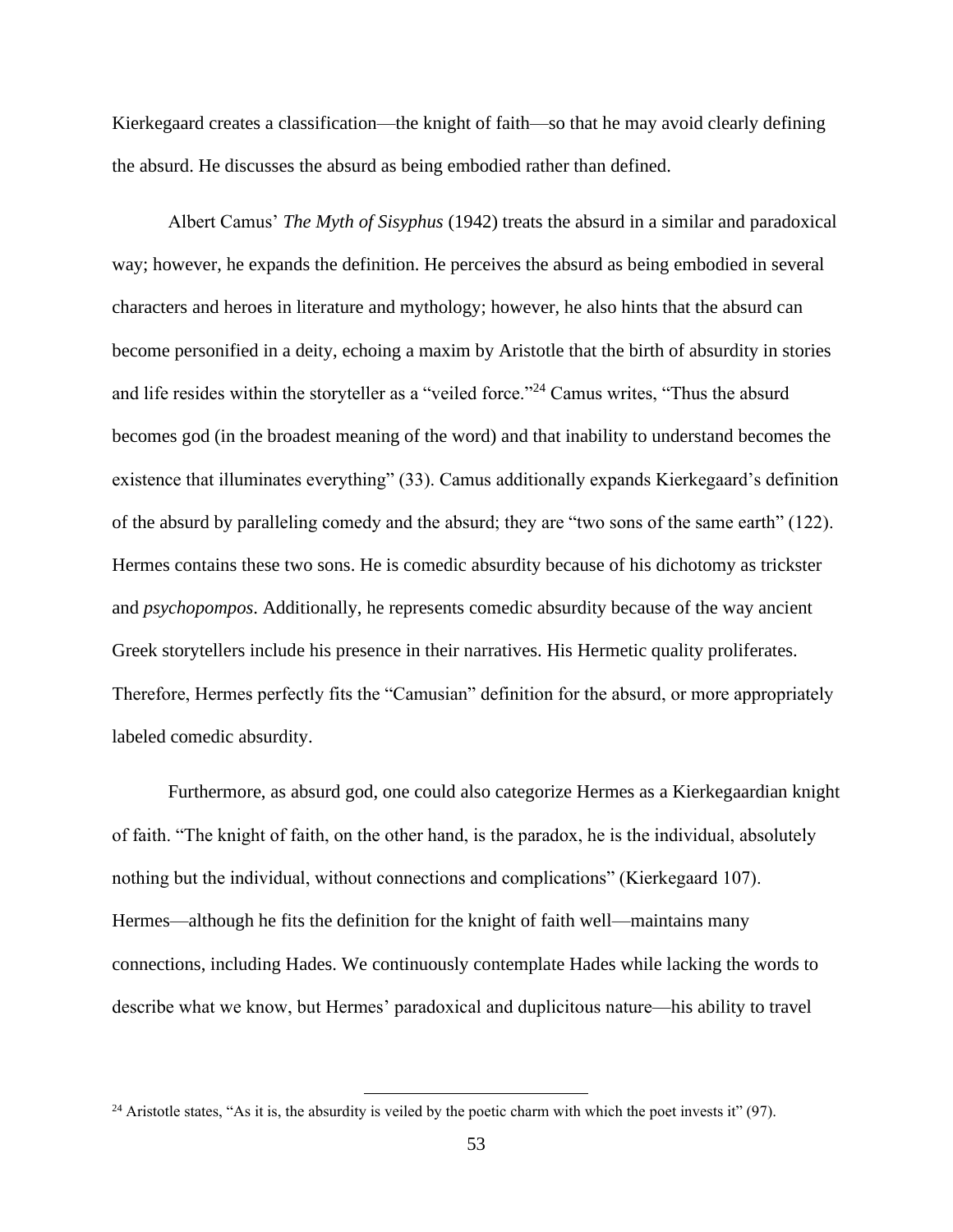between the world of the living and the world of the dead while being a trickster in both spaces—provides us with the opportunity to peruse the underworld and locate Hades' presence.<sup>25</sup> In the same way Camus postulates that to accept absurdism is to imagine Sisyphus happy,  $26$  we must imagine Hades as glad to meet our demands, glad to accept our biases and judgement while we seek his presence.

In an illuminating moment in archaic Greek literature on understanding Hermes, Demodocus recounts to the court the story of Hephaestus trapping Aphrodite and Ares while they were secretly trying to make love. As all the gods are standing nearby watching Aphrodite and Ares struggle, Demodocus tells a beautiful, yet comedic, aside:

Apollo, son of Zeus, then said to Hermes,

'Hermes my brother, would you like to sleep

with golden Aphrodite, in her bed,

even weighted down by mighty chains?'

And Hermes the sharp-eyed messenger replied, 'Ah, brother,

Apollo lord of archery: if only!

I would be bound three times as tight or more

and let you gods and all your wives look on,

if only I could sleep with Aphrodite.' (*VIII* 333-341)

<sup>&</sup>lt;sup>25</sup> "Living is keeping the absurd alive. Keeping it alive is, above all, contemplating it" (Camus 54).

<sup>&</sup>lt;sup>26</sup> Albert Camus writes, "The struggle itself toward the heights is enough to fill a man's heart. One must imagine Sisyphus happy" (123).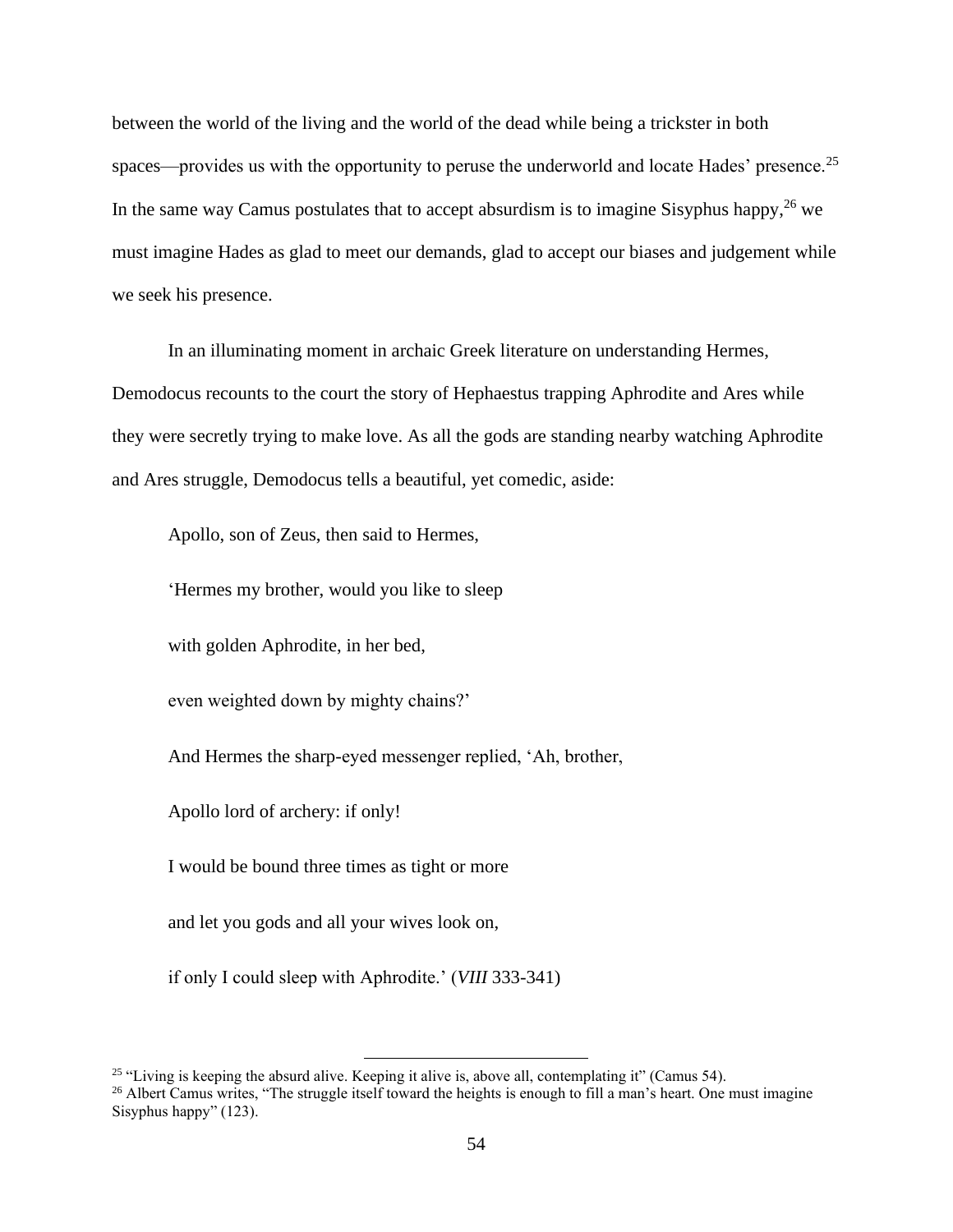As may be expected, immediately after this joke, "[L]aughter rose among the deathless gods" (*VIII* 343), where one can imagine Hermes reveling in his ability to bring lightness into this scene. This story by Demodocus breaks up the tension of his previous story and the one that follows, where Odysseus weeps considering the subject matter: the Trojan War. When recounting this tale, Homer includes the detail that "So sang the famous bard. Odysseus / with his strong hands picked up his heavy cloak . . . He was ashamed to let them see him cry" (*VIII* 84-85; 87). This next tale of Hermes' absurdity breaks up the tension. It shows Hermes acting theatrically, where he brings disorder and more chaos into the narrative, pushing the limits of what is allowed or permitted for a god.<sup>27</sup> While it is easy to imagine gods laughing at humanity, especially in ancient Greek mythology, it is more difficult to imagine gods laughing at gods. Nevertheless, this is not the only moment in the Homeric epics where gods laugh at gods. In *The Iliad*, there is a digression where the gods laugh at Hephaestus:

So he spoke and Hera, goddess of the white arms, smiled

and smiling accepted the cup from her son's hand.

Then to all the other gods, serving to the right,

He poured sweet nectar like wine, drawing from a mixed bowl;

and unquenchable laughter broke out among the blessed gods

as they watched Hephaestus bustling through the halls. (*I* 595-600)

<sup>&</sup>lt;sup>27</sup> "Disorder belongs to the totality of life, and the spirit of this disorder is the trickster. His function is an archaic society, or rather the function of his mythology, of the tales told about him, is to add disorder to order and so make a whole, to render possible, within the fixed bounds of what is permitted, an experience of what is not permitted" (Kerenyi 185).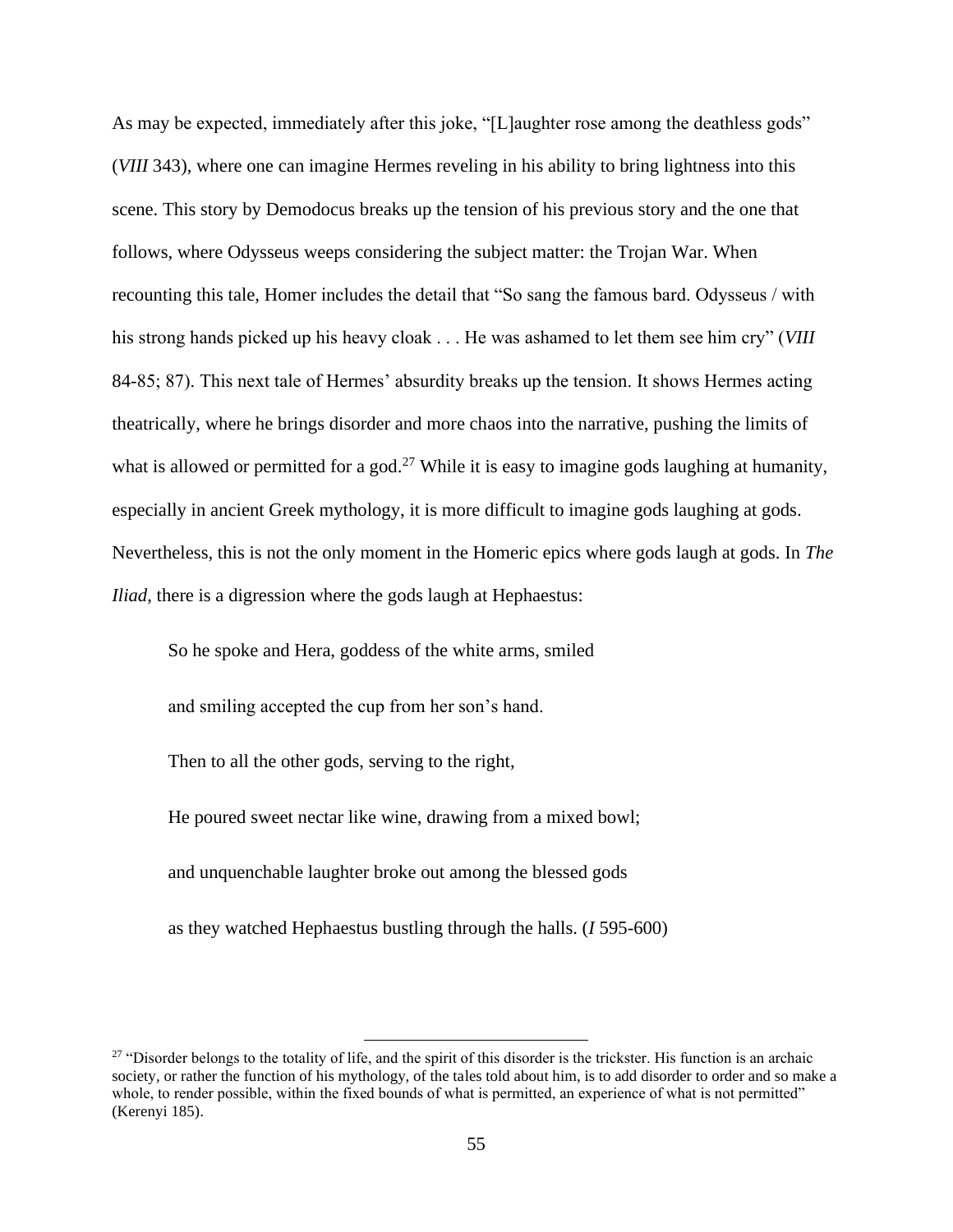One remembers Nietzsche's famous maxim: "Gods are fond of mockery: it seems they cannot refrain from laughter even when sacraments are in progress" (199). In moments like these, the energies of Hermes, because he is the god of laughter, proliferate even though *The Iliad* does not mention his presence directly. Hermes' sacrament is confusion itself, the sacrament of absurdism. Hermes' jokes—and jokes from others that lead to uncontrollable laughter constitute more than comedy or just making others laugh; they usually contain absurdity. Hermes laughs so that others may also laugh in the face of jokes containing no relevant purpose. Hermes laughs in the face of representative nothingness, which these moments in the Homeric Epics display well.

In the *Homeric Hymn to Hermes*, we see the storyteller deliver a scene comparable to Demodocus' story of Hermes, where we discover several interesting aspects of Hermes not explicitly expressed in the Greek epics or Hesiod's *Theogony*. Hermes lives in a state of playing;<sup>28</sup> he satisfies his appetites immediately;<sup>29</sup> he is the first to give humanity fire representing a commonality between tricksters across all cultures;<sup>30</sup> and his lying—part of his darker nature—makes even Zeus, his father, laugh with joy.<sup>31</sup> While all these descriptions perfectly fit his essence as comedic trickster, he once again transcends these limitations at one moment in the story, devolving into absurdism. In the Homeric *Hymn to Hermes*, the storyteller says, "And then mighty Argeiphontes [Hermes] pondered in himself / and, as he was lifted in Apollon's arms, sent forth an omen, / a hardy effort of the belly and a wreckless messenger"

<sup>&</sup>lt;sup>28</sup> The storyteller of the Homeric *Hymn to Hermes* composes, "Thus he spoke and with both hands he raised it up / and ran back into his abode, carrying the lovely toy" (39-40).

<sup>&</sup>lt;sup>29</sup> "[A]nd then craving for meat / he leaped from the fragrant dwelling and went forth scouting, pondering some bold wile in his mind, such as men / who are bandits pursue when dark night falls" (64-67).

 $30$  "For Hermes was the first to give us fire from fire-sticks. / He gathered many dry sticks and made a thick / and sturdy pile in a sunken pit; and the flame shone afar" (111-113).

<sup>&</sup>lt;sup>31</sup> The storyteller says, "Zeus laughed out loud when he saw the mischievous child / denying so well and so adroitly any connection with the cattle" (389-390).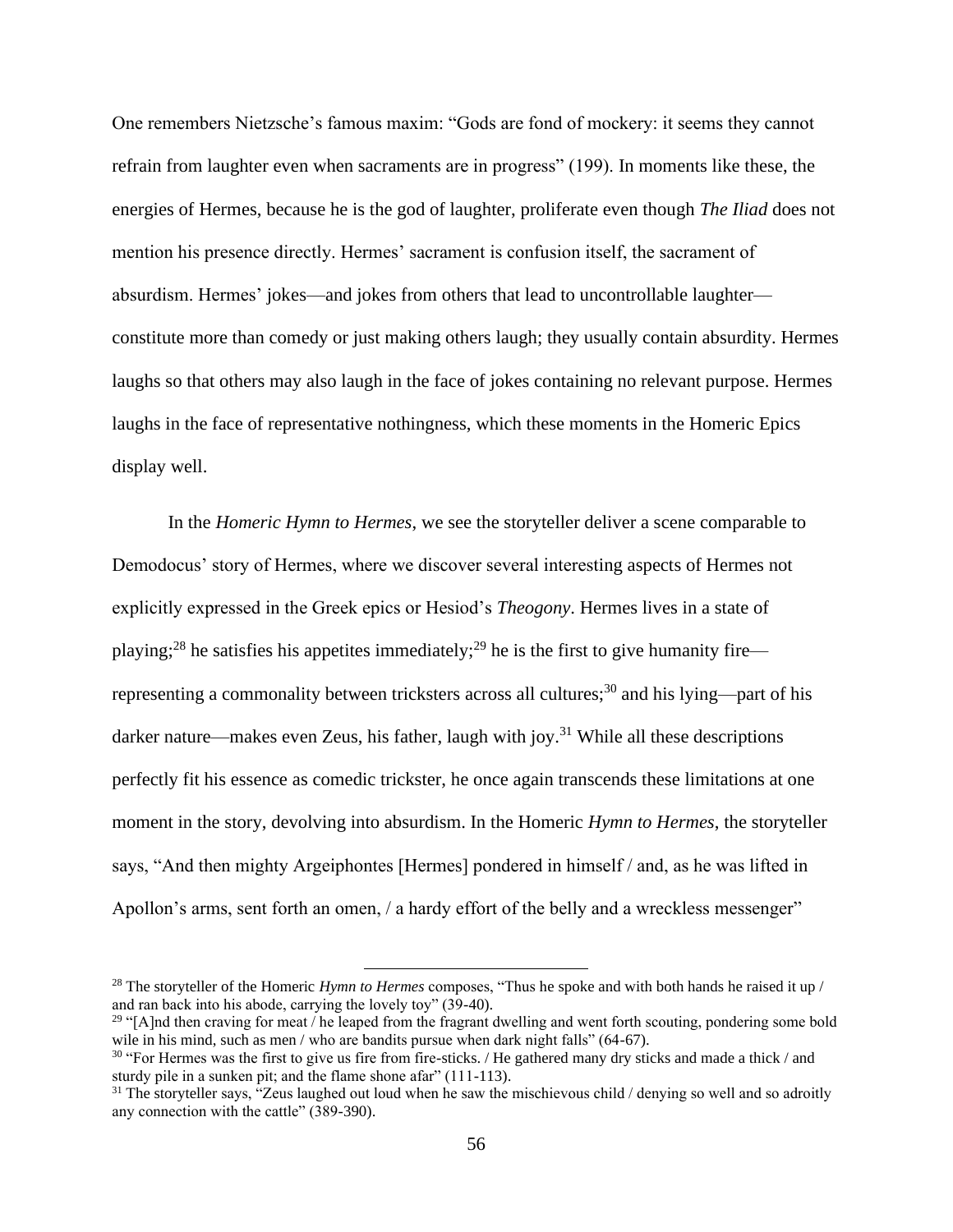(294-296). The strangeness of this moment in the *Hymn* makes it absurd:<sup>32</sup> the fact that Apollo can do nothing to punish this child of Zeus, the reality that Hermes until the end of the *Hymn* continues to deny his possession of Apollo's cattle even though he knows Apollo has evidence against his claims, the precision of the storyteller to call Hermes breaking wind an "omen" and "wreckless messenger." How must we reconcile with this narrative? In a way, we critically cannot. It is unexplainable although laughable in the same way as Puck's conclusion in *Dream*. Hermes never explains himself. He may never explain himself. He simply experiences and approaches life in an absurd way.<sup>33</sup> He, as the Hermetic trickster, cannot stop his playfulness. While the trickster and Hermetic trickster both influence the narrative in an absurd way, the Hermetic trickster is more playful. He plays simply because he can. And through his playfulness, we hear Hades.

<sup>&</sup>lt;sup>32</sup> Albert Camus writes, "Just one thing: that denseness and the strangeness of the world is the absurd" (14).

<sup>&</sup>lt;sup>33</sup> "For the absurd man it is not a matter of explaining and solving, but of experiencing and describing" (Camus 94).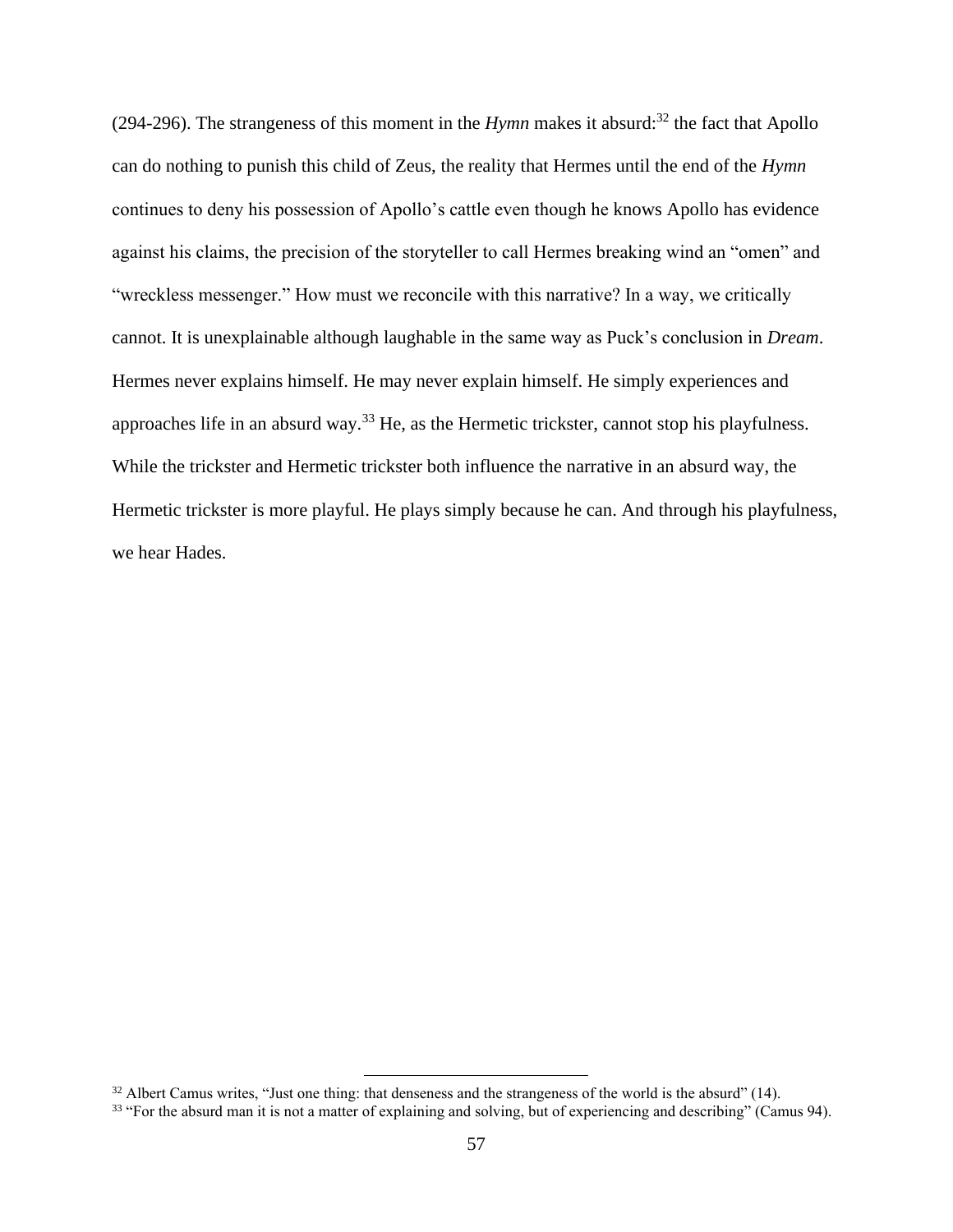## CHAPTER 5. EXAMINING THE INTOXICATING HERMETIC INFLUENCE: HERMES, ODYSSEUS, HADES

"You love fiction / and tricks so deeply, you refuse to stop / even in your own land. Yes, both of us / are smart."

(Homer, *The Odyssey*, *XIII*, 295-298)

As previously stated, Athena guides and instructs Odysseus at every point in his journey, and she, like Hermes, appears at the beginning and end of the narrative, although Athena holds a more active presence in *The Odyssey*. In fact, Athena is the reason for Hermes appearing early in the narrative. Begging Zeus to free Odysseus from Calypso's Island, she says:

. . . [W]e must send our messenger,

Hermes the giant-slayer. He must swoop

Down to Ogygia right away and tell

the beautiful Calypso we have formed

a firm decision that Odysseus

has waited long enough. He must go home. (*I* 83-88)

At the end of *The Odyssey*, Hermes' role as *psychopompos* enters center stage in the narrative, where he guides the souls of the suitors into the underworld. Because Odysseus' nekyia is a journey into the *underland*, Book XXIV is the only glimpse we have of the *underworld* in the Greek epics. As Agamemnon and Achilles converse in the underworld, Hermes glides by leading the souls, and we observe the Hermetic influence permeating from waking life into the depths of the underworld. In a final couplet, Homer notes: "So they spoke together, / standing in Hades, hidden in the earth" (*XXIV* 204-205). In the brief glimpse we get of the abyss, we see that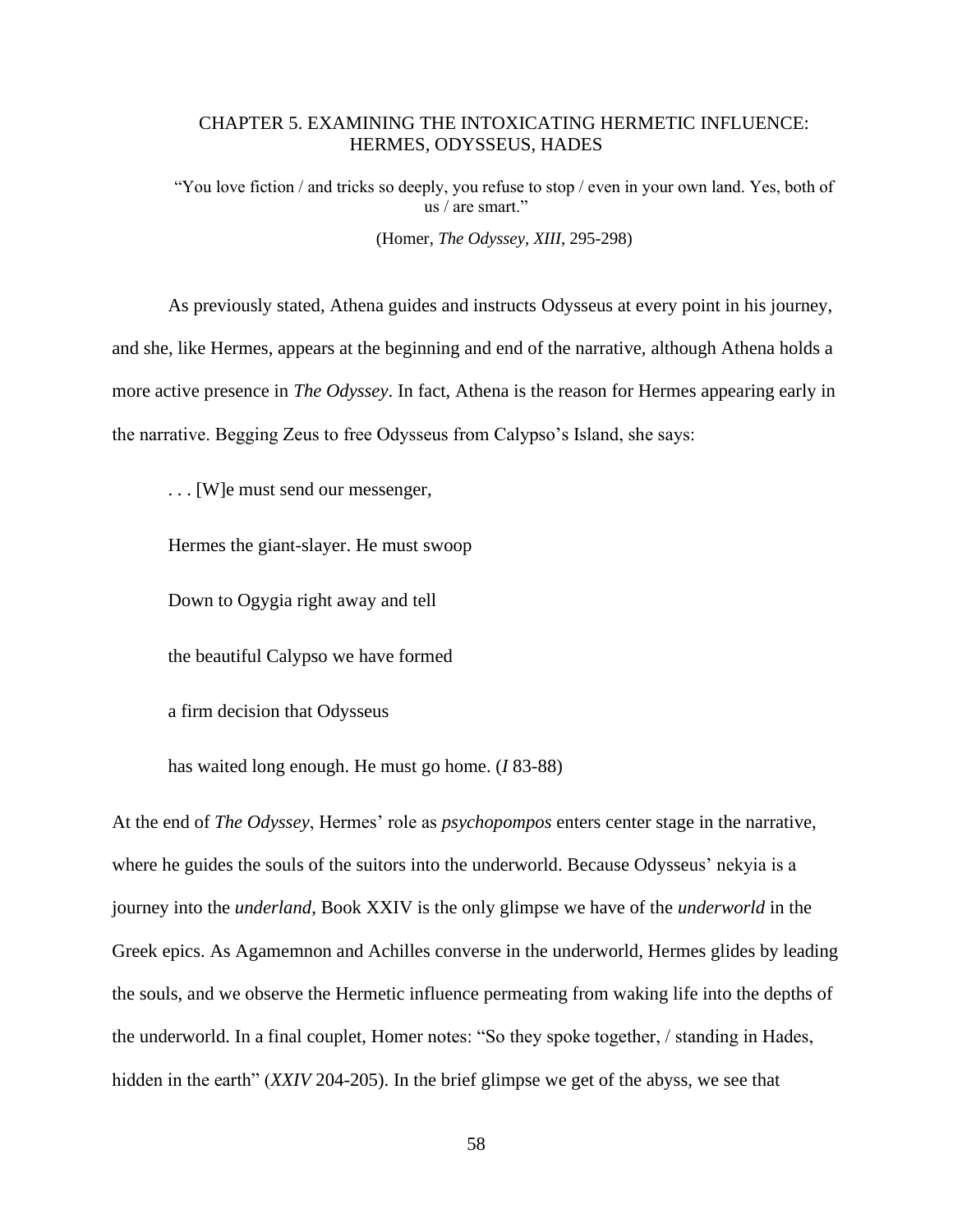storytelling and concern with what happens above still matter to the souls of the underworld. They converse to pass the time as a continuation of their colloquy in *The Iliad*, and that is all they may do while standing in Hades' domain. In this way, ironically, they, although invisible and formless essences in the underworld, still represent a more active force than Hades himself. We hear even from the souls of the underworld more than Hades. We hear from those subservient and bound to Hades while Hades hides in the background of the narrative.

At the beginning of the epic, Athena begins the movement of narrative, and Hermes is the expression of this movement. At the end of the epic, Hermes begins the movement of the souls into the underworld, and Homer grants Athena the final action. Thus, early, we see the poem framing both Athena and Hermes as Odysseus' guides back to Ithaca. Odysseus loves to appear in disguise and lie to others. This part of his nature is not Hermetic at all and certainly from Athena. Athena rarely appears in her own form, and when she does it is made clear that only some may see her: "[T]he gods are not / equally visible to everyone" (*XVI* 160-161). In contrast with Athena, Hermes never appears in disguise. Hermes cannot appear in disguise because he may not lie; he tells the truth too blankly. He penetrates to the heart of his ideas quickly, leaving others to take time to process what he just conveyed. One can imagine Athena speaking slowly and calmly, and Hermes speaking too loudly and quickly for any room he inhabits. Hermes views life as a joke to laugh at and a paradox to illuminate, and this quality extends into his role as messenger and herald of the gods. In archaic Greek literature, Zeus often sends Hermes to do his bidding, and Hermes in *The Odyssey* is constantly in motion. While it may seem like he willingly departs from Zeus' bidding to help Odysseus, he does so because that is his designation. It is always a fixed command. "Dear Hermes, / you are my messenger. Go tell the goddess / our *fixed* intention . . ." (*IV* 28-29). Ironically, Hermes never has a "fixed intention;" he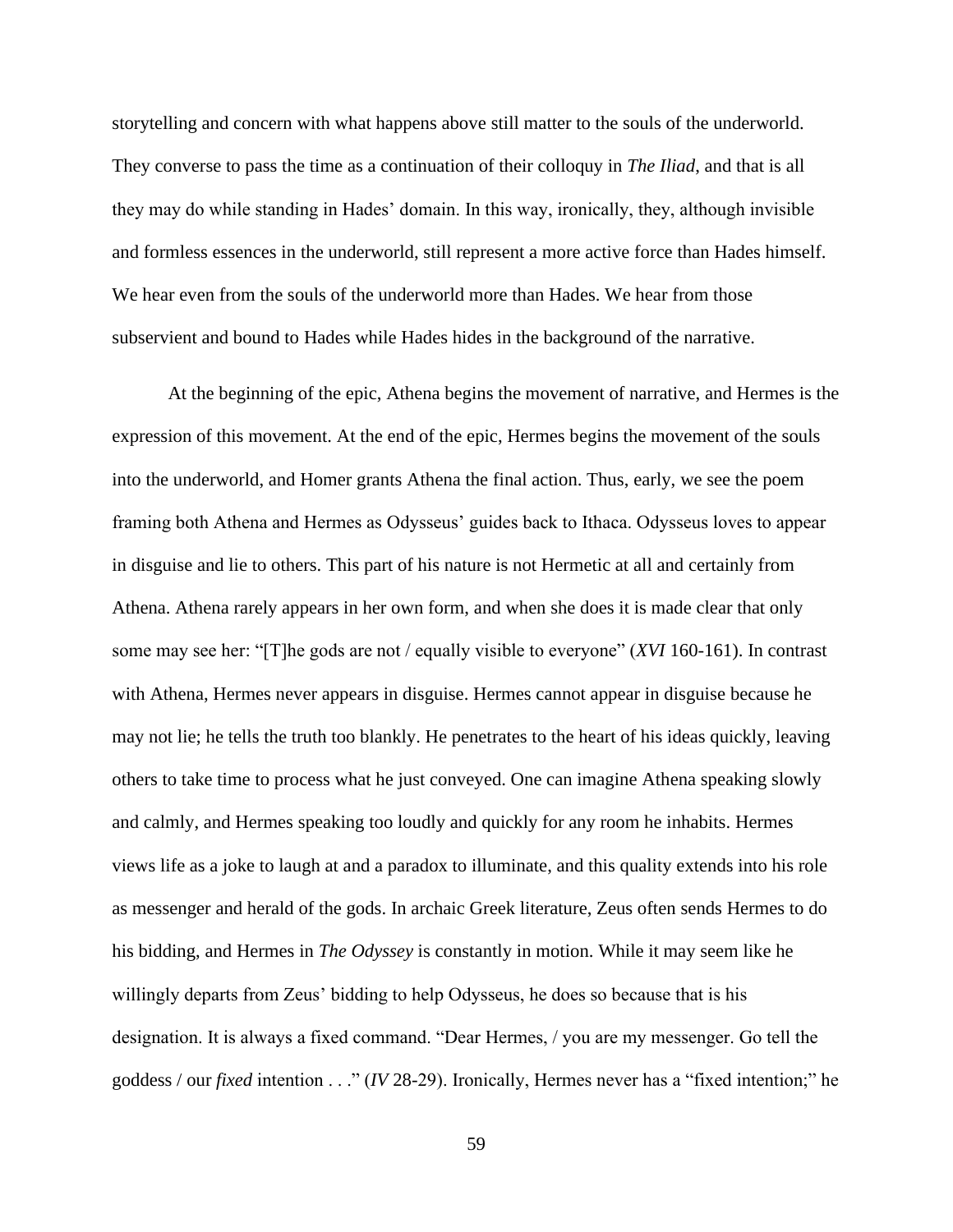must always act in Zeus' favor; however, Zeus always takes pleasure in Hermes' absurdity and his defiance doing anything in the most direct way possible. We examined one instance of this previously in the *Hymn to Hermes*.

Odysseus acts like Athena often, where she is always by his side so Odysseus can observe how she handles situations. However, Odysseus does not only model his behavior and nature after Athena from observation; Homer makes it clear in the narrative that heroes can be granted godlike essence. The first instance of this occurs early in *The Odyssey* when Telemachus watches Athena glide away. He realizes that he was speaking to a god, and the narrative says, "Watching her go, he knew / she was a god. Then godlike, he went off / to meet the suitors" (*I* 323-325). Here and throughout the rest of the narrative, we see Athena stand by and aid Odysseus' entire family. She provides comfort and sleep to Penelope in her most distraught moments, she herself catalyzes Telemachus' search for his father, and she pleads with Zeus to free Odysseus from Calypso's Island. Without Athena, Odysseus could have never returned home, Telemachus would have been murdered by the suitors years before, and Penelope would not have held on to the hope that her husband would return. Therefore, through Athena's actions, we see her show an empathy for humanity that we do not get from Hermes. Hermes does not feel sympathy for Odysseus' exile or the suitors wreaking havoc in Ithaca. Hermes aids Odysseus simply for his own amusement. Athena genuinely desires for Odysseus to return home. In contrast, Hermes plays with Odysseus in order for Odysseus to make mistakes and thus learn from them. And at the end of *The Odyssey*, Odysseus, although in some ways a more mature hero, still acts as a Hermetic trickster. We perceive Hermes' comedic absurdity as intoxicating because Odysseus loves "tricks so deeply [he] refuses to stop even in [his] own land."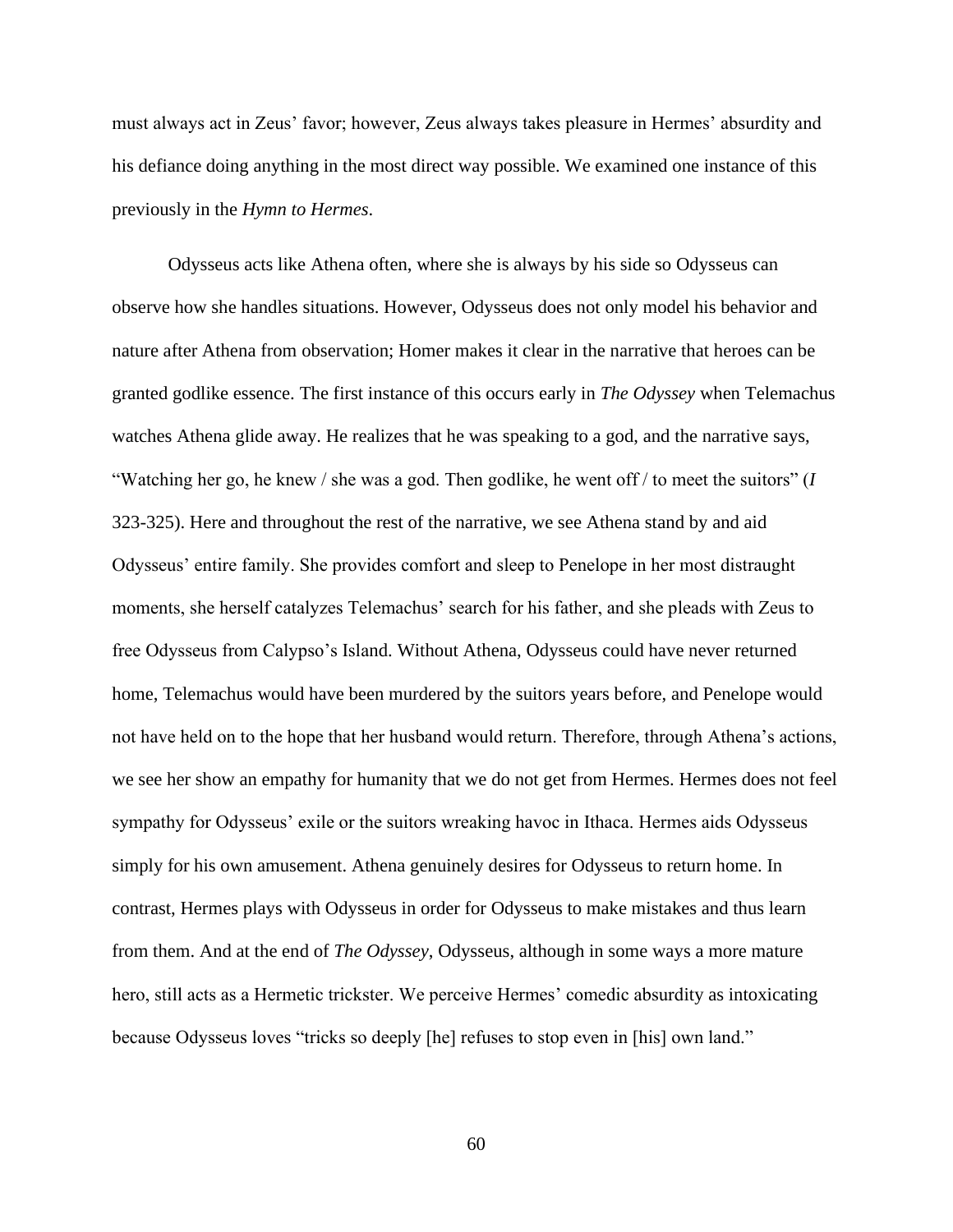Nevertheless, Odysseus acts Hermetic far before he reaches home, putting his crew in jeopardy often from his rashness and lack of self-control.

While Odysseus is not as amusing as Hermes, an embodiment of comedic absurdity, he often acts in a chaotic way almost as if he cannot control himself. *Μετίς,* meaning both cunning and wisdom, a characteristic that the classical world thought of as highly admirable and noble and intertwined with Odysseus, is more complicated than people previously suspected. Readers of *The Odyssey* for millennia have thought of this quality as one of the prime characteristics of Greek heroism, and because Athena stands by Odysseus so often people interpret this attribute as coming solely from Athena. Critics often project too much of Athena's energies and characteristics onto Odysseus and therefore neglect Hermes. Emily Wilson's title of Chapter XIII in her *The Odyssey* translation, "Two Tricksters," is one of these instances. Chapter XIII certainly represents a key moment in the text: Odysseus has finally returned to Ithaca, and once Athena appears to him he decides—as he often does—to lie about his identity. Because Athena also lies about her identity, I can only suspect this drives Wilson to title this chapter "Two Tricksters." However, no trickery is happening here. They are certainly lying, but one feels when reading this section that they are lying simply because they can. They could never trick each other. To title this chapter "Two Tricksters" spreads confusion of what Hermes and Athena exemplify and the energies they proliferate in archaic Greek literature. Hermes will always be the trickster—the Hermetic trickster—in archaic and ancient Greek literature, and while Athena lies and disguises herself often, she does not represent a trickster. Titling Athena as a trickster, as Wilson does, disregards a vast amount of mythological criticism.

When we examine Odysseus and his complications, Odysseus embodying *μετίς* becomes more complicated to understand. Odysseus represents the full definition of the term; he is both at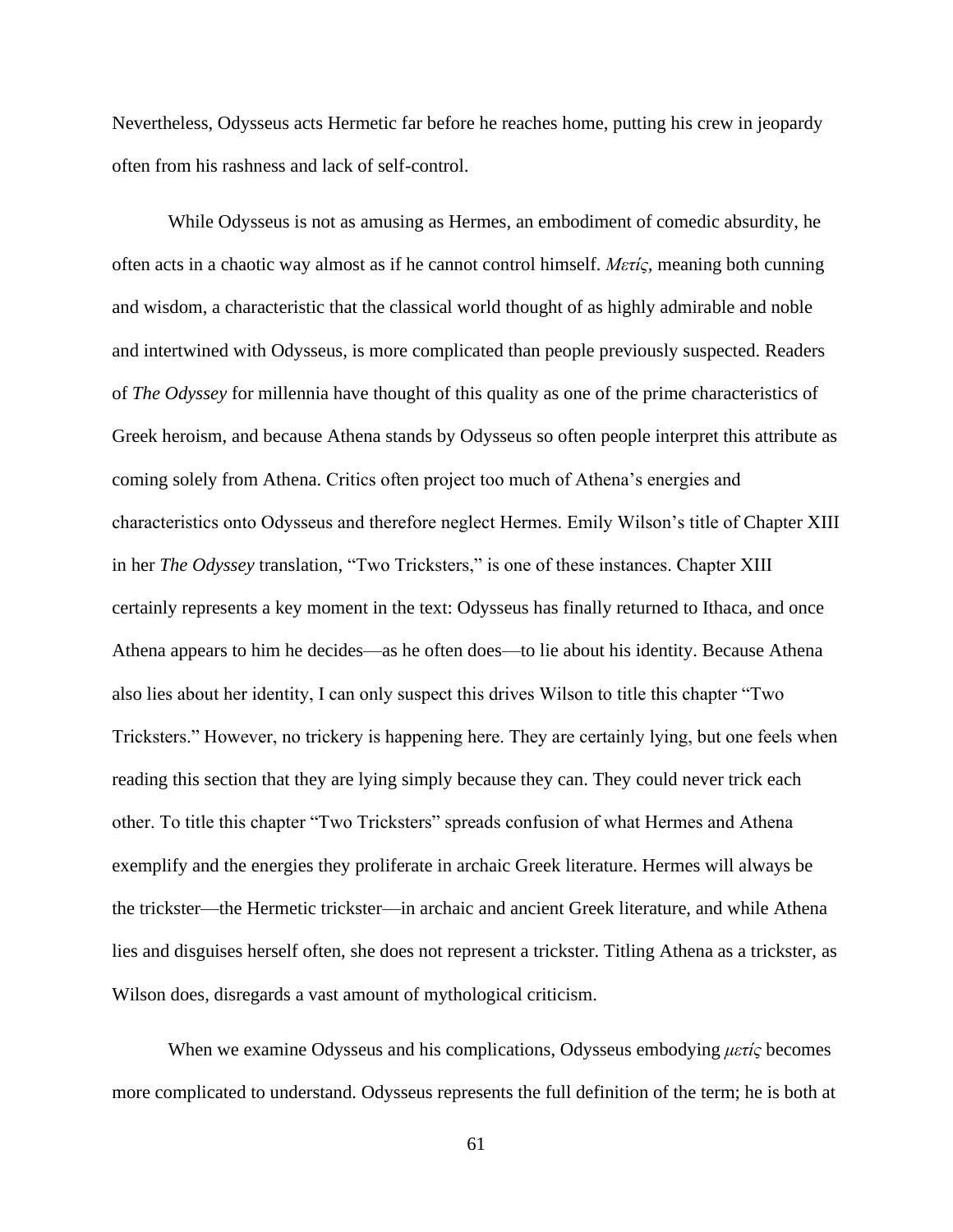moments cunning and in others wise. At times, he appears soft-spoken and collected. However, he frequently makes decisions that seem to completely contradict his nature as a masterful strategist. Therefore, his abilities do not only come from Athena, but also Hermes. Thus, a question arises. Did the ancient and classical Greeks have a different perception of what is heroic than we, or did they somehow ascribe too much of Athena's essence to Odysseus and neglect the Hermetic? Because *μετίς* represents a synthesis of both being wise and cunning, it is not necessarily an attribute that solely reflects Athena well. Hermes is far more cunning than wise; Athena is far wiser than she is cunning. When Athena lies in *The Odyssey*, she does so not to trick; she lies so she can delay revealing truth to Odysseus and others. When Hermes appears, he tricks not for truth to be immediately revealed; he tricks simply because he can. While Odysseus is often wise, he is also often careless, conniving, and playful to a fault. One can imagine Athena adhering to the words of Saint Augustine in *On Christian Doctrine* (397 A.D.): "And it is one of the distinctive features of good intellects not to love words, but the truth in words" (145). While Athena loves "the truth in words," Hermes simply loves words, particularly the words that come out of his own mouth. Regardless, Odysseus must be seen as equally Hermetic and "Athenic."

Odysseus' name itself actually reinforces a more ambiguous reading of the concept of *μετίς.* When Ino offers Odysseus aid, she says: "Poor man! Why does enraged Poseidon / create an odyssey of pain for you" (*V* 339-340)? "Odyssey" here comes from the ancient Greek verb *ὀδύσσομαι* and thus also Odysseus' name. The verb can mean several things: "detested one," "journey of the detested one," or "wrathful one." While one could assume that the name could simply refer to Odysseus' fate to be an exile and his struggle to return home, Homer provides readers with another clue to understand Odysseus' naming. When Eurycleia recognizes Odysseus' scar as she is bathing him, the narrative cuts back far in time regarding Odysseus as a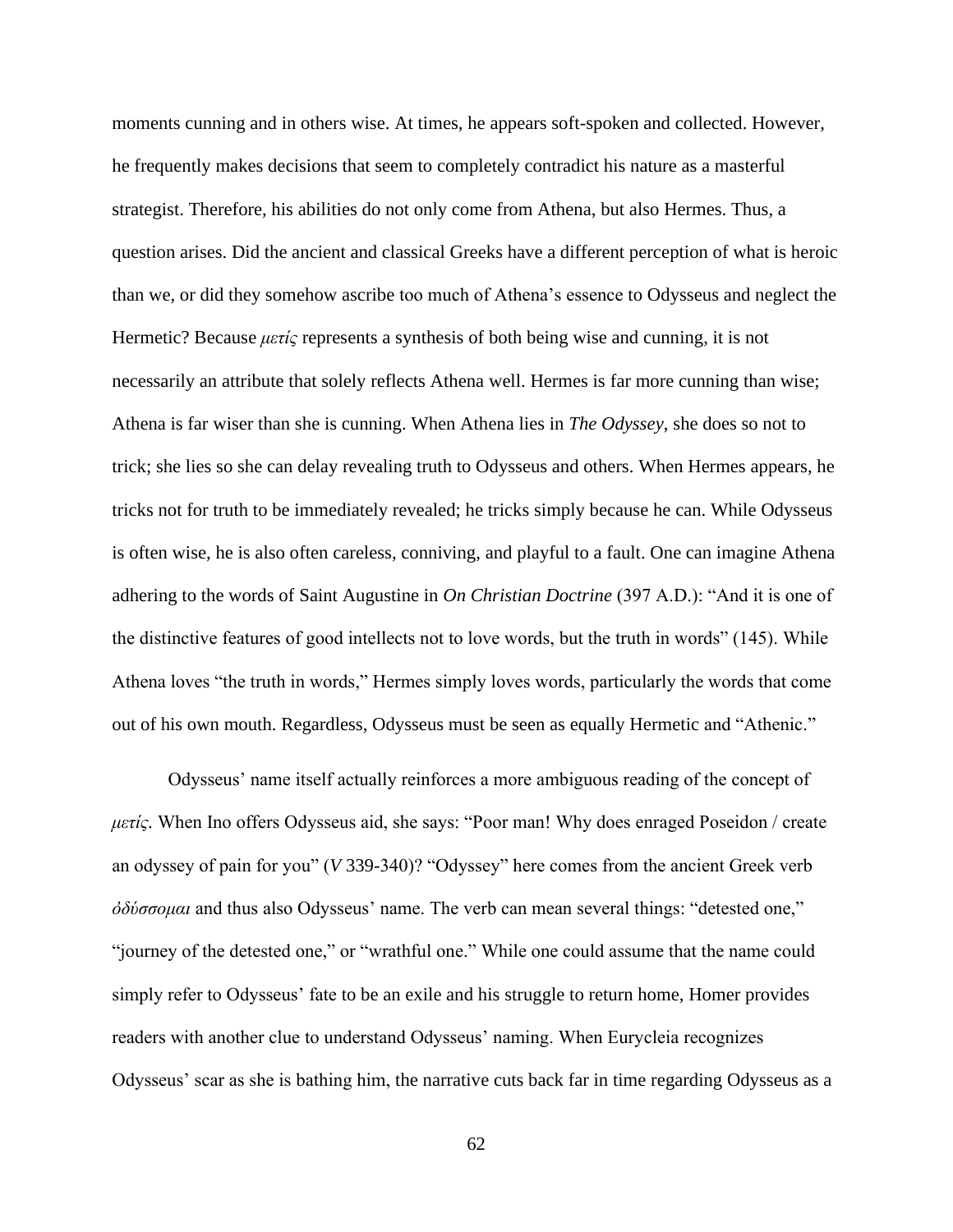young man and even baby. Homer recounts the story of Odysseus hunting with his maternal grandfather Autolycus—Autolycus is the father of Anticlea, Odysseus' mother. In some sources, Autolycus' father is actually Hermes:

He [Odysseus] went there [hunting] with his maternal cousins and grandfather, noble Autolycus, who was the best of all mankind at telling lies and stealing. Hermes gave him this talent to reward him

for burning many offerings to him. (*XIX* 395-400)

The Hermetic influence clearly runs deep in Odysseus' line. Additionally, Odysseus' main epithet, πολύμητις ("many minded" or "of many counsels"), seems directly related with Hermes' classification as πολύτροπος ("much turned" or "much travelled"). While *The Odyssey* shows Athena standing by Odysseus' entire family including Laertes at the end of the story, Hermes' influence extends back further. Autolycus is even responsible for naming Odysseus:

He [Autolycus] told the parents, 'Name him this. I am

disliked by many, all across the world,

and I dislike them back. So name the child

Odysseus.'" (*XIX* 406-409)

Odysseus' name, deriving from *ὀδύσσομαι,* in this context does not appear connected with his fate. It appears connected to Hermes' love of Odysseus' grandfather. Indeed, Odysseus' name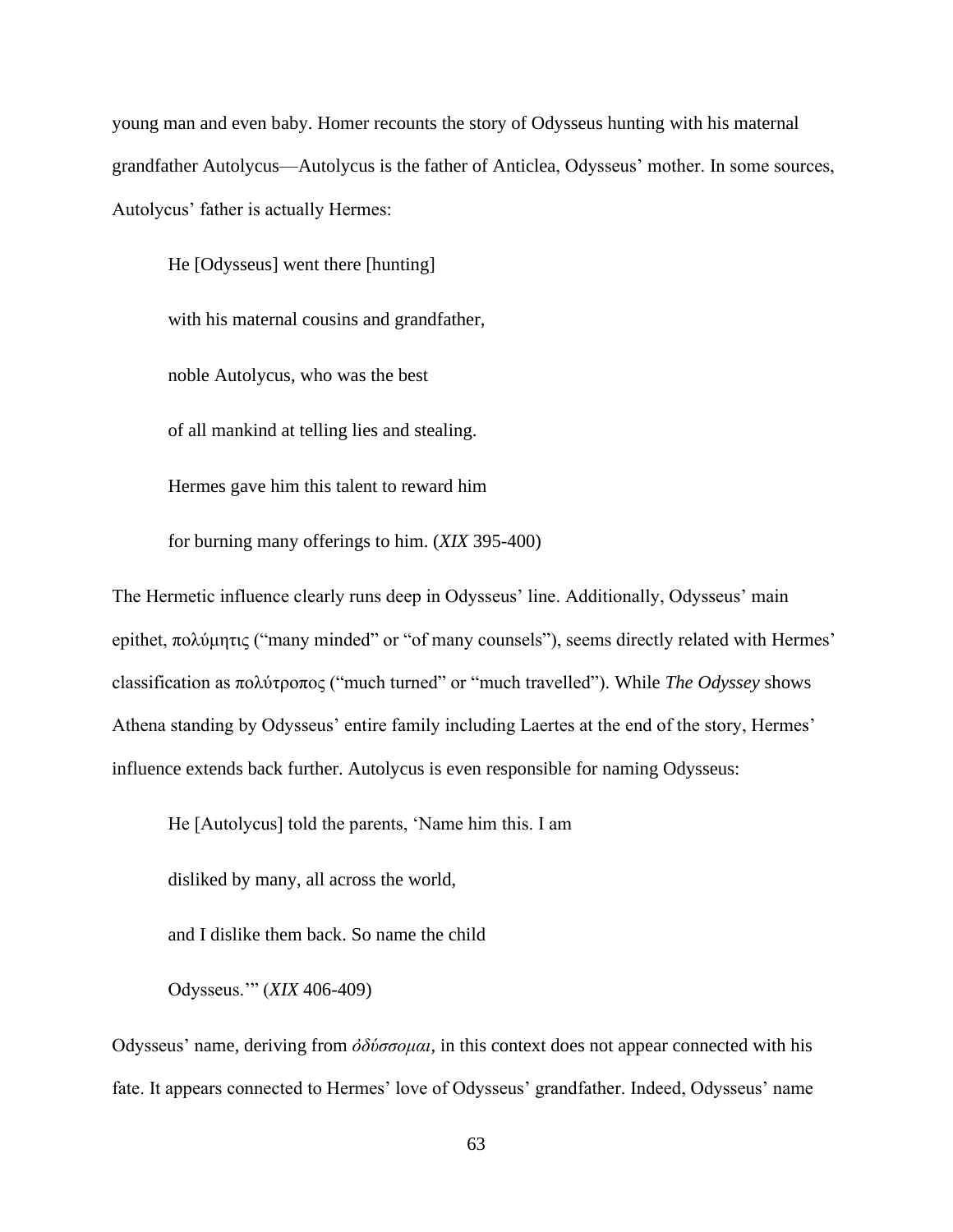itself comes from Hermes' intoxicating influence. Fate certainly plays a part, but not in the way most expect. Odysseus was fated to be Hermetic by his maternal grandfather's godlike, Hermetic essence.

Two strong examples of Odysseus acting irrationally and acting more like Hermes than Athena exist in *The Odyssey*, although I will examine the second example of Odysseus acting like a Hermetic trickster later in this chapter. The first example occurs in Book IX when Odysseus devises a plan to escape Polyphemus' cave. When Homer notes that "My crew / stood firm: some god was breathing courage in us" (*IX* 360-361), we may recognize this godlike essence as coming from Athena. Odysseus concocts multiple steps in his deceitful plan: he gives Polyphemus nectar of the gods so he may attack him while the cyclops is drunk, lies to him about his name, then instructs his men to tie themselves up "beneath their [Polyphemus' sheep] wooly bellies" (*IX* 445). Only Athena could have inspired Odysseus to devise such a masterful plan. The men successfully escape returning to the ship, and then we see Odysseus' nature as the Hermetic trickster emerge:

Hey, you, Cyclops! Idiot!

The crew trapped in your cave did not belong

to some poor weakling. Well, you had it coming!

You had no shame at eating your own guests!

So Zeus and other gods have paid you back. (*IX* 474-478)

In *The Odyssey*, we rarely see Odysseus speak in exclamation. More often than not, he speaks like Athena: calm, collected, and resolved. However, here, against the pleas of his crew begging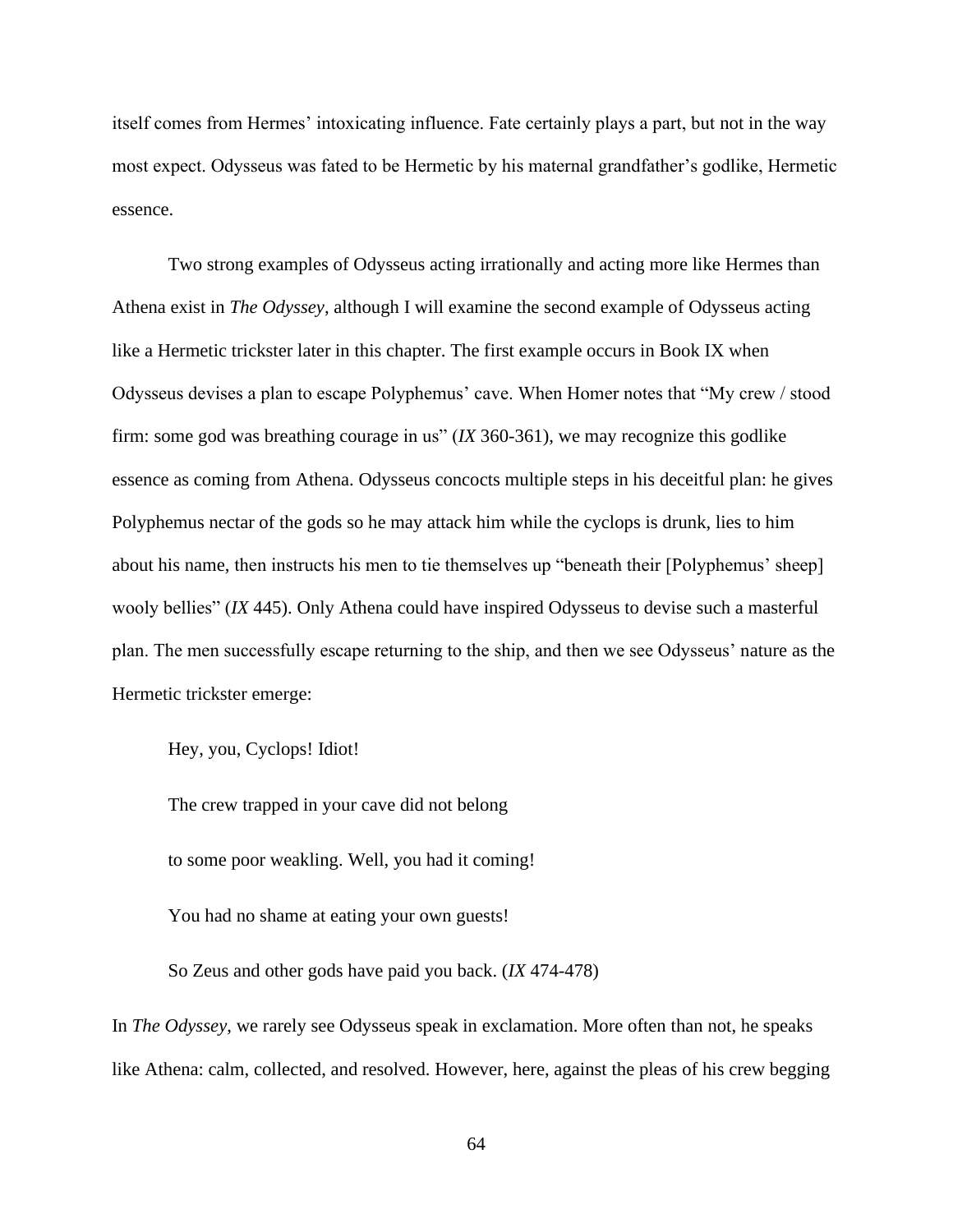him to stop, he cannot contain himself. Here, he does not act like a hero. He acts Hermetic, and the Hermetic should never be viewed as heroic. The trickster, although he may be the archetype of the hero, remains fixed outside the sphere of being heroic. When Odysseus is lying in bed awake the night before the slaughter, he reflects on his experience with Polyphemus and his crew telling himself:

Be strong, my heart. You were

hounded by worse the day the Cyclops ate

your strong companions. But you kept your nerve,

till cunning saved you from the cave; you thought

that you would die there. (*XX* 19-23)

When hurling insults at Polyphemus, putting his crew in jeopardy, Odysseus' heart is anything but "strong." Additionally, he certainly does not keep his "nerve." Wisdom saves Odysseus, but his cunning—inherited through him being a Hermetic trickster—makes his crew's escape nearly impossible.

Because Hermes is often playful, he is also often careless. When Zeus orders him to travel to Calypso's Island and tell Calypso that she must set Odysseus free, he appears to leave in a rude manner. Calypso pleads with Hermes:

So, now, you male gods are upset with me

for living with a man. A man I saved!

 $\left( \ldots \right)$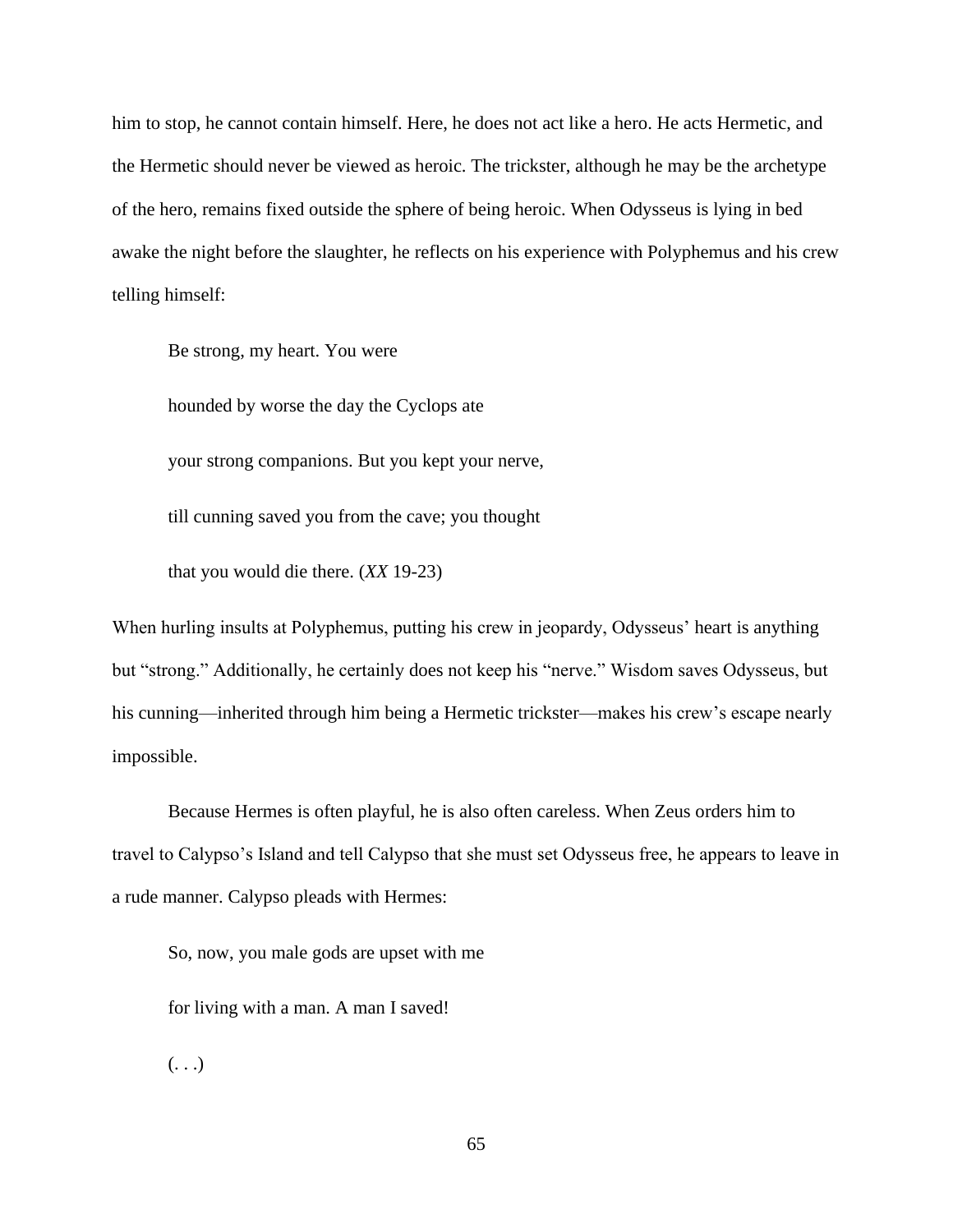[N]o other god can change the will of Zeus.

So let him go, if that is Zeus' order,

Across the barren sea. I will not give

an escort for this trip across the water. (*V* 129-130; 138-141)

After this provocative speech by Calypso, after Hermes lets himself into her home and quickly tells her what Zeus commands, Hermes quickly retorts, "'Then send him now, avoid the wrath / of Zeus, do not engage him, or one day / his rage will hurt you.' With these words, he vanished" (*V* 146-148). While Calypso's speech is beautiful and extended, Hermes is terse and careless. Homer devotes more lines to describe how Hermes enters Calypso's house than his actual conversation with Calypso, where we must focus on how Hermes enters a domestic space. "He gazed around in wonder / and joy, at sights to please even a god" (*V* 73-74). Then, Calypso instructs him to sit "upon a gleaming glittering chair" (*V* 86). It is difficult to imagine Hermes as stationary even though he exists in a state of in-betweenness. In the beginning of Hermes' conversation with Calypso, his speech is longer. However, it is still careless as he comments that "Zeus ordered me to come—I did not want to. / Who would desire to cross such an expanse / of endless salty sea" (*V* 99-101)? Like Hermes in this episode, we often see Odysseus act in a careless way, often ignoring the advice of the gods and trusting his misguided instincts. He waits to use Ino's immortal veil to help him survive from drowning until the last moment. Furthermore, he ignores Circe's advice that he should not bear arms when confronting Scylla. Athena would never forget this kind of advice; she is too wise to forget. But Hermes certainly would, and Odysseus often acts in a forgetful way reminding one of Hermes.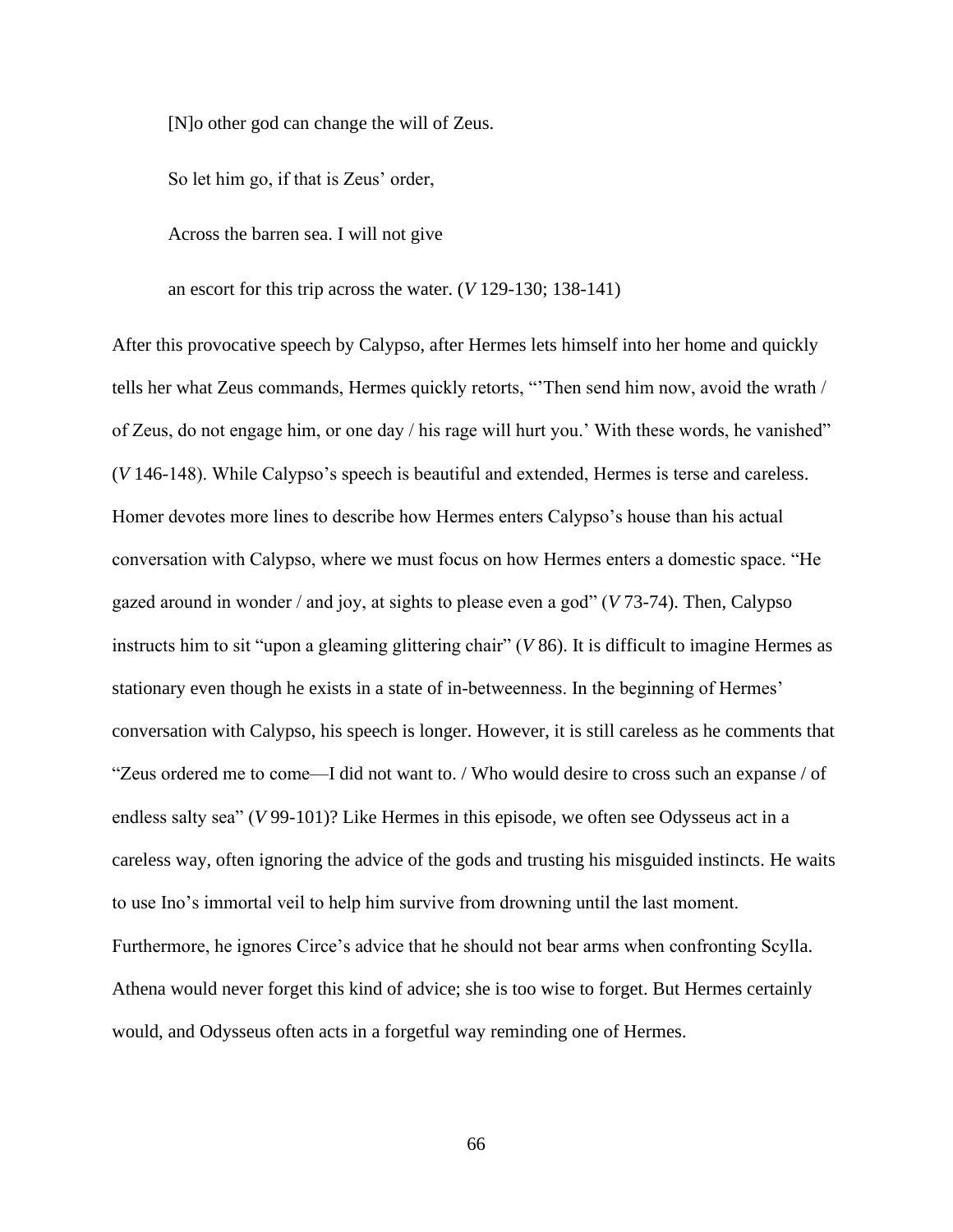After Hermes leaves Calypso's Island and Calypso walks to tell Odysseus Zeus' bidding, Homer provides an interesting detail. When we see Odysseus for the first time in *The Odyssey*, he walks inside with Calypso and sits in the same chair that Hermes previously sat in. "The chair that Hermes had been sitting on / was empty now; Odysseus sat there" (*V* 195-196). While I do not intend to suggest that Odysseus is a Hermetic trickster simply because he sits in the same chair as Hermes, it is a fascinating detail that is included in the story, a detail that grounds us early in meeting Odysseus to understand him as Hermetic in the narrative. Odysseus physically meets Hermes later in the epic, and this is the first and only instance of a kind of communion between Hermes and Odysseus.

Hermes appears to Odysseus only one time in *The Odyssey* even though readers feel his intoxicating, Hermetic influence throughout the narrative's entirety. In Book X, as I previously discussed in Chapter 2, Odysseus tricks Circe, having her agree to reverse her magic so Odysseus' crew can transform back into men from swine. The only reason Odysseus learns what he must do is through Hermes' instruction before he enters Circe's hut. Because Circe later instructs Odysseus how to travel to the underworld and complete his "return," considering the hero's journey, Hermes instructs Odysseus at the most important moment in his quest home. Recounting his story to The Phaeacians, Odysseus describes first meeting Hermes:

. . . I had almost

Reached the great house of the enchantress Circe,

when I met Hermes, carrying his wand

of gold. He seemed an adolescent boy,

the cutest age, when beards first start to grow. (*X* 272-276)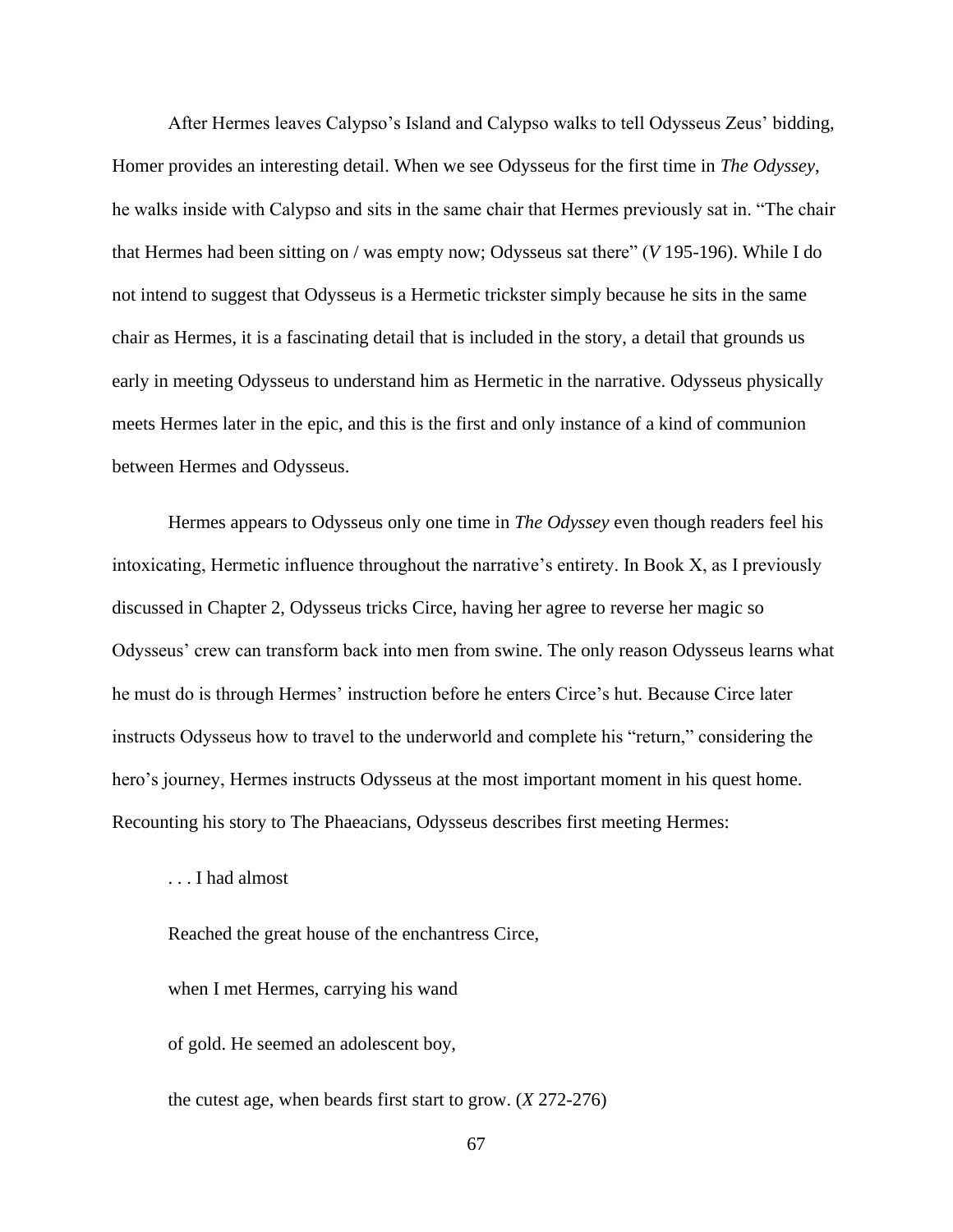Hermes may appear in several guises—young, old, bearded, clean-shaven—but he may only appear as different forms of himself in archaic Greek literature. He may not appear in disguise like Athena. Furthermore, as a force of divine playfulness, it makes sense why Hermes would appear to Odysseus for the first and only time in the epic in the guise of an adolescent. Adolescence implies a lack of maturity, an embrace of futility, and inexperience with the world. Although Hermes is certainly experienced, mature in some respects, and holds a prominent role in ancient Greek myth and ritual, he chooses to paradoxically put aside those representations when appearing to Odysseus, a man whom he more than likely sees as a kindred spirit, as a Hermetic trickster. After Hermes questions Odysseus why he is alone and he let his men be turned into swine, he offers him help: "But I can help you. / Here, take this antidote to keep you safe / when you go into Circe's house" (*X* 285-287). After providing Odysseus with several other instructions, Homer makes it seem as if Odysseus does not have the chance to respond before Hermes departs, similar to Hermes meeting with Calypso earlier in the narrative. Here, we can assume that Hermes' godlike essence rubs off on Odysseus even though Homer does not mention it. Hermes certainly helps, but what he provides Odysseus is not wisdom. It is cunning, and the trickery entailed is silly by nature. Odysseus must take a concoction Hermes fashioned for him, not knowing why or what it contains; Odysseus must pretend that he is going to kill Circe; then, Odysseus must sleep with Circe, but before he removes his clothes Odysseus must make Circe in her already compromised state swear an oath that she will not "unman" him (*X* 301). In this meeting, Hermes plays with Odysseus. He appears abruptly, speaks quickly, and leaves without waiting for a reply. When Athena appears to Odysseus, she takes time to reassure him and provide him with guidance beyond his current situation. Hermes must know that for Odysseus to return home he must conjure up the souls from the underworld, but he does not mention this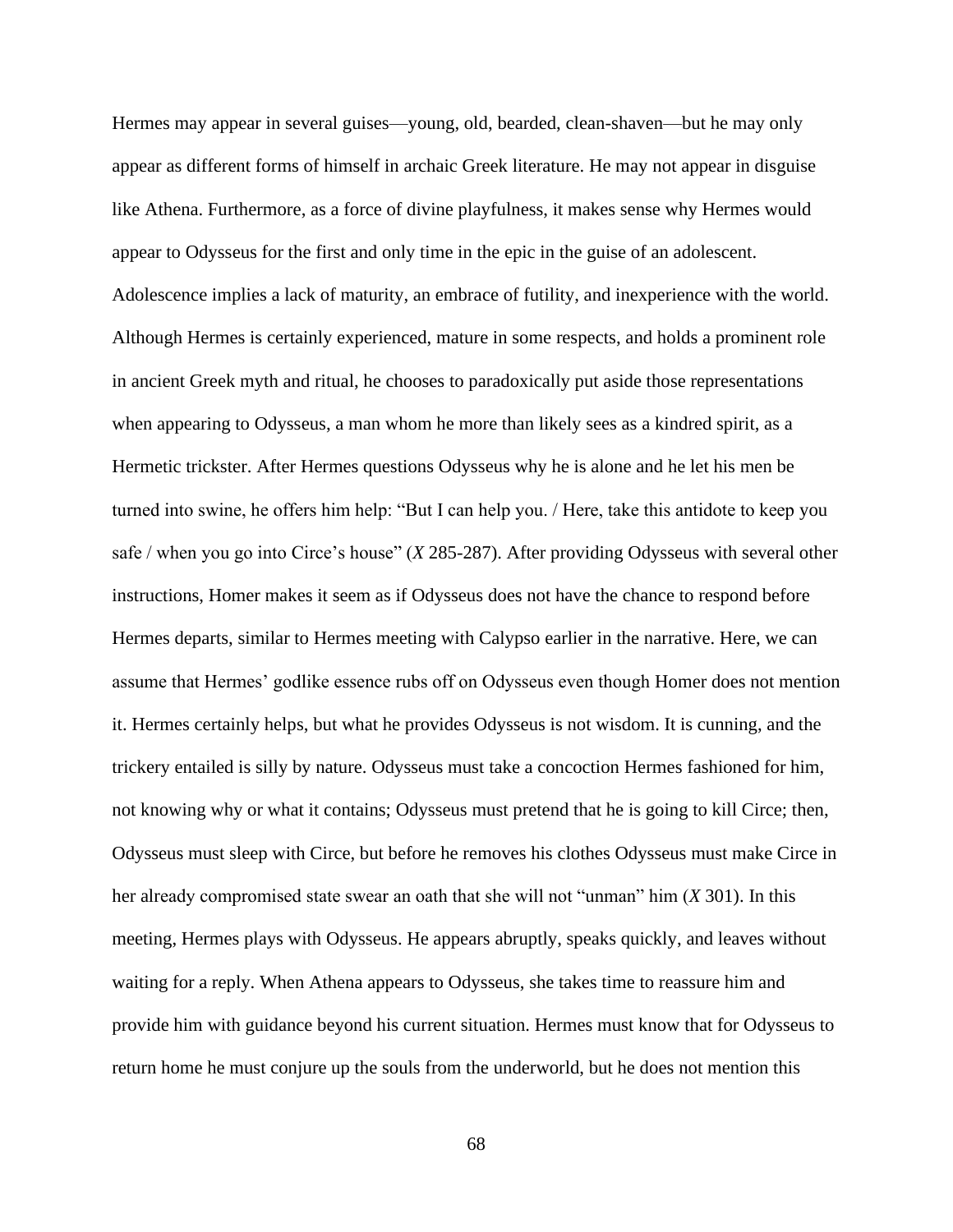reality to him. He lets Odysseus ensue chaos on Calypso's Island to ultimately learn himself what he must do. Thus, he gives Odysseus parameters, but he does not provide Odysseus with instruction beyond his current situation; he plays with him, although for a moment.

The second strongest example in the epic of Odysseus acting as a Hermetic trickster is in the last book of the epic when Odysseus travels to see his father for the first time since his return to Ithaca. Under the guidance of Athena, Odysseus appears in disguise to all of those in Ithaca whom he cares for most deeply before his murder of the suitors: Telemachus, Eumaeus, Eurycleia, and Penelope. Odysseus reveals himself at different moments depending on the situation, and it is important to mention that he does not reveal himself to Penelope until after the massacre. In every other circumstance, he lets those he loves know that it is him at an opportune moment, tells them his plan, and asks for their aid. However, he leaves Penelope out. Even when he is speaking with Penelope and she is weeping before the massacre, "Odysseus / pitied his grieving wife inside his heart, / but kept his eyes quite still, without a flicker . . ." (*XIX* 212-214). Rather than Odysseus being heartless here, I can understand why he would wait to reveal himself to Penelope. Unlike Telemachus, Eumaeus, and Eurycleia, Penelope cannot aid him in his plan to murder the suitors. In this way, it is a wise choice for Odysseus to stall. Clearly, Athena's godlike essence is doing him a favor here. After the massacre, when he finally confronts Penelope, she is hesitant, and Telemachus quips back at his mother in anger for denying her husband's return until Odysseus can prove to her that it is him. However, tactful Odysseus replies, "You must allow your mother / to test me out; she will soon know me better" (*XXIII* 112- 113). Before this, Penelope even speaks Odyssean: "[W]e have our ways to recognize each other, / through secret signs known only to us two" (*XXIII* 108-109). While Odysseus' proof to Penelope of his identity is him knowing about their bed since he built it himself, Penelope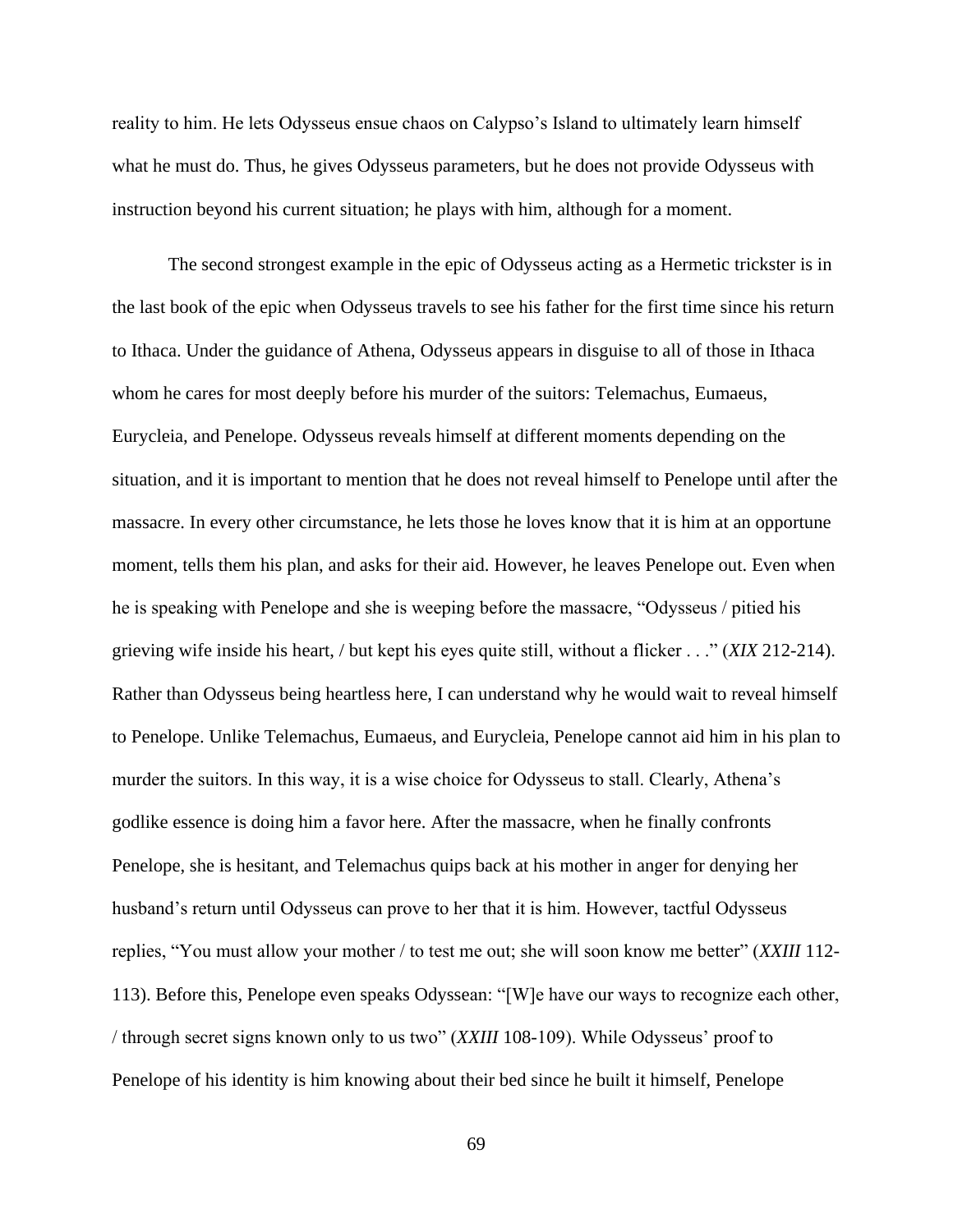implies that the "secret signs" she references are Odysseus' wily and tactful speech. All others must recognize Odysseus from his scar; Penelope may recognize Odysseus by his *μετίς,* by his nature as a Hermetic trickster. Thus, although it may bother readers that Odysseus does not reveal himself earlier to his wife, one can justify his hesitancy.

One may not justify Odysseus' hesitancy to reveal himself to his father, Laertes. Laertes painfully grieves his son's absence, and he continues to do so for a long time. He has been living like a beast out in the fields wearing rags, crying without any hope of his son's return. He has been holding a vigil for Odysseus for nearly two decades. Of all characters in the epic, I find Laertes to deserve the most sympathy. He represents a blameless character in *The Odyssey*, perhaps the only blameless character. When Odysseus is travelling to meet his father, he decides to appear in disguise. While this may seem overcautious considering Odysseus' prior massacre of the suitors, Odysseus makes it clear in the narrative that he fears uprising by the families of Ithaca who do not support his violent return, and this concern manifests itself at the end of the epic. However, what is not justified is how Odysseus decides he is going to appear to his father:

He [Odysseus] thought it best to start

by testing him with teasing and abuse.

With this in mind, Odysseus approached him,

as he was digging round the plant, head down.

His famous son stood at his side . . ." (*XXIV* 240-244)

Why must Odysseus abuse his father by teasing him? Why must Odysseus call him an "unkempt, old man" (*XXIV* 251), making fun of his skin and clothing in the process? He does tell his father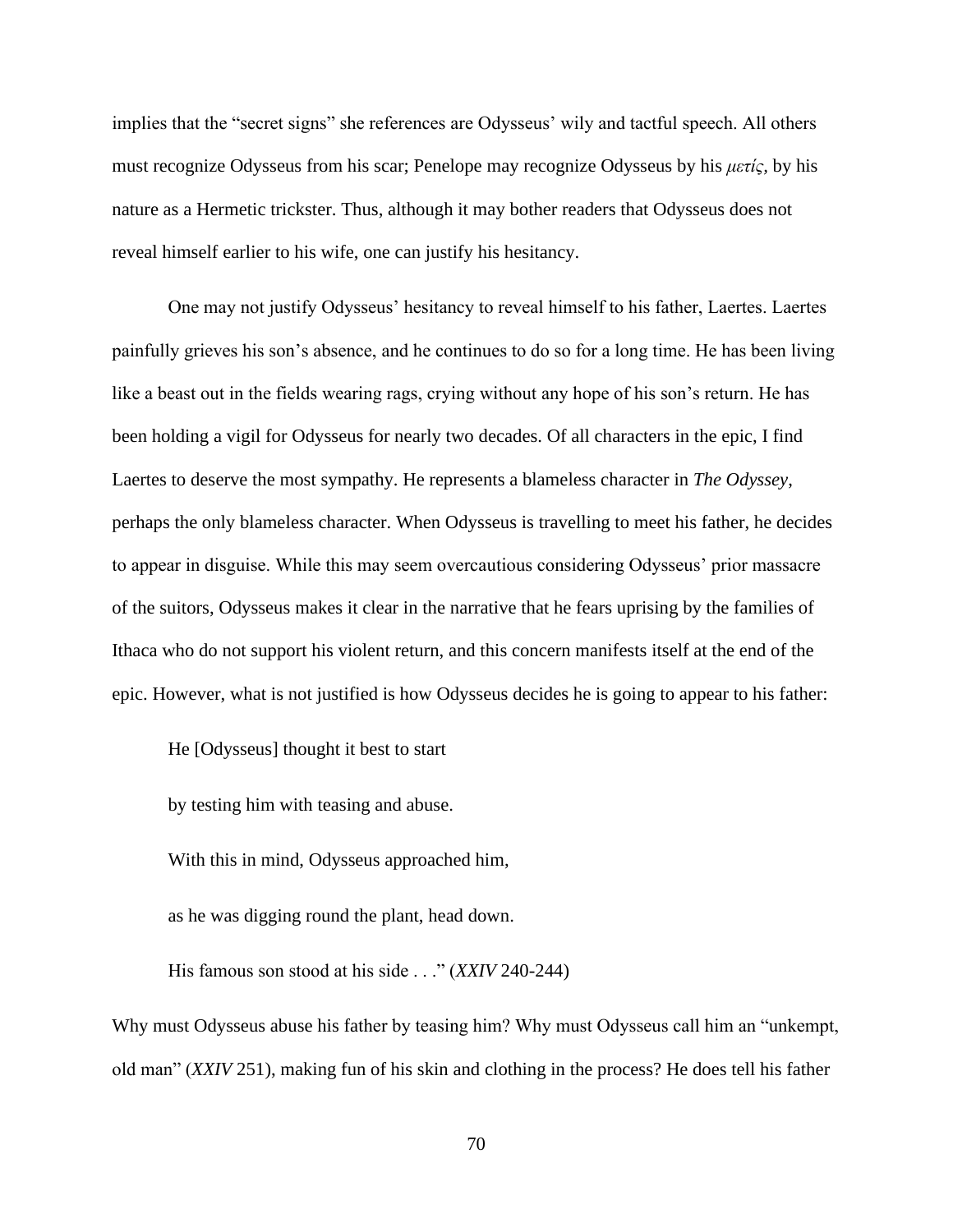that he can tell by his height and face that he seems a leader (*XXIV* 254-255), but his early reproach remains. While it bothers Odysseus to lie to Penelope, he experiences even sharper pain lying to his father. "Odysseus felt heart-wrenched to see his own / beloved father in this state; sharp pain / pierced through his nostrils" (*XXIV* 319-321). After this, he quickly reveals himself to Laertes. He cannot take it anymore. He cannot take his Hermetic nature. Odysseus' lie to Laertes about his identity in the beginning is wise; however, his reproach is careless. Odysseus cannot help but reproach his father because he carries the godlike energies of both Athena and Hermes. He cannot help but tease and play with Laertes. Like Odysseus yelling at Polyphemus foolishly, he foolishly reconvenes with his father, but Laertes forgives him quickly. He must forgive him quickly because another massacre is about to ensue in Ithaca.

*The Odyssey* ends in an absurd manner, and readers and critics for thousands of years have harbored contempt for how Homer employs *deus ex machina* at the end of the narrative when Athena as well as Zeus must interfere to stop bloodshed in Ithaca. Often, the storyteller employs this device in narrative to surprise the audience or achieve a happy or comedic ending. While one might think logically that modern readers would find fault with the employment of *deus ex machina*, even Aristophanes (446 B.C.-386 B.C.) and Aristarchus (310 B.C.-230 B.C.) thought the epic had a better ending earlier: Penelope and Odyssey going to bed together in Book XXIII. While this scene would make for an idyllic ending, it is not an ending that satisfactorily renders Odysseus' complexity. Like the critic James Armstrong in his article "The Marriage Song—Odyssey 23," I agree that "Aristarchus and Aristophanes are either mistaken or misunderstood. It is contrary to all reason and sentiment that either *the Iliad* or *the Odyssey* should close with a 'so they went to bed' finale" (39). The use of *deus ex machina* does not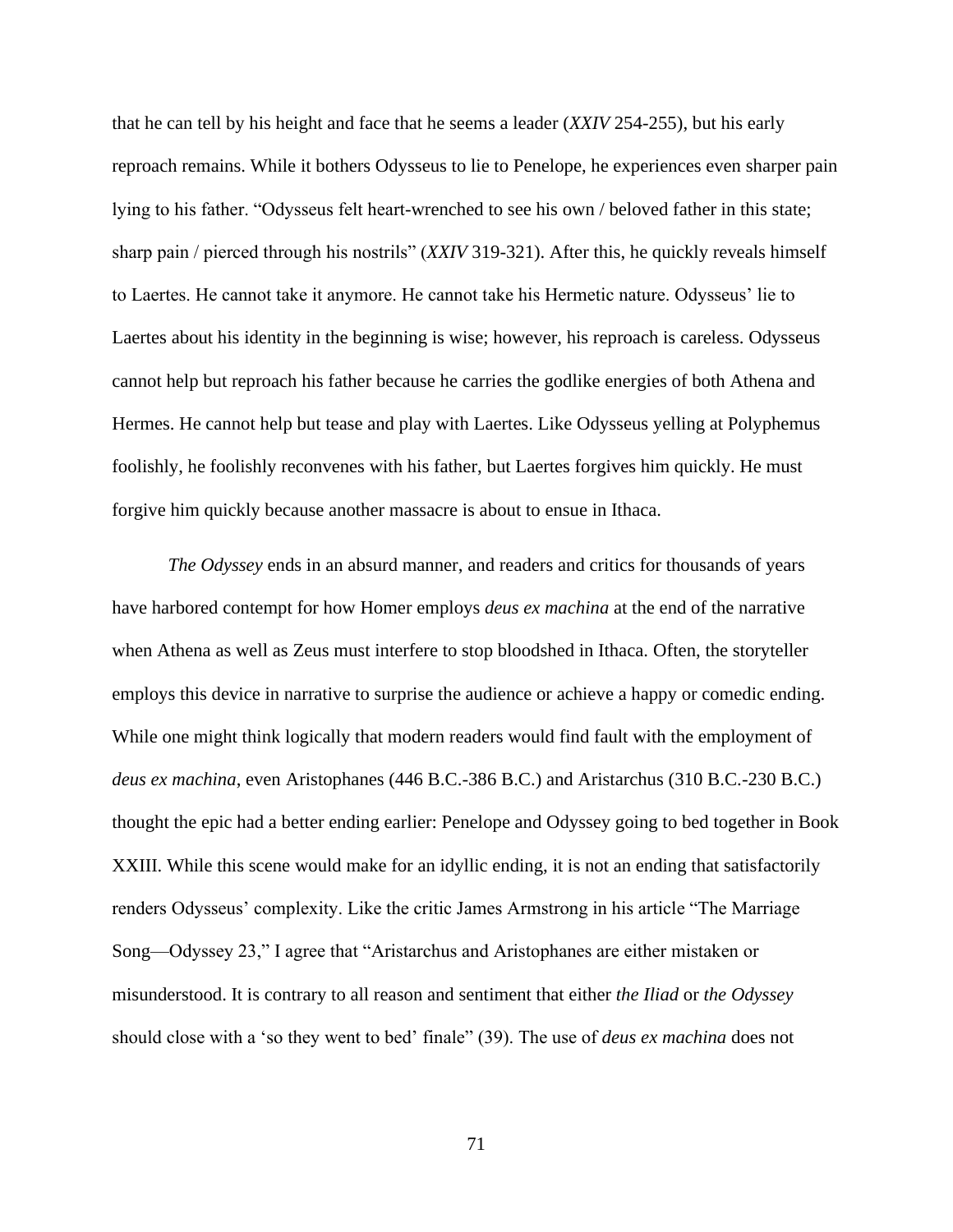necessarily make the ending absurd; instead, it is the circumstances of the ending that contribute to its absurdity.

*The Odyssey* ends with appearances and masking. Athena, still in disguise as Mentor, stops the war between Odysseus' side and the families and friends of the murdered suitors. One may not be fully convinced this conflict will not erupt later; however, the epic ends with peace, although the peace seems like it will be short-lived. Athena's godlike voice ends the war: "Ithacans! / Stop this destructive war; shed no more blood, / and go your separate ways, at once" (*XXIV* 532-534). Nevertheless, even in the presence of Athena, even in the presence of his most trusted ally, even in the presence of a command by the goddess of wisdom herself, Odysseus cannot immediately relent. After her command, Homer notes, "Unwavering Odysseus let out / a dreadful roar, then crouched and swooped upon them, / just like an eagle flying from above" (*XXIV* 537-539). Zeus must send a sign down to stop Odysseus, and after Athena lets Odysseus know that Zeus will be furious with him if he does not relent, he stops. Homer makes it clear that Odysseus is the only one in the conflict who continues even after Athena's command to stop. Odysseus may not stop; he is "unwavering" because he is a Hermetic trickster. The Hermetic trickster is always in motion; they may never stop. Therefore, even though Athena ends the narrative, the Hermetic influence remains in Odysseus' hesitancy. We feel Hermes even though the last moment we see him is guiding the suitors into the underworld. His energies remain in waking life far after he departs. Returning to Kerenyi's quote about Hermes, he creates "reality out of us, or more properly through us." In the final moments of the epic, we see Odysseus for who he really is; his reality is that of the Hermetic trickster. Readers encounter no easy moral when finishing the epic. Thus, the use of *deus ex machina* by Homer serves a purpose: we see clearly that Odysseus has learned nothing throughout his journey home to Ithaca. Rather than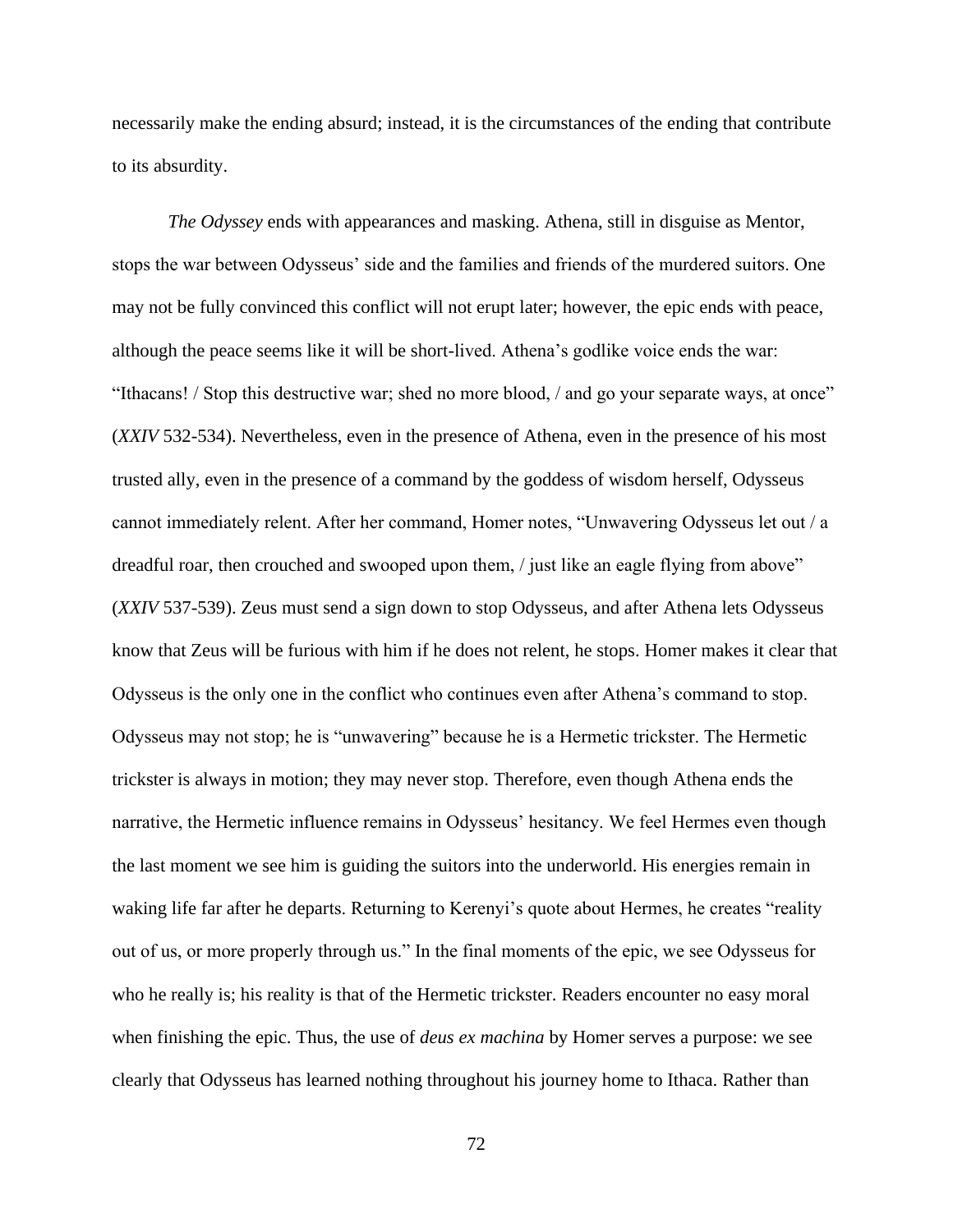Odysseus ending the story exemplifying ideal Homeric or ancient Greek heroism, it ends in paradox and confusion, and the absurdity of the ending reinforces our understanding of Odysseus as embodying both Athena and Hermes. In his final moments, Odysseus continues to act like a Hermetic trickster.

Now that I have established the relevancy of Hermes' intoxicating influence and what the Hermetic trickster represents, we arrive at Hades' appearance in archaic Greek literature. In the Homeric *Hymn to Demeter*, after Hades forcefully abducts Persephone into the underworld, at the pleas and request of Demeter, Zeus sends Hermes into the underworld to deliver his verdict to Hades. As messenger and herald for gods and men, it makes perfect sense why Zeus would send Hermes as his mouthpiece, where Hermes adopts his nocturnal aspect and speeds to the underworld.<sup>34</sup> In this scene, Hermes' mythological presence in the underworld seems to strongly influence Hades' decision and action in the *Hymn*. Hades, for a brief moment, acts in the guise of the Hermetic trickster. Zeus seeks "to win Hades over with gentle words" (336), choosing to send Hermes, his son paradoxically both skilled and unskilled in gentleness. As we have established, whenever Hermes appears, everything hidden must become manifest, and Hades himself, the most hidden reality and form in archaic Greek literature, finally appears. In the *Hymn*, Hades thus speaks:

'Persephone, go to your dark-robed mother,

with a gentle spirit and temper in your breast,

and in no way be more dispirited than the other gods.

<sup>&</sup>lt;sup>34</sup> Walter Otto states, "It is the nocturnal aspect of his activity, the guidance along ways that are dark, that enables us to appreciate the connection of Hermes with the spirits of the dead, the realm of the dead and its gods" (117).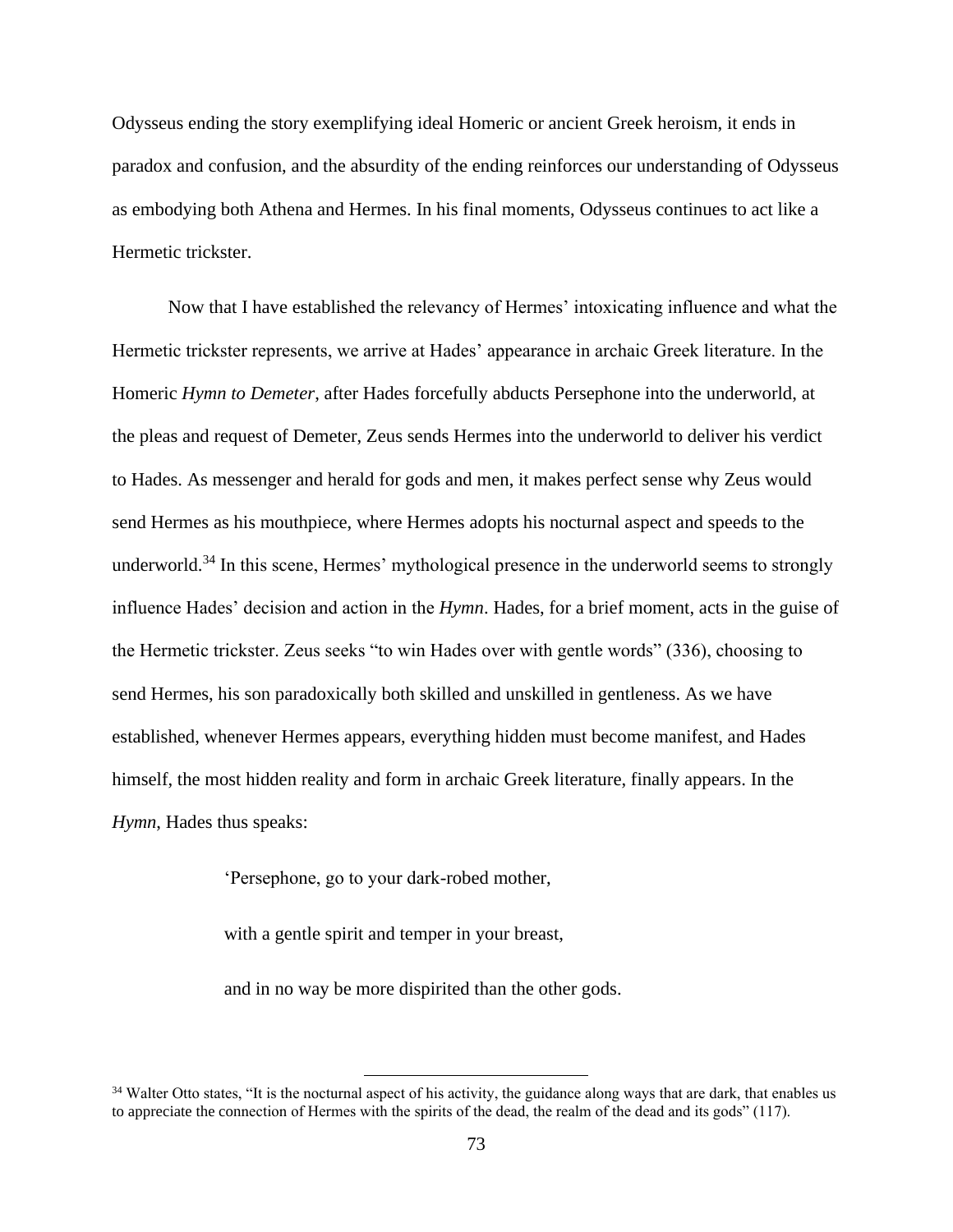I shall not be an unfitting husband among the immortals, as I am father Zeus' own brother. When you are here you shall be mistress of everything which lives and moves; your honors among the immortals shall be the greatest, and those who wrong you shall always be punished, if they do not propitiate your spirit with sacrifices,

performing sacred rites and making due offerings.' (360-369)

In just these ten lines of Hades speaking, he finally proves to readers that he may appear, and his brief appearance strikes a chord with the reader just as much as Persephone. He appears as speechmaker, rhetorically versed, and insightful, yet also conniving, lying, and ultimately untrustworthy. In the one moment we finally hear Hades, his words are a lie. Thus, nocturnal essences overflow in the Homeric *Hymn to Demeter* as Hades and Hermes sit side-by-side. Mythologically, we may only understand Hades here in light of Hermes being present, being nearby. As Hades tricks Persephone through his words and actions, we are reminded of Hermes. As he lies to her simply because he can, the essence of Hermes emits from Hades' breath. The one moment where Hades appears, he does not act singularly; he acts obscure. He acts Hermetic.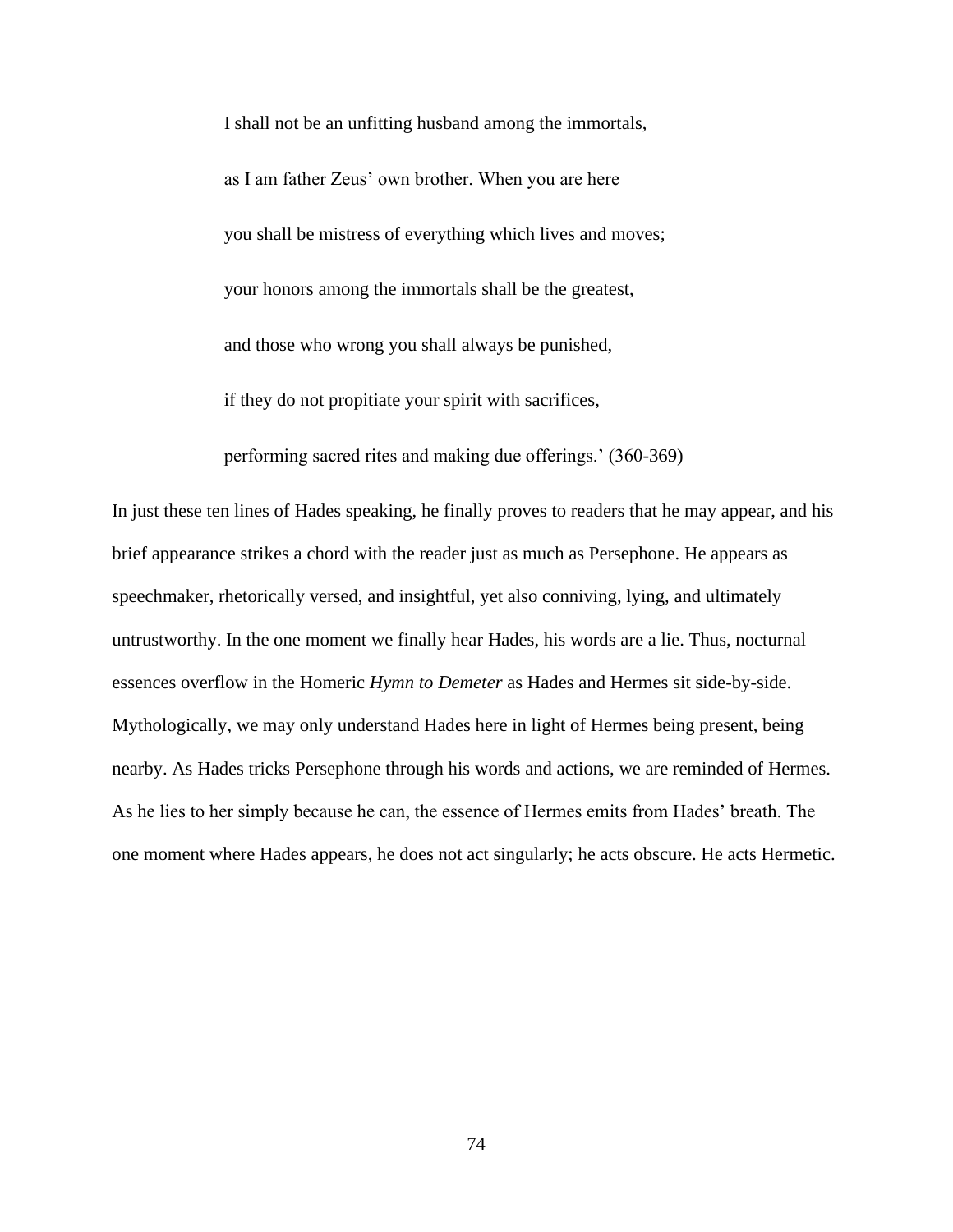## CHAPTER 6. CONCLUSION

"The absurd is born of this confrontation between the human need and the unreasonable silence of the world." (Albert Camus, *The Myth of Sisyphus*, 28)

Hermes' absurdity in archaic Greek literature stands as the only way for Hades to appear. Additionally, we may now understand his invisibility in *The Odyssey*: Odysseus steps into the underland and conjures the spirits of the underworld. Heroes in classical literature later travel to the underworld—like Orpheus—who physically meet Hades; however, archaic Greek literature—unconsciously or consciously—buries Hades deeper in the abyss through neglect. Perhaps this is because the archaic Greeks viewed their death deity as more of a representative presence in the underworld while later Greeks gave him a more active role in their myth and religion. Regardless, it remains curious how often storytellers mention him while keeping him in the background.

In mythological and psychological criticism, a strong tendency exists to bring terms and categories together. It is the goal of any comparative mythologist or comparative religious scholar to show more commonality than differences. However, by clearly differentiating between the underland and underworld, katabasis and nekyia, clowns and tricksters, and the trickster with the Hermetic trickster, Hades' invisibility begins to make sense. Although he permanently remains with his back turned to us, we may finally recognize Hades as the one on the vase who hides his face. I doubt Hades will ever be brought into the light. We may only continuously attempt to travel into the underworld, bringing light into the dark to illuminate the large shadow he casts. And a multifaceted, synthetic approach seems to grant the best opportunity to explore his presence in archaic Greek literature.

75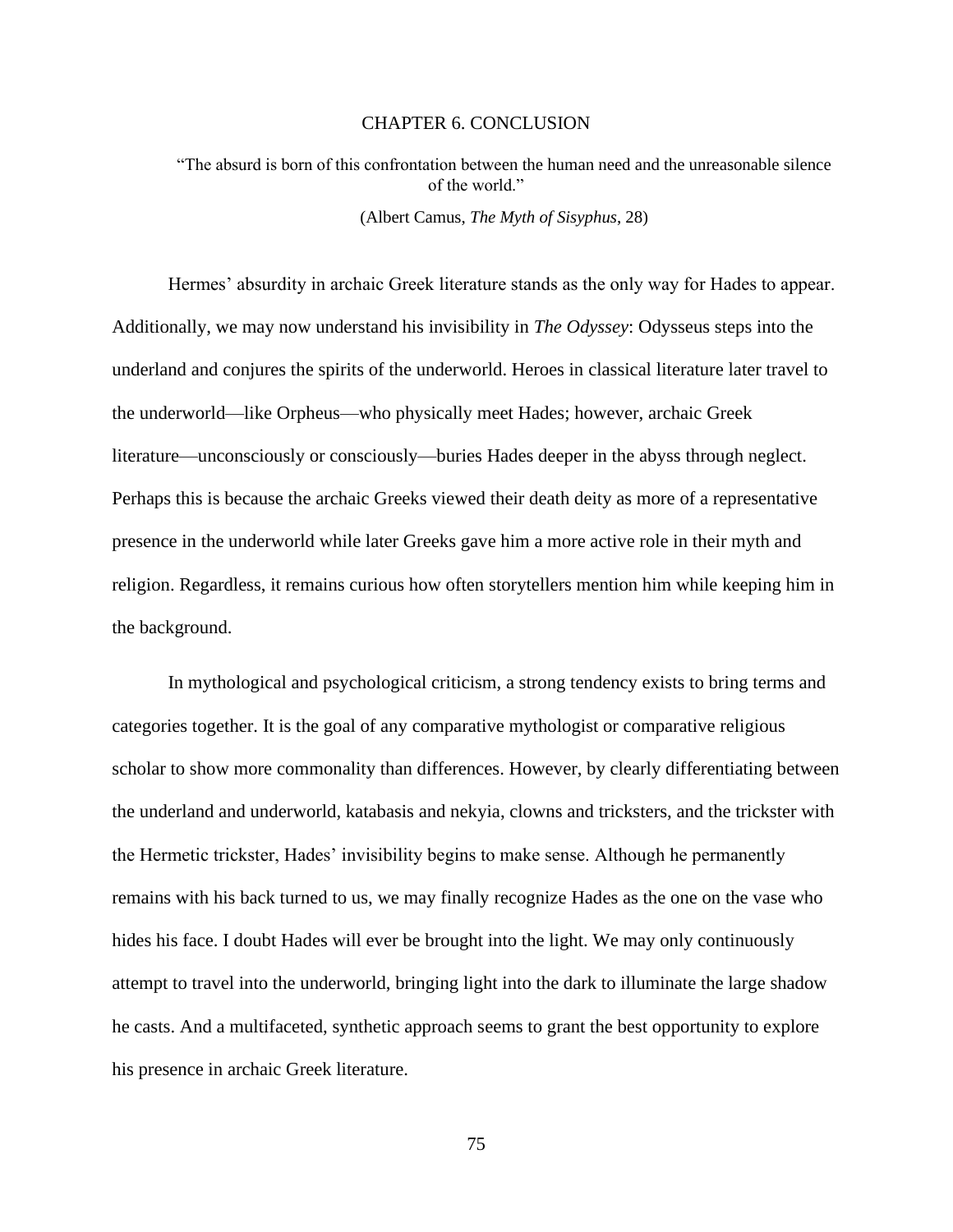In archaic Greek literature and scholarship, Hades' absence and invisibility remain enveloped within his elusive nature. Additionally, Hermes, while being analogous to an unreliable narrator, serves as our best guide to learning about Hades' essence. In the *Hymn to Demeter*, we see the storyteller project the Hermetic onto Hades in the same manner as Odysseus. Although we hear Hades speak for ten lines in archaic Greek literature, one cannot help but still feel a silence from the abyss. I am willing to admit that the search for Hades is an absurd journey. It is a search where what one illuminates outside of archaic Greek literature far outshines any contribution to understanding ancient or archaic Greek myth and ritual. However, it cannot be a futile search with Hermes as one's guide. Kerenyi writes of studying the Greek pantheon, "For if we are to have success in reviving the God's image in its fullness, we must be prepared not only for what is immediately intelligible, but also for what is strangely uncanny" (5). Through the neglect by storytellers and classically trained mythologists and philologists to include and fix their gaze upon Hades, they created an abyss, one that cannot be crossed without a multifaceted justification, a synthetic approach of philosophy, psychology, mythology, philology, geology, and anthropology.

If Karl Kerenyi's *Hermes: Guide of Souls*, in a way, represents a love letter to Hermes, this paper does not position itself as a love letter to Hades. However, the Hermetic trickster is an enduring character. Although he often acts obscurely and absurdly, makes frequent mistakes, and ultimately only spreads chaos, the Hermetic trickster is thus in all of us. His role may often confuse, complicate, and frustrate readers and critics in archaic Greek literature, but we are drawn into his presence because his presence is identifiable and relatable. Like Hermes, we all exist to lie, cheat, steal, and thieve at the crossroads, and we always will. Nefariousness defines the Hermetic. And are we anything if not always acting nefariously?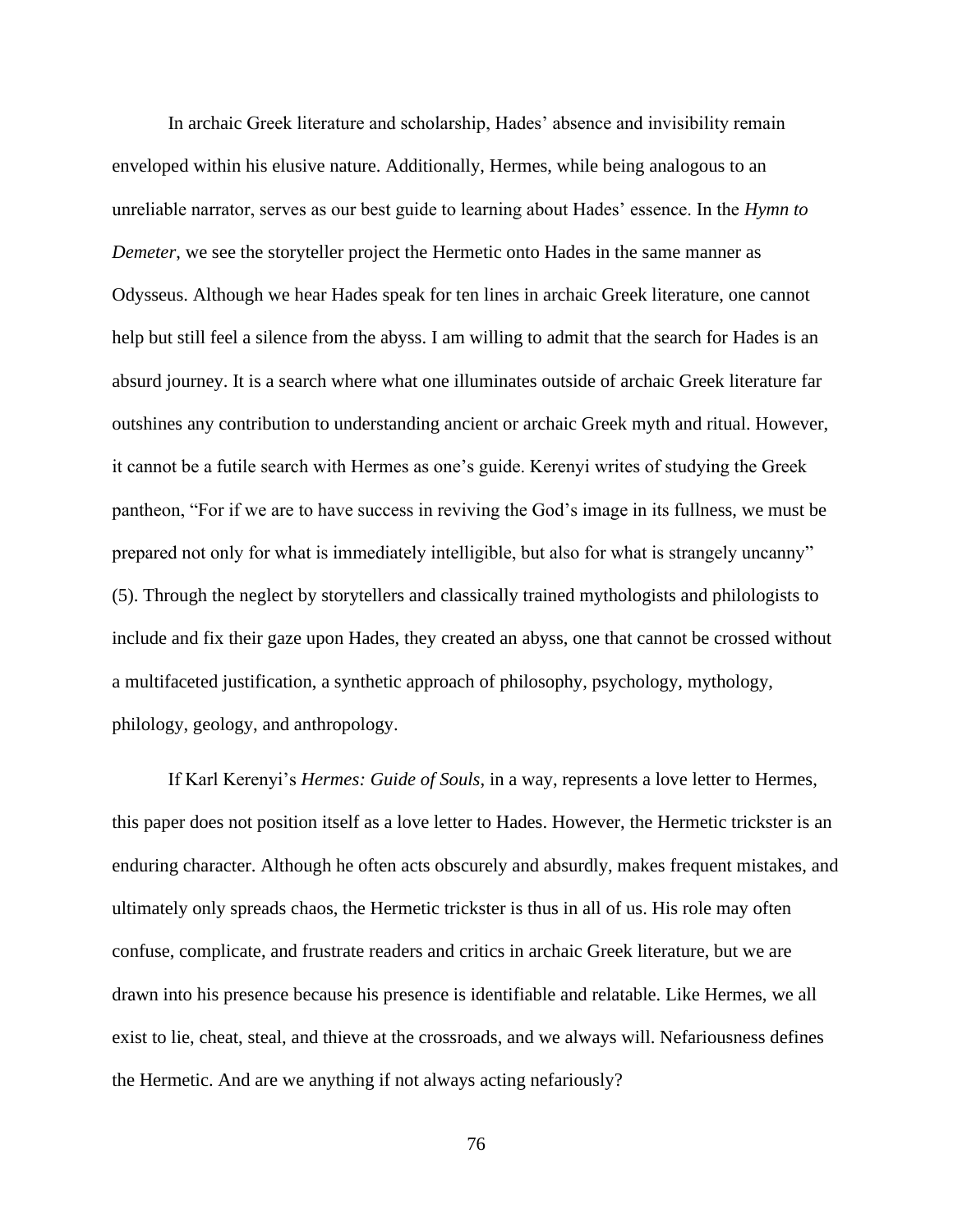This paper concludes with an uncanny image. In the same way we must imagine Sisyphus happy, we must laugh in the face of Hades, in the face of the abyss. We ourselves must act like Odysseus; we must act like a Hermetic trickster if we seek to bring light into the underworld. To find Hades, one must be careless, playful, and cunning because through Hermes' embodiment of these qualities that is the only reason Hades himself speaks in archaic Greek literature. As the epigraph to the introduction begins with *Beyond Good and Evil*, so will I conclude. Nietzsche writes, "And when you gaze long into an abyss, the abyss gazes into you"  $(84)$ <sup>35</sup>. In the same way Hades as abyss gazes into us, or through us, we may gaze *into* him with Hermes as the guide, or perhaps more properly *through* him. With Hermes leading, we may not only reach Hades; we must use inspiration we gain from Hermes' godhood—Hermes' absurdity, the Hermetic trickster—to laugh at Hades' invisibility. In an increasingly death-riddled world, to be a traveler on the path to Hades demands the Hermetic influence. Laughter demands a summoning.

<sup>35</sup> Nietzsche exemplifies a similar idea in *Thus Spoke Zarathustra*: "Is seeing not itself—seeing the abyss" (135)?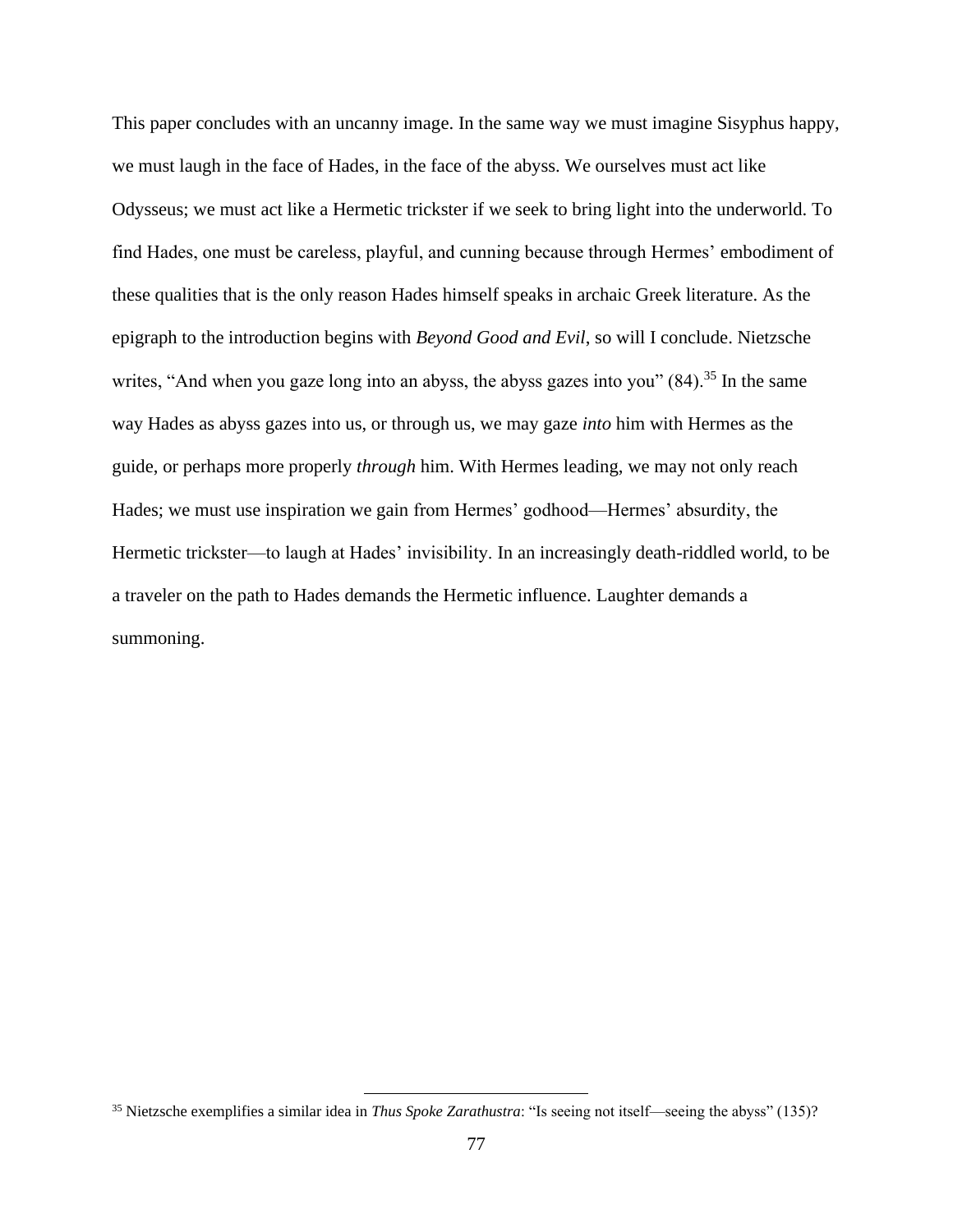## WORKS CITED

Aristotle. *Poetics*. Translated by S. H. Butcher, Dover Publications Incorporated, 1951.

Armstrong, James I. "The Marriage Song—Odyssey 23." Transactions and Proceedings of the American Philological Association, vol. 89, 1958, *JSTOR*, pp. 38-43.

Burkert, Walter. *Greek Religion*. Translated by John Raffan, Harvard University Press, 1985.

Campbell, Joseph. *The Hero with a Thousand Faces*. New World Library, 2008.

Campbell, Joseph. *The Masks of God: Primitive Mythology.* Penguin Compass, 1987.

Campbell, Joseph. *The Power of Myth with Bill Moyers*. MJF Books, 1988.

Camus, Albert. *The Myth of Sisyphus*. Translated by Justin O'Brien, Vintage Books, 1983.

- Clottes, Jean, and David Lewis-Williams. *The Shamans of Prehistory: Trance and Magic in the Painted Caves*. Harry N. Abrams, 1998.
- Combs, Allan and Mark Holland. *Through the Eyes of Science, Myth, and the Trickster: Synchronicity*. Marlowe & Company, 1996.
- Doniger, Wendy. "Invisibility and Sexual Violence in Indo-European Mythology." *Social Research*, vol. 83, no. 4, 2016, *JSTOR*, pp. 847-877.
- Freud, Sigmund. *The Ego and the Id*. Translated by Joan Riviere, W. W. Norton & Company, 1960.
- Freud, Sigmund. *The Future of an Illusion*. Translated by James Strachey, W. W. Norton & Company, 1961.

Goethe, Johann W. *Faust*. Translated by Walter Arndt, W. W. Norton & Company, 2001.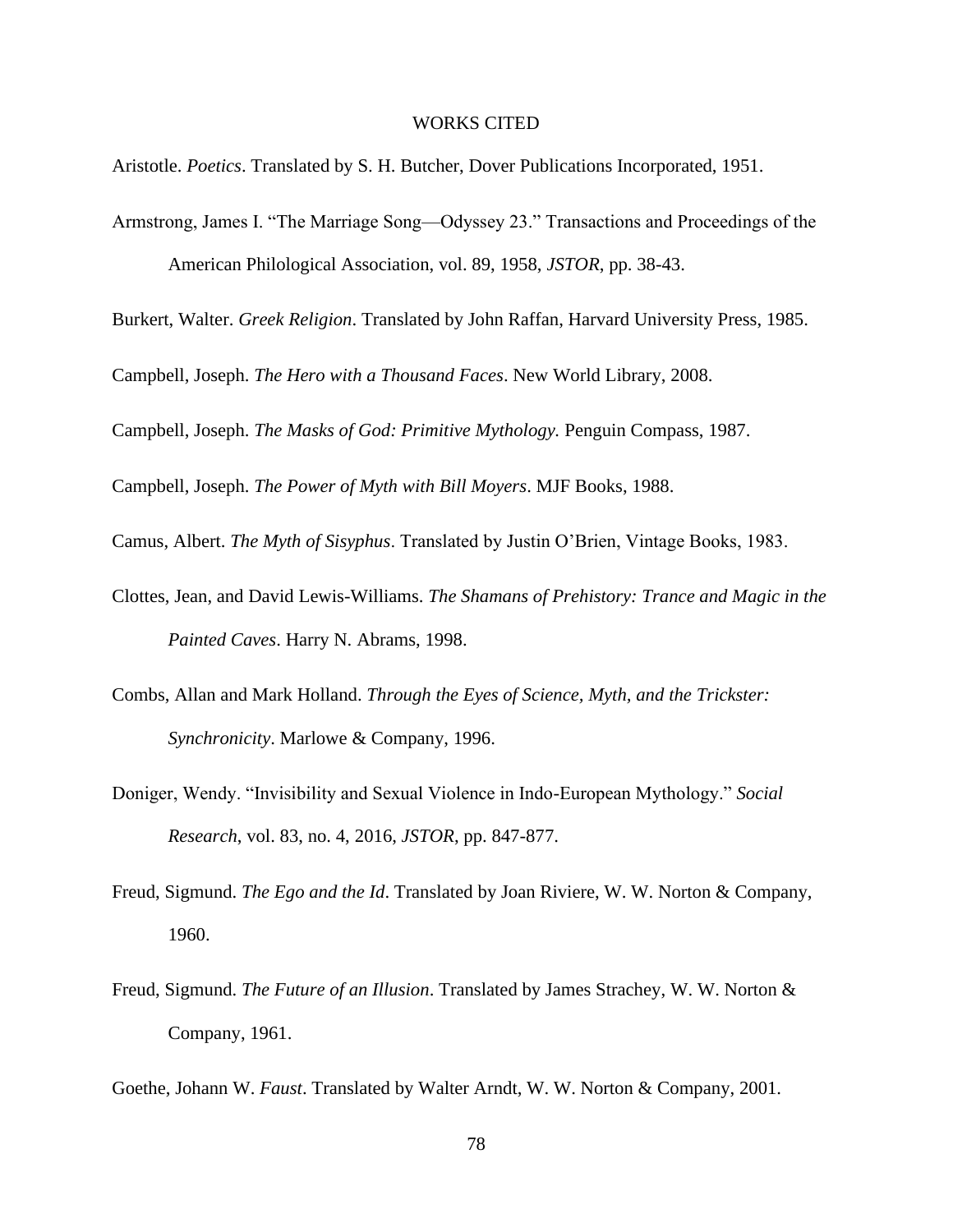- Hesiod. *Theogony and Works and Days*. Translated by M.L. West, Oxford University Press, 2008.
- Hicks, Ruth I. "Egyptian Elements in Greek Mythology." *Transactions and Proceedings of the American Philological Association*, vol. 93, 1962, *JSTOR*, pp. 90-108.

Hillman, James. *The Dream and the Underworld*. Harper & Row, 1979.

Homer. *The Iliad*. Translated by Caroline Alexander, Collins Publishers, 2015.

Homer. *The Odyssey*. Translated by Emily Wilson, W. W. Norton & Company, 2018.

Hutchinson, R. W. *Prehistoric Crete*. Penguin Books, 1962.

- "Hymn to Demeter." *The Homeric Hymns*, Translated by Apostolos N. Athanassakis, John Hopkins University Press, 1976.
- "Hymn to Hermes." *The Homeric Hymns*, Translated by Apostolos N. Athanassakis, John Hopkins University Press, 1976.
- Jung, Carl. "On the Psychology of the Trickster Figure." *The Trickster: A Study in American Indian Mythology*, Translated by R. F. C. Hull, Schocken Books, 1972, pp. 195-211.
- Jung, Carl. *Psychology of the Unconscious*. Translated by Beatrice M. Hinkle, Dover Publications, 2002.

Kerenyi, Karl. *Hermes: Guide of Souls*. Translated by Murray Stein, Sprint Publications, 1987.

Kerenyi, Karl. "Nature of the Trickster." *The Trickster: A Study in American Indian Mythology*, Translated by R. F. C. Hull, Schocken Books, 1972, pp. 184-188.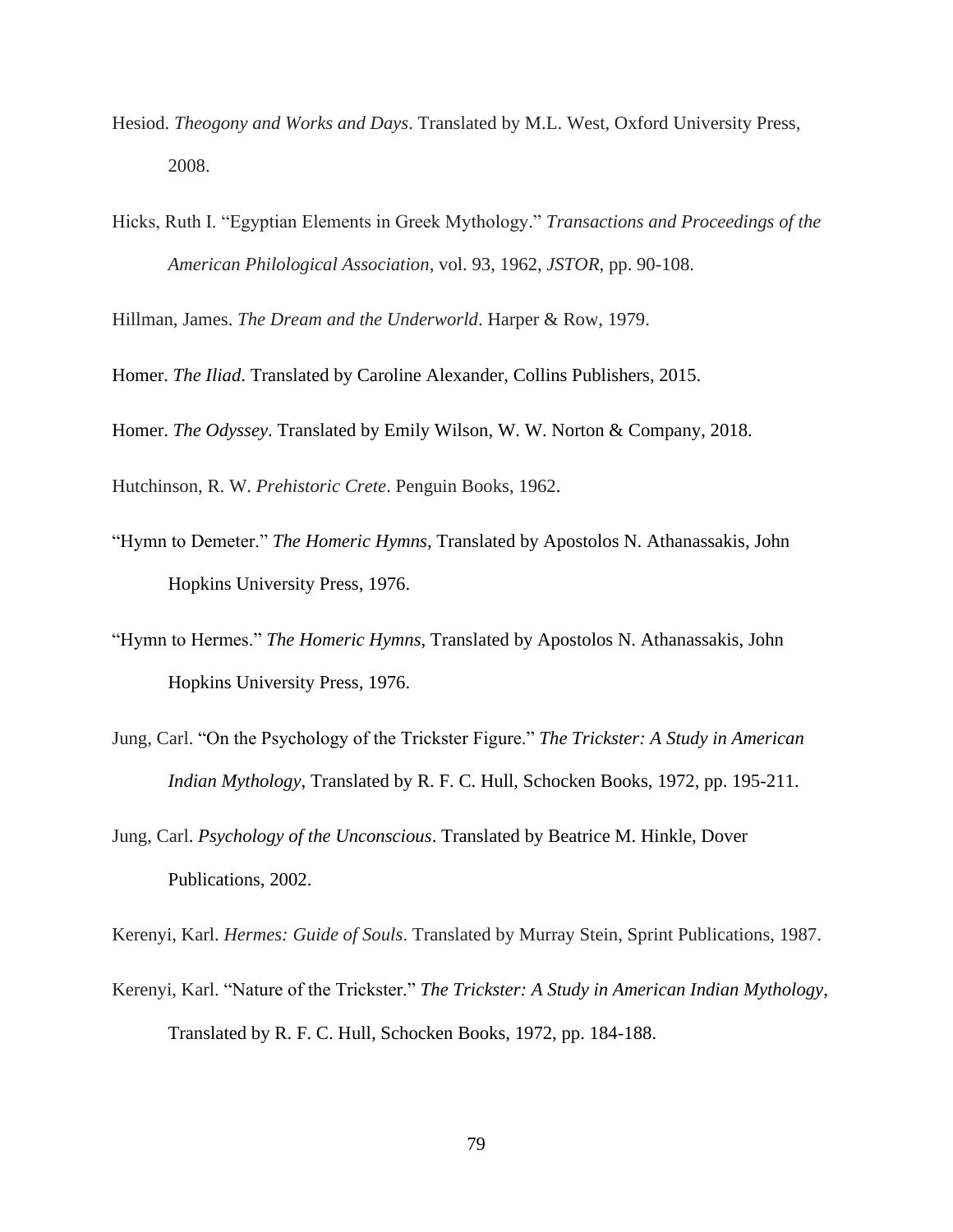Kerenyi, Karl. *The Gods of the Greeks*. Translated by Norman Cameron, Thames and Hudson, 1951.

Kierkegaard, Søren. *Fear and Trembling*. Translated by Alastair Hannay, Penguin Books, 1985.

- Macfarlane, Robert, and Diane Ackerman. "An Interview with Robert Macfarlane." *Conjunctions*, no. 73, 2019, *JSTOR*, pp. 63-77.
- Macfarlane, Robert. *Underland*. W.W. Norton & Company, 2019.

Morton, Timothy. *The Ecological Thought*. Harvard University Press, 2012.

- Muraresku, Brian C. *The Immortality Key: The Secret History of the Religion with No Name*. St. Martin's Press, 2020.
- Nietzsche, Friedrich. *Beyond Good and Evil*. Translated by R. J. Hollingdale, Penguin Books, 1973.
- Nietzsche, Friedrich. *On the Genealogy of Morals and Ecce Homo*. Translated by Walter Kaufmann and R. J. Hollingdale, Vintage Books, 1989.
- Nietzsche, Friedrich. *Thus Spoke Zarathustra: A Book for Everyone and Nobody*. Translated by Graham Parkes, Oxford World's Classics, 2005.

Page, Denys. *The Homeric Odyssey*, Oxford University Press, 1955.

- Otto, Walter F. *The Homeric Gods: The Spiritual Significance of Greek Religion*. Translated by Moses Hadas, Beacon Press, 1954.
- Saint Augustine. On Christian Doctrine. Translated by R. P. H. Green, Beloved Publishing, 2014.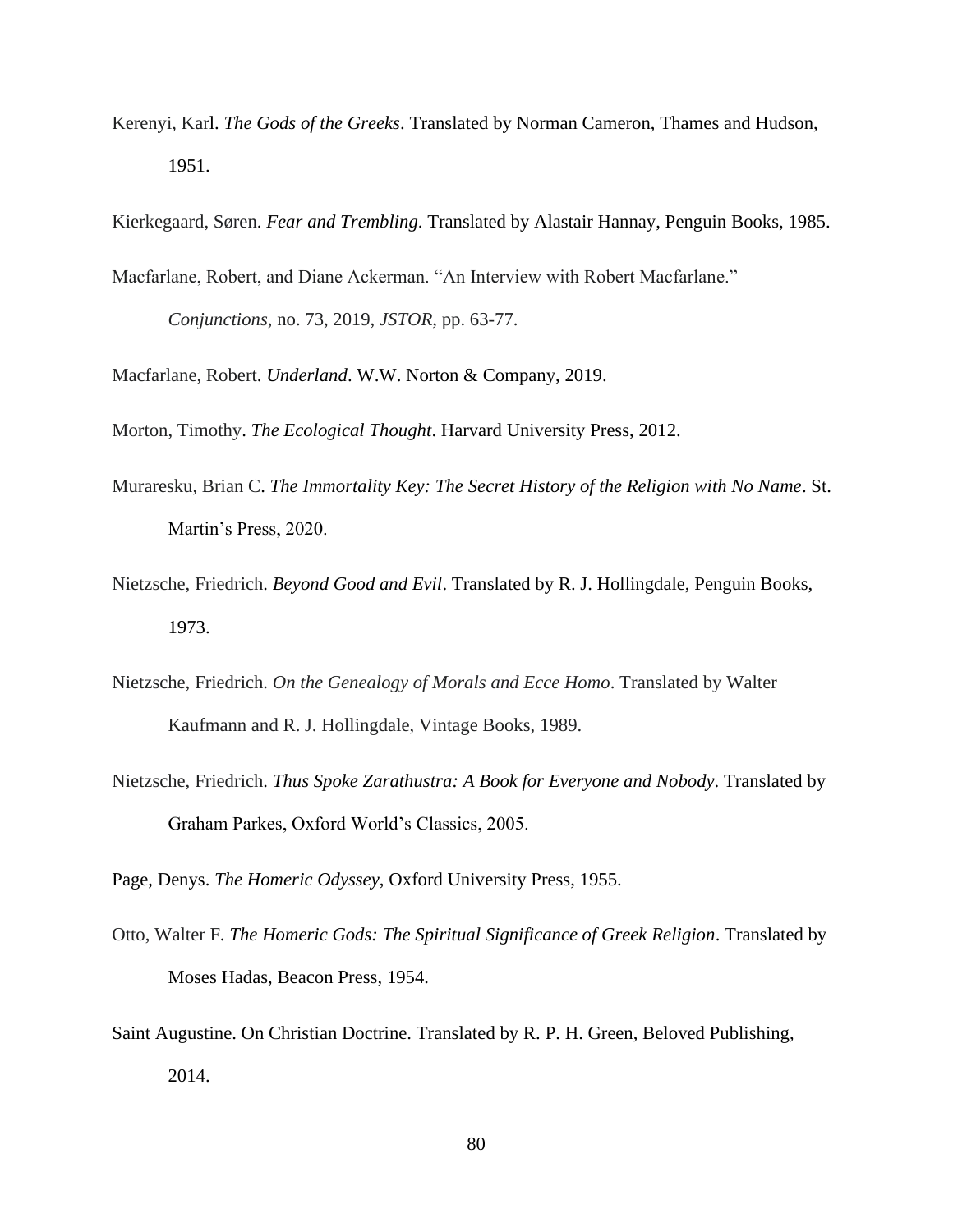*The Bible*. Authorized King James Version, Oxford University Press, 1998.

- Wasson, R. Gordon, et al. *The Road to Eleusis: Unveiling The Secrets of The Mysteries*. North Atlantic Books, 2008.
- Wilson, Emily. "Introduction." *The Odyssey*, by Homer, W. W. Norton & Company, 2018, pp. 1- 80.